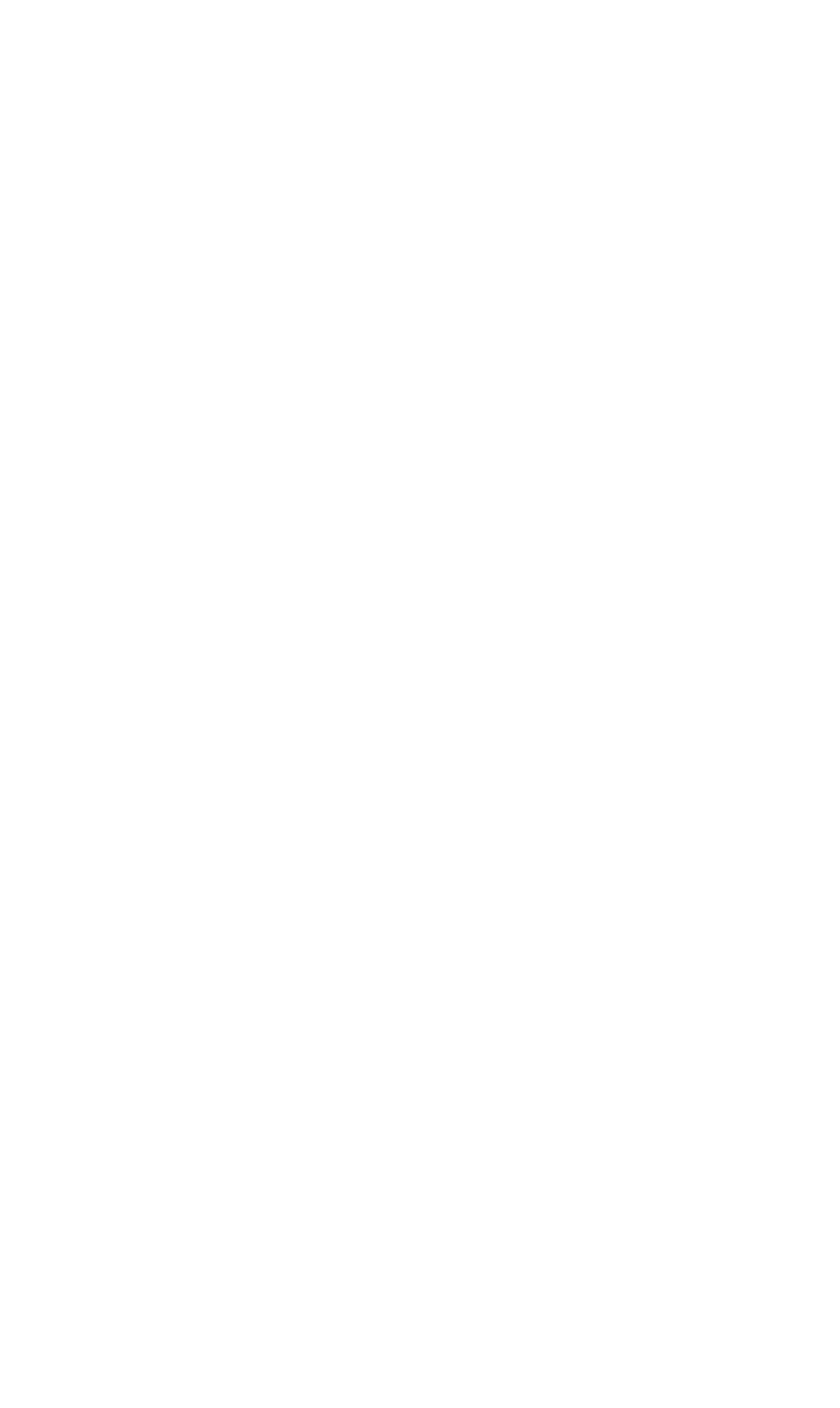The International Code

# Laws of Rubber Bridge 2014

**North American Edition**

As Promulgated in the Western Hemisphere by the American Contract Bridge League

## **Effective April 2014**

Published by American Contract Bridge League www.acbl.org

Distributed by Baron Barclay Bridge Supply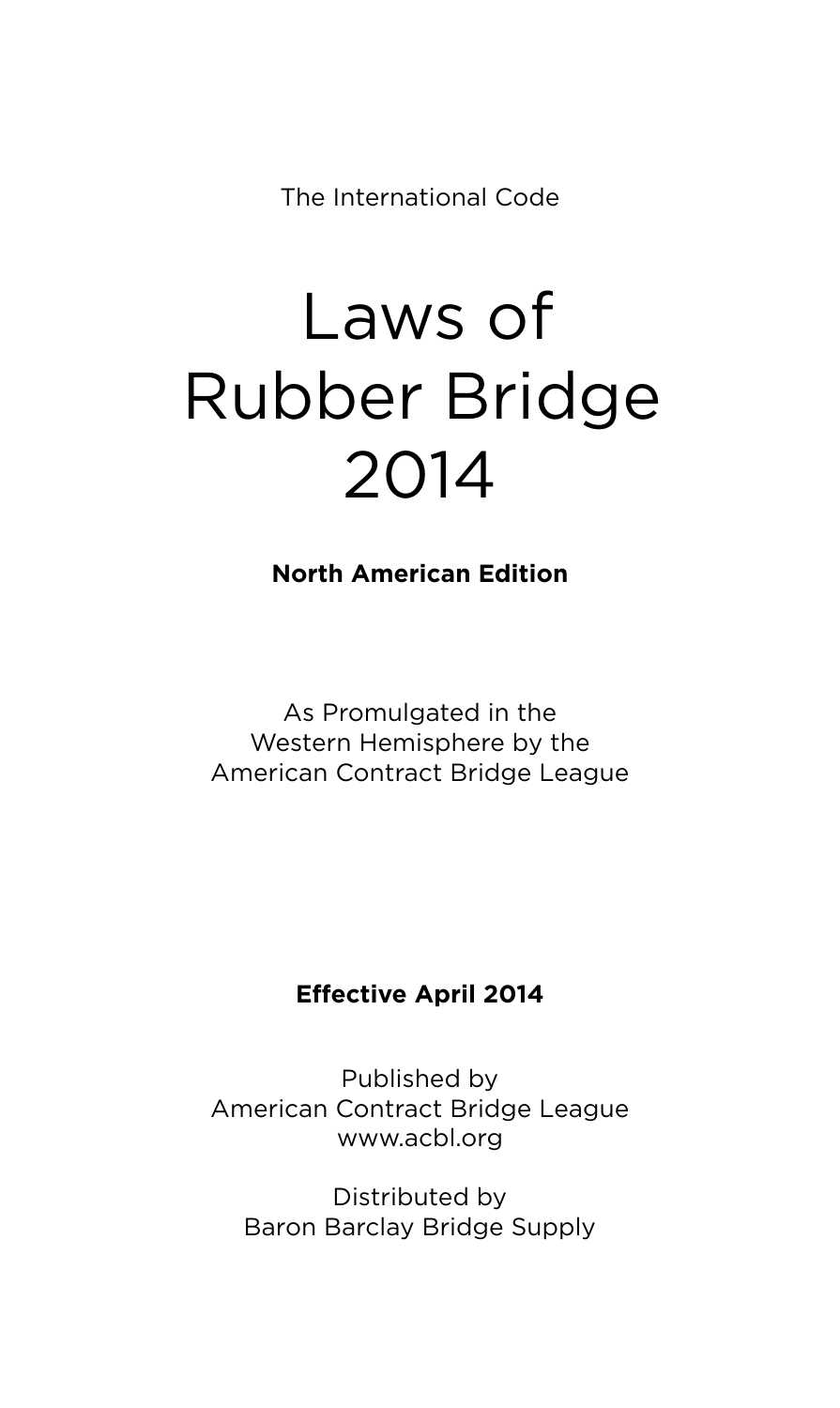## Copyright © 2014 in the Western Hemisphere by



**American Contract Bridge League** 

All rights reserved. Inquiries should be addressed to: American Contract Bridge League 6575 Windchase Blvd Horn Lake MS 38637 www.acbl.org

ISBN: 0-94385509-8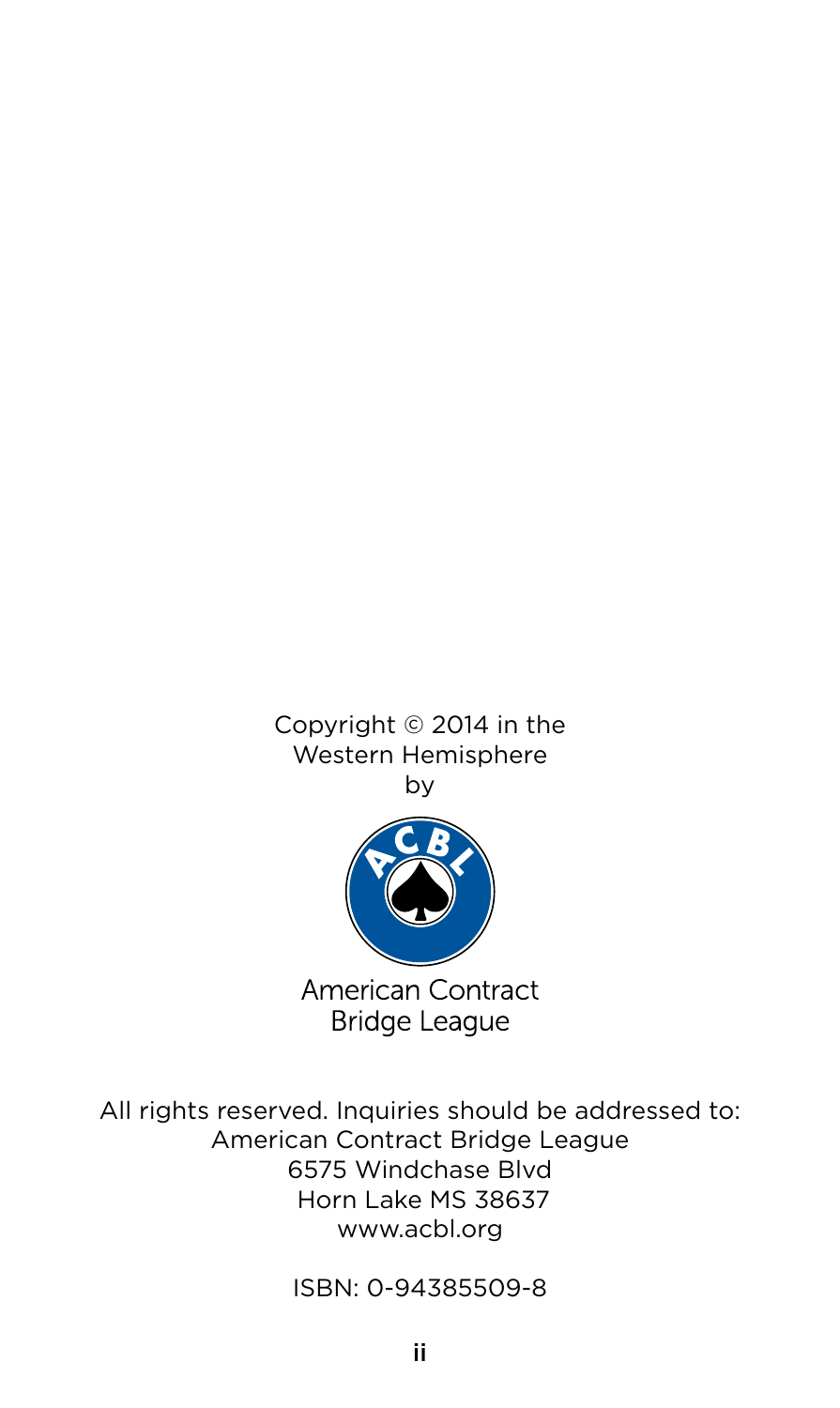## **Acknowledgments**

<span id="page-4-0"></span>The Laws of Rubber Bridge 2014 was an ACBL Laws Commission initiative. The efforts of Alvin Levy, chairman of the ACBL Rubber Bridge Laws drafting committee, along with the guidance of Roger Stern who was also instrumental in guiding the 1993 version working with the late Edgar Kaplan, and the collaboration of the Card Committee of the Portland Club are gratefully acknowledged.

## **Preface**

The American Edition of the first International Laws of Contract Bridge was promulgated by the Whist Club of New York, in collaboration with the Card Committee of the Portland Club of London and the Commission Française Du Bridge of Paris in 1932 and revised in 1935. Harold S. Vanderbilt chaired the Committee on Laws of the Whist Club and Ely Culbertson chaired the advisory American Cooperating Committee. In 1943, the code was replaced in America by a code promulgated jointly by the Whist Club and the American Contract Bridge League. In 1947, by mutual agreement, the American Contract Bridge League became the sole promulgating body, and in 1948 issued a revised code. The next revised codes came in 1963, 1981 and 1993.

The Laws of Rubber Bridge 2014 replace the 1993 Laws of Contract Bridge. The American Edition of the Laws of Duplicate is also promulgated by the American Contract Bridge League. The two codes are nearly identical, so far as the nature of their respective games makes it possible.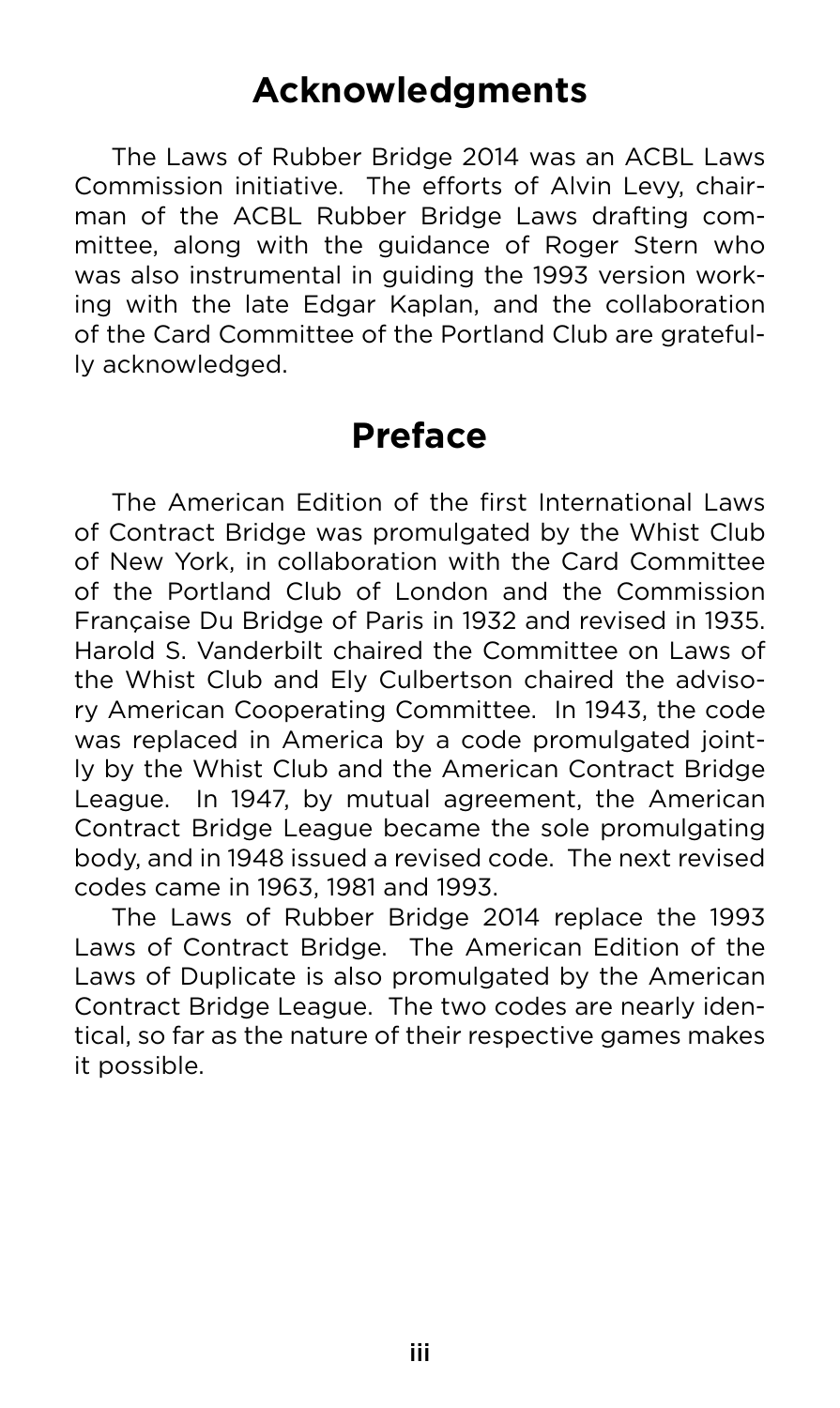## <span id="page-5-0"></span>**Promulgating Bodies of the 2014 Laws**

The Laws Commission of the American Contract Bridge League

Chip Martel, Chairman Adam Wildavsky, Vice-Chairman

Chris Compton Eric Rodwell Ron Gerard Matt Smith Robb Gordon Roger Stern

Alvin Levy

Peter Boyd Jeffrey Polisner Alan Falk Rebecca Rogers Mike Flader **Aaron Silverstein** Matt Koltnow Howard Weinstein

> Drafting Committee for the Laws of Rubber Bridge 2014 (formally called Laws of Contract Bridge)

> > Alvin Levy, chairman Roger Stern

In collaboration with the Portland Club

Approved by the World Bridge Federation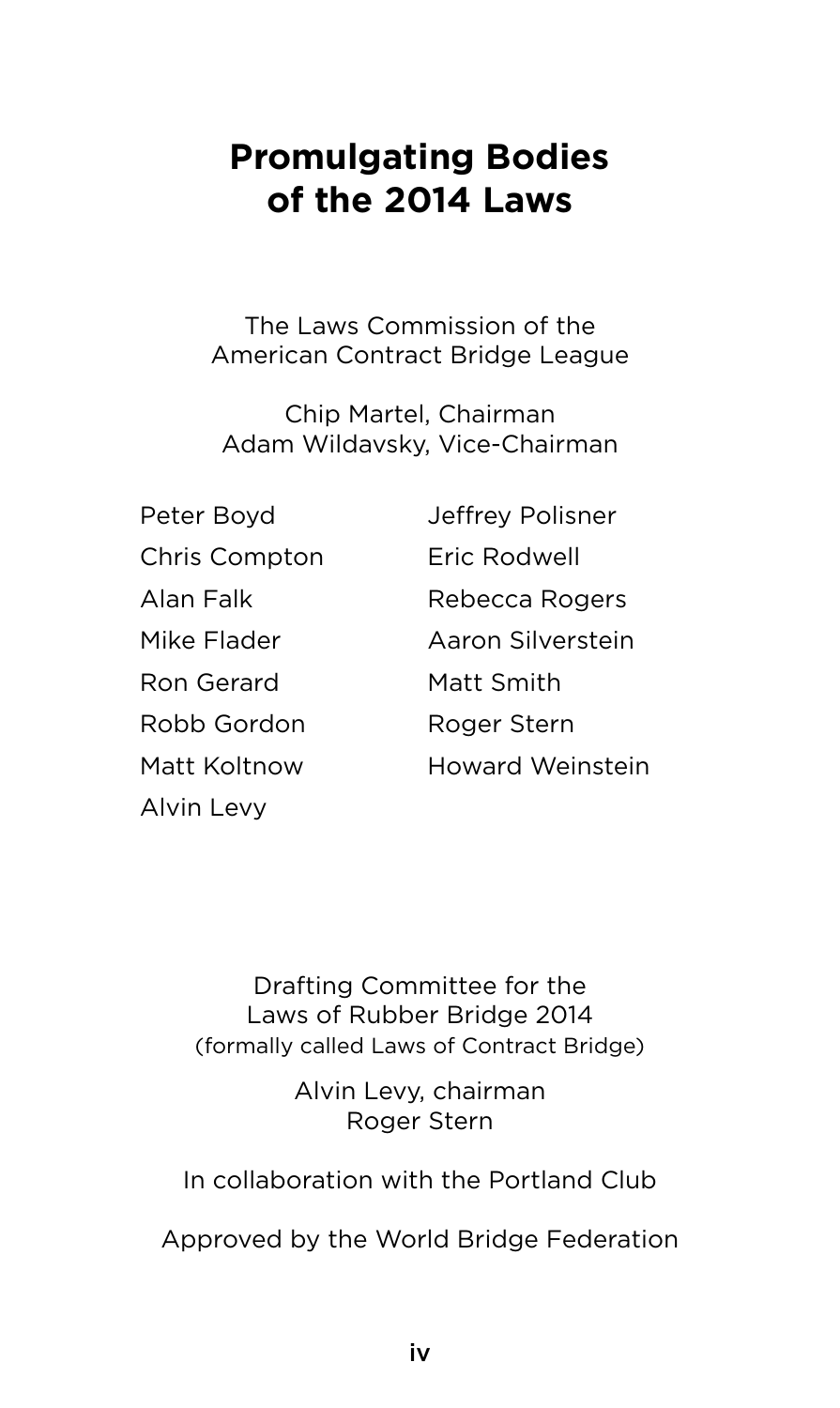## **The Scope of the Laws**

<span id="page-6-0"></span>The Laws are designed to define correct procedure and to provide an adequate remedy whenever a player accidentally, carelessly or inadvertently disturbs the proper course of the game, or gains an unintentional but nevertheless unfair advantage. An offending player should be ready to graciously accept any penalty set forth in these Laws or any adjustment or decision of an **Arbiter** 

These Laws do not deal with dishonorable practices where ostracism is the ultimate remedy.

## **The Proprieties**

The object of the Proprieties is to familiarize players with the customs and etiquette of the game, generally accepted over many years; and to enlighten those who might otherwise fail to appreciate when or how they are improperly conveying information to their partners, or are acting on the basis of improper information.

## **1. General Principles**

These Laws cannot cover every situation that might arise, nor can they produce equity in every situation covered. Occasionally the players themselves must redress damage. The guiding principle: the side that commits an irregularity bears an obligation not to gain directly from the infraction<sup>1</sup>.

 $^1$  For example, South, declarer at 3NT, will have nine tricks available if the club suit — six cards headed by the ace, king and queen in dummy opposite declarer's singleton — divides favorably, and the six missing clubs are in fact split evenly, 3-3, between East and West. However, West, who holds three clubs heading by the jack, shows out on the third round of clubs, revoking. Thus, declarer wins only three club tricks instead of six, for a total of six tricks instead of nine. The established revoke is later discovered, so one penalty trick is transferred after play ends. But declarer is still down two. Here, East-West gained two tricks as a direct consequence of their infraction. The players should adjudicate this result, scoring the deal as 3NT making three. Note that declarer is not given a penalty trick in addition; the object is to restore equity, to restore the result likely to have occurred had the infraction not been committed.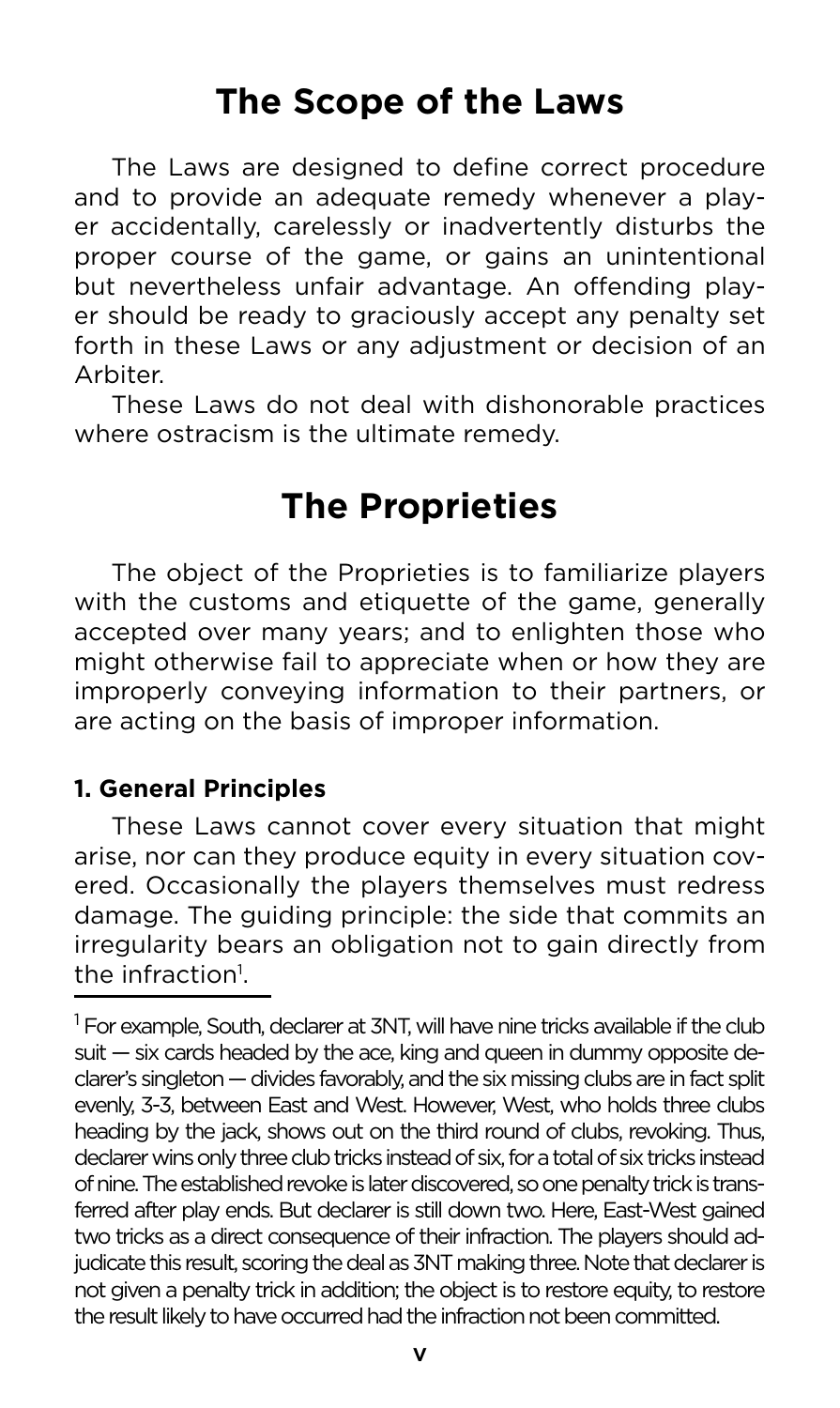<span id="page-7-0"></span>To infringe a Law intentionally is a serious breach of ethics, even if there is a prescribed penalty that one is willing to pay. The offence may be the more serious when no penalty is prescribed.

There is no obligation to draw attention to an inadvertent infraction of Law committed by one's own side. However, a player should not attempt to conceal such an infraction, as by committing a second revoke, concealing a card involved in a revoke or mixing the cards prematurely.

It is proper to warn partner against infringing a Law of the game: for example, against revoking or against calling, leading or playing out of turn.

## **2. Communication Between Partners**

Communication between partners during the auction and play should be effected only by means of the calls and plays themselves, not through the manner in which they are made nor through extraneous remarks and gestures, nor through questions asked of the opponents and explanations given to them. Calls should be made in a uniform tone without special emphasis or inflection and without undue hesitation or haste. Unless a player has an immediate need to know, he should refrain from asking questions about an opponent's call until the auction is over, and if partner is on lead, until partner has led. Plays should be made without emphasis, gesture or mannerism and so far as possible at a uniform rate.

Inadvertently varying the tempo or manner in which a call or play is made does not in itself constitute a violation of propriety, but inferences from such variation may properly be drawn only by an opponent, and at his own risk. It is improper to attempt to mislead an opponent by means of a remark or a gesture, through the haste or hesitancy of a call or play (such as a hesitation with a singleton) or by the manner in which the call or play is made.

Any player may properly attempt to deceive an opponent through a call or play (so long as the deception is not protected by concealed partnership understanding). It is entirely proper to make all calls and plays in unvarying tempo and manner in order to avoid giving information to the opponents.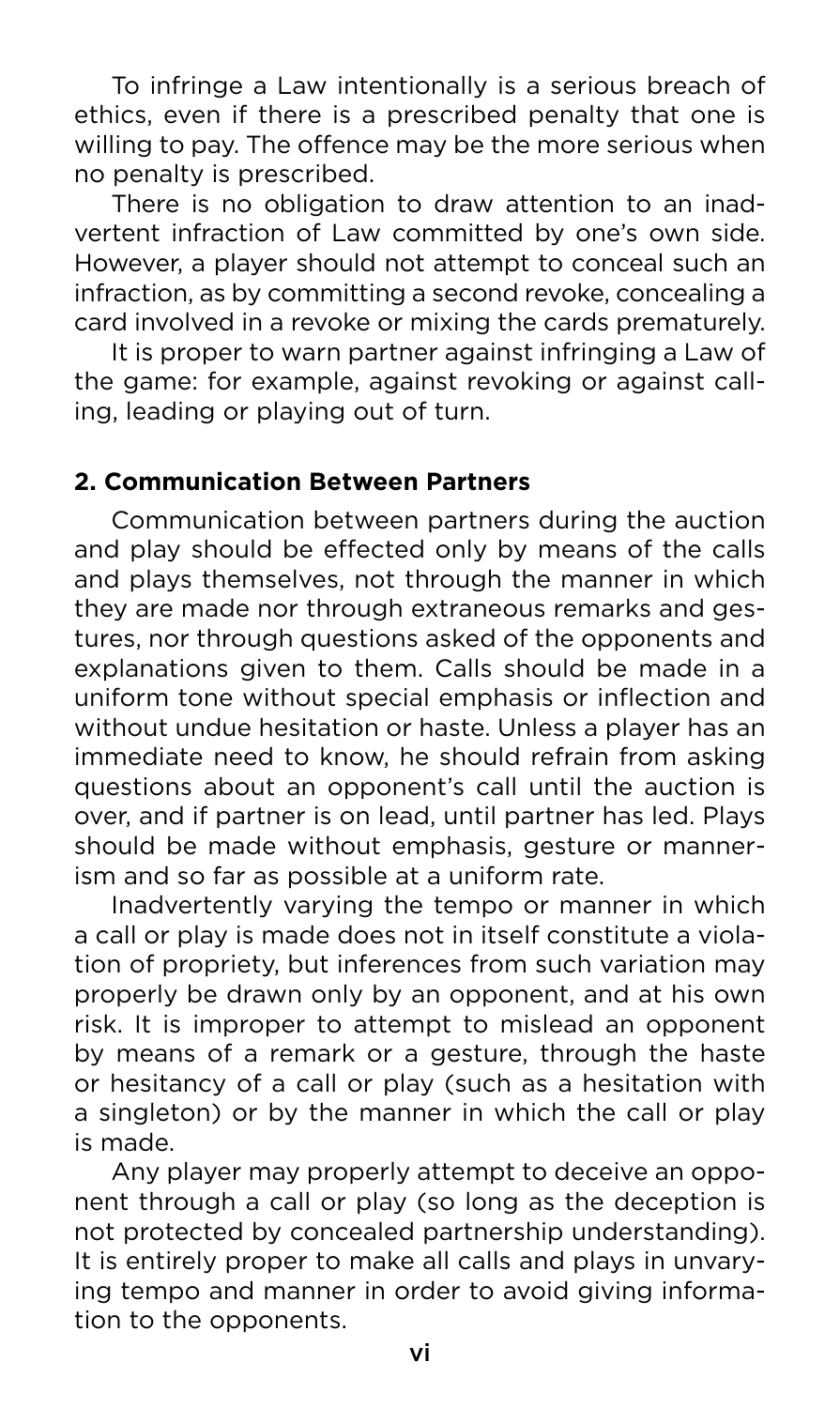<span id="page-8-0"></span>When a player has available to him improper information from his partner's remark, question, explanation, gesture, mannerism, special emphasis, inflection, haste or hesitation, he should carefully avoid taking any advantage that might accrue to his side.

## **3. Conduct and Etiquette**

A player should maintain at all times a courteous attitude toward his partner and opponents. He should carefully avoid any remark or action that might cause annoyance or embarrassment to another player or might interfere with the enjoyment of the game. Every player should follow uniform and correct procedure in calling and playing, since any departure from correct standards may disrupt the orderly progress of the game.

As a matter of courtesy, a player should refrain from:

- A. paying insufficient attention to the game (as when a player obviously takes no interest in his hand or frequently requests a review of the auction).
- B. making gratuitous comments during the play as to the auction or the adequacy of the contract.
- C. detaching a card from his hand before it is his turn to play.
- D. arranging completed tricks in a disorderly manner, thereby making it difficult to determine the sequence of plays.
- E. making a claim or a concession of tricks if there is any doubt as to the outcome of the deal.
- F. prolonging play unnecessarily for the purpose of disconcerting the other players.

Furthermore, the following are considered breaches of propriety:

- G. using different designations for the same call.
- H. indicating approval or disapproval of a call or play.
- I. indicating the expectation or intention of winning or losing a trick that has not been completed.
- J. commenting or behaving during the auction or play so as to call attention to a significant occurrence, or to the state of the score or to the number of tricks still required for success.
- K. showing an obvious lack of further interest in the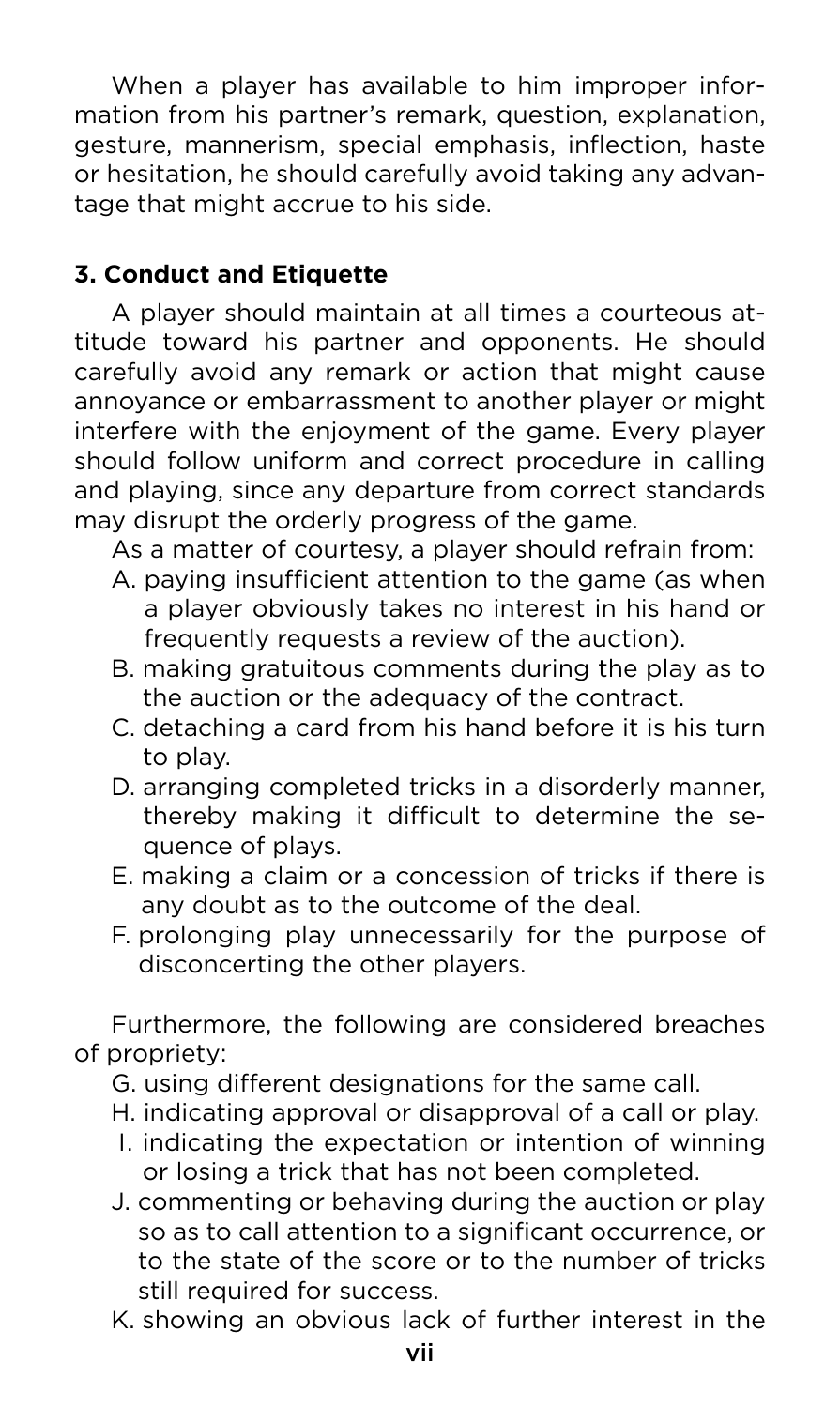deal (as by folding one's cards).

- <span id="page-9-0"></span>L. looking intently at any other player during the auction or play or at another player's hand as for the purpose of seeing his cards or of observing the place from which he draws a card (but it is not improper to act on information acquired by inadvertently seeing an opponent's card).
- M. varying the normal tempo of bidding or play for the purpose of disconcerting another player.
- N. mixing the cards before the result of the deal has been agreed upon.

## **4. Partnership Agreements**

It is improper to convey information by means of a call or play based on special partnership agreement, whether explicit or implicit, unless such information is fully and freely available to the opponents.

It is not improper for a player to violate an announced partnership agreement, so long as his partner is unaware of the violation (but habitual violations within a partnership may create implicit agreements, which must be disclosed). No player has the obligation to disclose to the opponents that he has violated an announced agreement. If the opponents are subsequently damaged, as through drawing a false inference from such violation, they are not entitled to redress.

When explaining the significance of partner's call or play in reply to an opponent's inquiry, a player should disclose all special information conveyed to him through partnership agreement or partnership experience, but he need not disclose inferences drawn from his general bridge knowledge and experience. It is improper for a player whose partner has given a mistaken explanation to correct the error immediately or to indicate in any manner that a mistake has been made. He must not take advantage of the unauthorized information so obtained.

## **5. Spectators**

A spectator, including a member of the table not playing, must not display any reaction to bidding or play while a deal is in progress (as by shifting his attention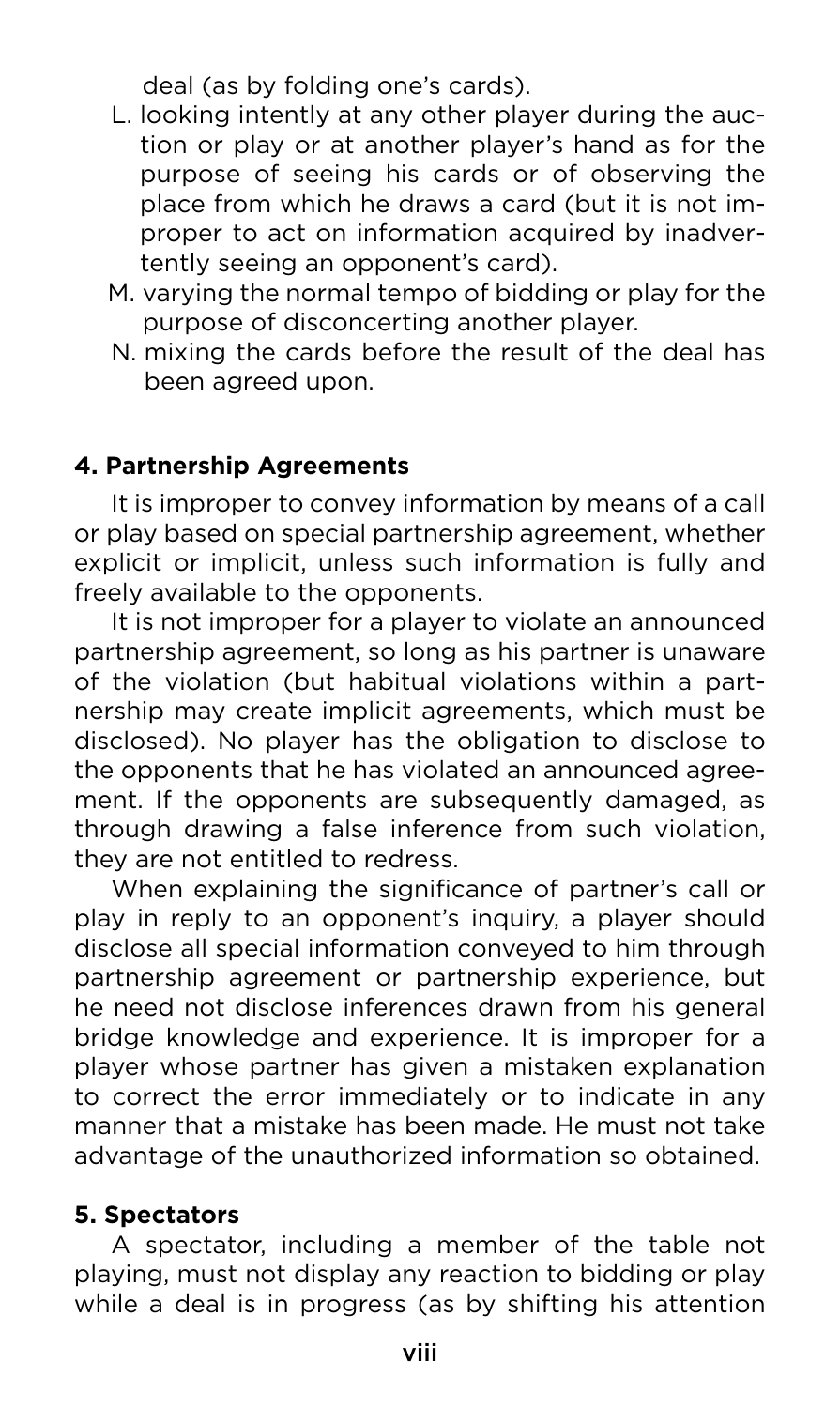from one player's hand to another's). He must not in any way disturb a player. During the hand, he must refrain from mannerisms or remarks of any kind (including conversation with a player). He may not call attention to any irregularity or mistake, nor speak on any question of fact or Law except by request of the players.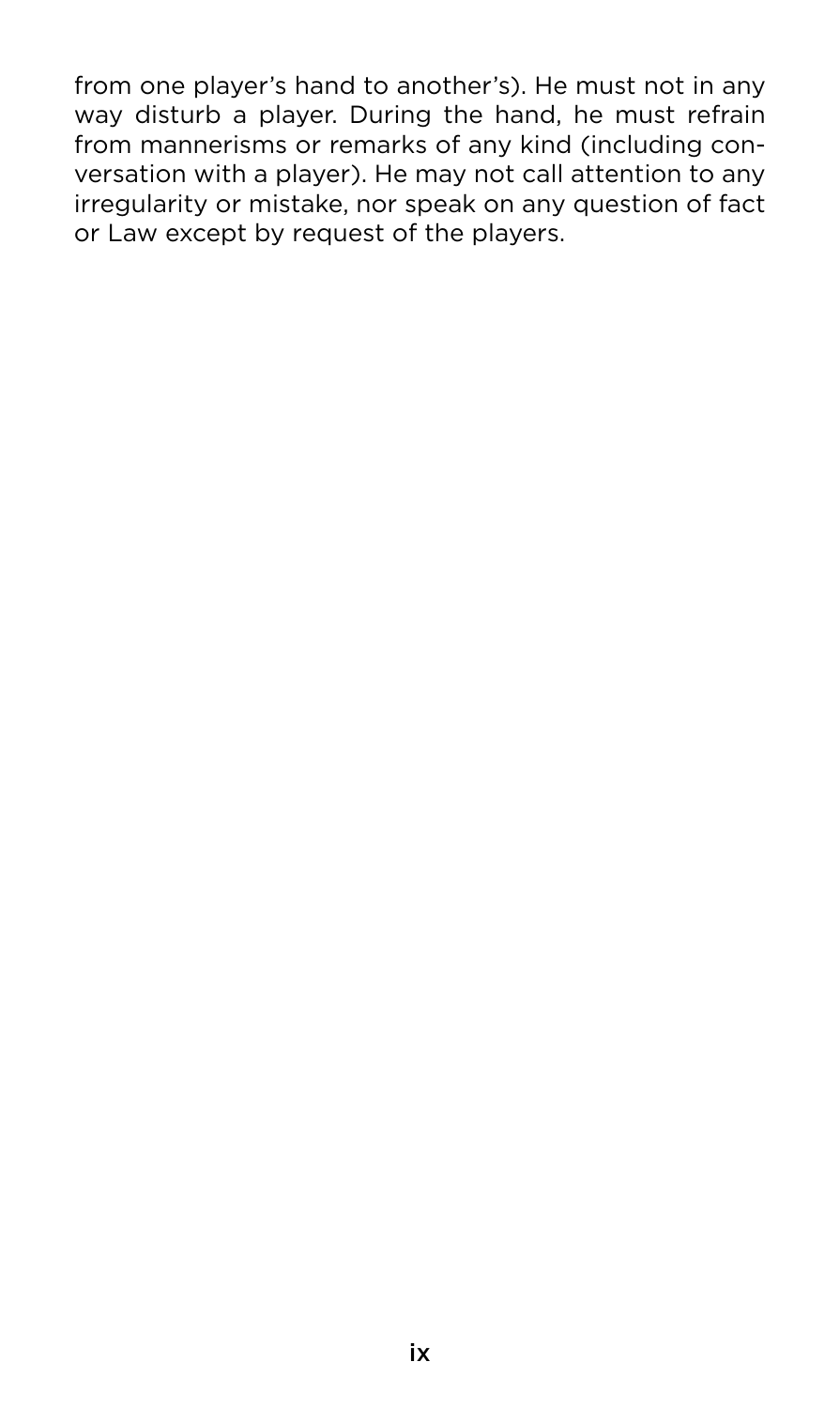## **TABLE OF CONTENTS**

| Promulgating Bodies of the Laws of Rubber Bridge 2014  iv |
|-----------------------------------------------------------|
|                                                           |
|                                                           |
|                                                           |
|                                                           |
|                                                           |
|                                                           |
|                                                           |
|                                                           |
|                                                           |
|                                                           |
|                                                           |
|                                                           |
|                                                           |
|                                                           |
|                                                           |
|                                                           |
|                                                           |
|                                                           |
|                                                           |
|                                                           |
|                                                           |
|                                                           |
| <b>PART IV - General Laws Governing Irregularities 8</b>  |
| Law 13 - Procedure Following an Irregularity 8            |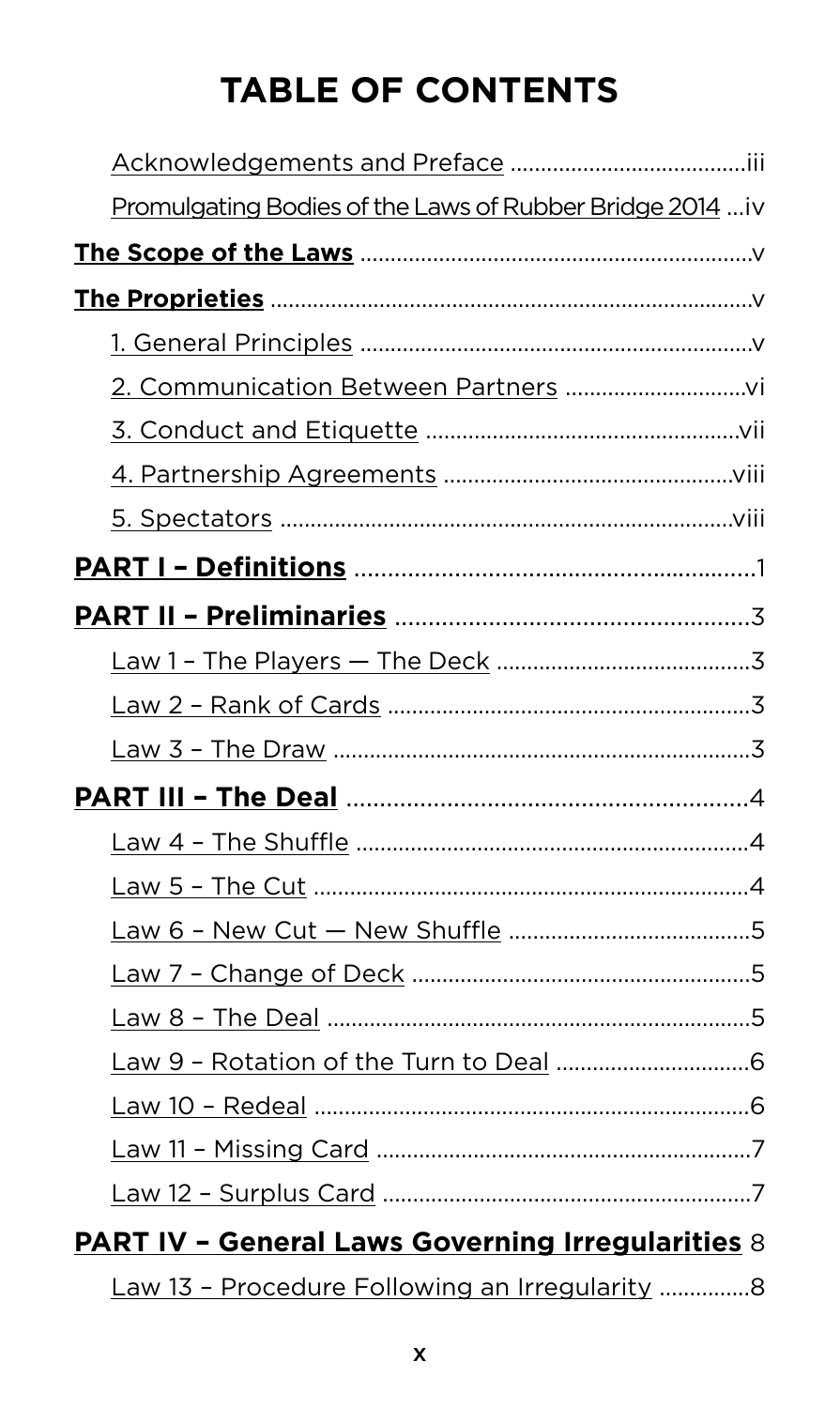| Law 15 - Waiver or Forfeiture of a Penalty 8        |  |
|-----------------------------------------------------|--|
|                                                     |  |
|                                                     |  |
|                                                     |  |
|                                                     |  |
|                                                     |  |
|                                                     |  |
|                                                     |  |
| Law 21 - Call Based on Misinformation 11            |  |
| Law 22 - Procedure After the Auction Is Closed  11  |  |
|                                                     |  |
| Law 23 - Awareness of Potential Damage 11           |  |
| Law 24 - Card Exposed or Led During the Auction12   |  |
| Law 25 - Legal and Illegal Changes of Call 12       |  |
| Law 26 - Change of Call - Lead Penalties 12         |  |
|                                                     |  |
|                                                     |  |
| Law 28 - Calls Considered to Be in Rotation 14      |  |
| Law 29 - Procedure After a Call Out of Rotation  14 |  |
|                                                     |  |
|                                                     |  |
| Law 32 - Double or Redouble Out of Rotation 16      |  |
|                                                     |  |
| Law 34 - Retention of the Right to Call 17          |  |
|                                                     |  |
| Law 35 - Inadmissible Call Condoned 17              |  |
| Law 36 - Inadmissible Double or Redouble 17         |  |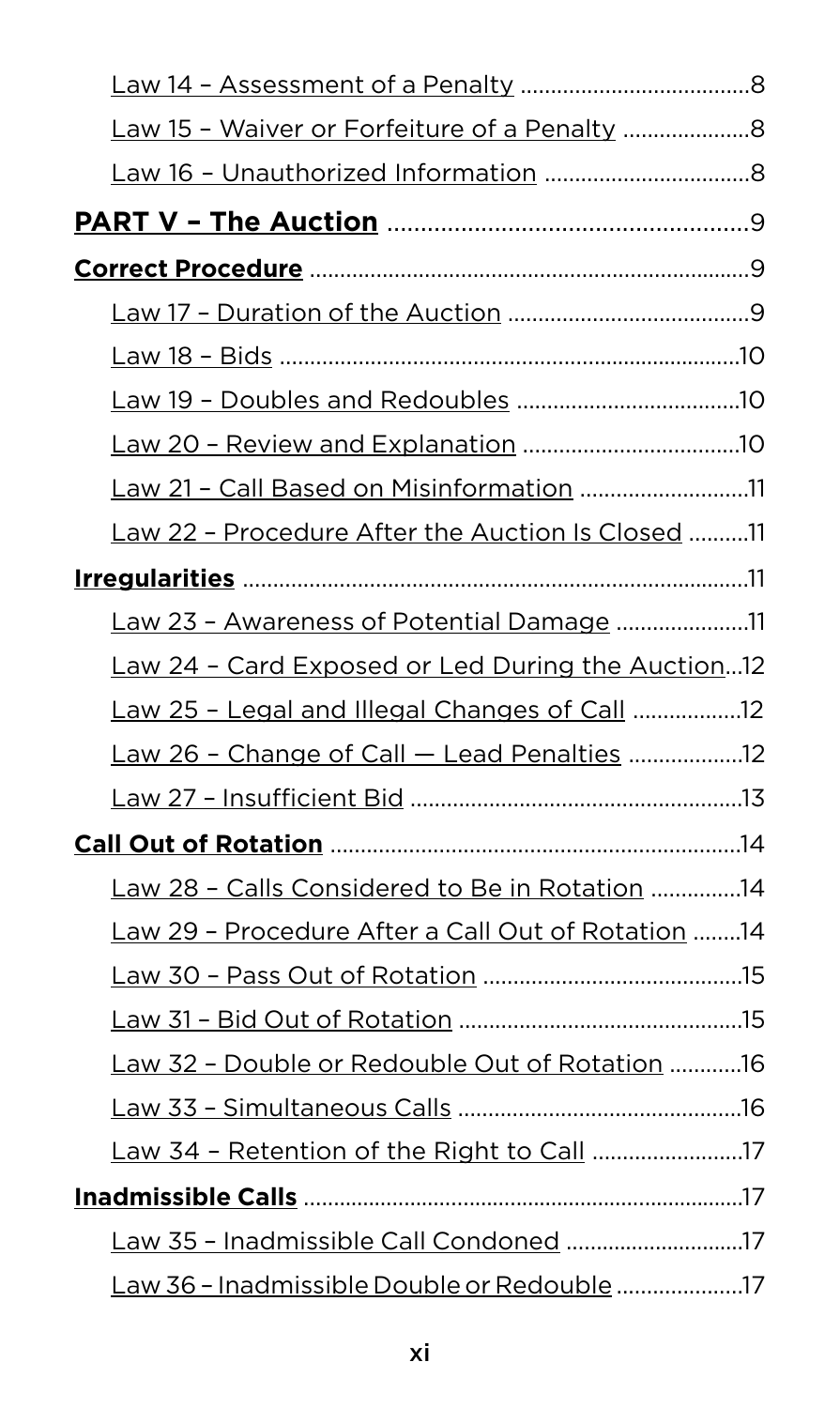| Law 37 - Bid, Double or Redouble in Violation                               |  |
|-----------------------------------------------------------------------------|--|
|                                                                             |  |
|                                                                             |  |
| Law 39 - Call After the Auction is Closed 18                                |  |
|                                                                             |  |
|                                                                             |  |
|                                                                             |  |
| Law 41 - Opening Lead, Review, Questions 19                                 |  |
|                                                                             |  |
|                                                                             |  |
| Law 44 - Sequence and Procedure of Play 20                                  |  |
|                                                                             |  |
| Law 46 - Partial Designation of a Card to<br>be Played from Dummy's Hand 22 |  |
|                                                                             |  |
|                                                                             |  |
|                                                                             |  |
| Law 49 - Exposure of a Defender's Cards 23                                  |  |
| Law 50 - Disposition of a Penalty Card 23                                   |  |
|                                                                             |  |
| Law 52 - Failure to Lead or Play a Penalty Card 24                          |  |
|                                                                             |  |
|                                                                             |  |
| Law 54 - Opening Lead Out of Turn 25                                        |  |
| Law 55 - Declarer's Lead Out of Turn 26                                     |  |
| Law 56 - Defender's Lead Out of Turn 26                                     |  |
|                                                                             |  |
| Law 57 - Premature Lead or Play by a Defender 26                            |  |
| Law 58 - Simultaneous Leads or Plays 27                                     |  |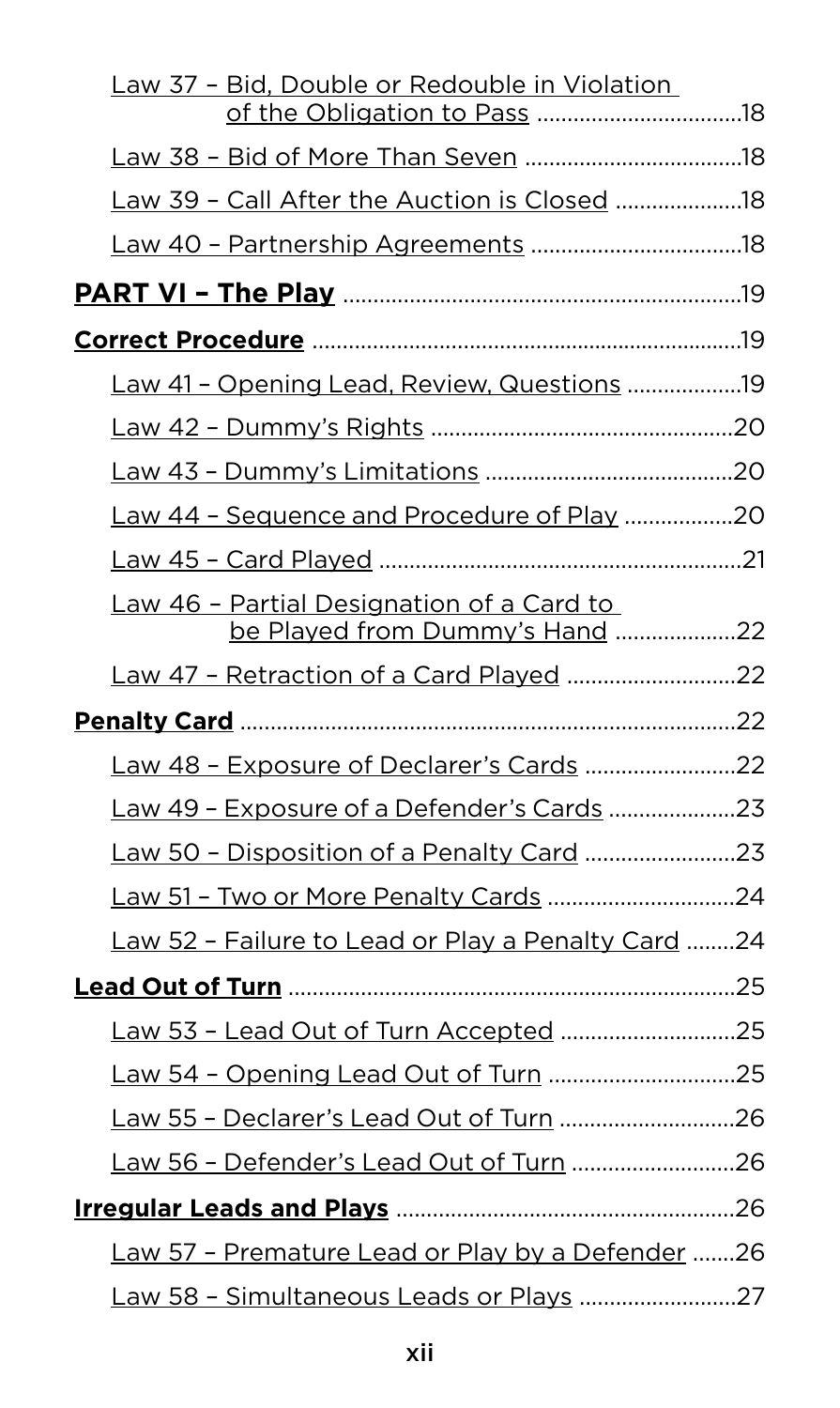| Law 59 - Inability to Lead or Play as Required 27                         |  |
|---------------------------------------------------------------------------|--|
|                                                                           |  |
|                                                                           |  |
|                                                                           |  |
| Law $61$ - Failure to Follow Suit $-$<br>Inquiries Concerning a Revoke 28 |  |
|                                                                           |  |
|                                                                           |  |
| Law 64 - Procedure After Establishment                                    |  |
|                                                                           |  |
| Law 65 - Collection and Arrangement of Tricks 30                          |  |
|                                                                           |  |
| Law 67 - Trick Either Appropriated in                                     |  |
|                                                                           |  |
| Law 68 - Declarer's Claim or Concession of Tricks32                       |  |
| Law 69 - Procedure Following<br>Declarer's Claim or Concession 32         |  |
| Law 70 - Defender's Claim or                                              |  |
|                                                                           |  |
|                                                                           |  |
|                                                                           |  |
|                                                                           |  |
|                                                                           |  |
|                                                                           |  |
|                                                                           |  |
|                                                                           |  |
|                                                                           |  |
| Law 79 - Deals Played with an Incorrect Deck 37                           |  |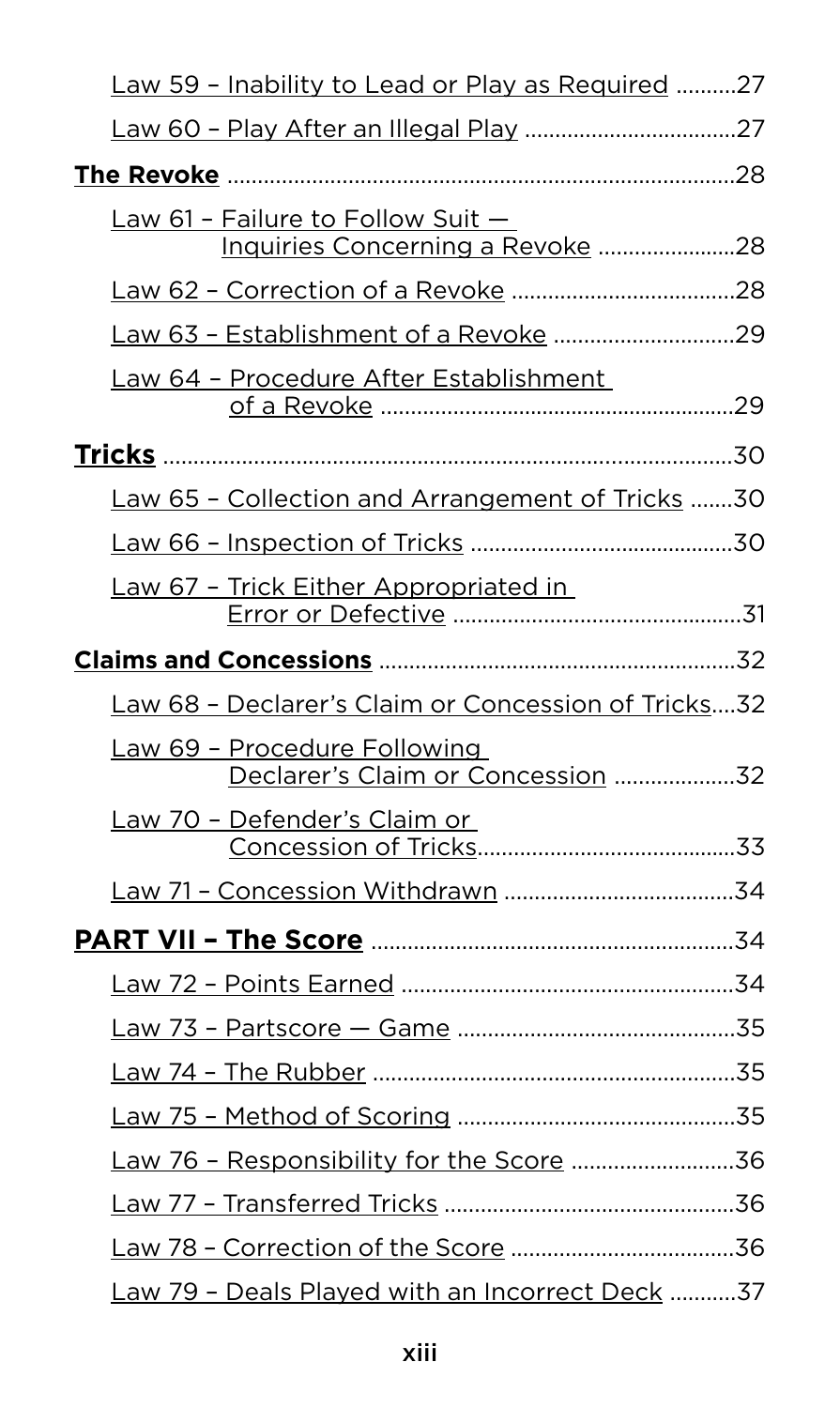| <u> Appendix 1 - Optional Alert Procedure</u> 40 |  |
|--------------------------------------------------|--|
| Appendix 2 - Optional Skip Bid Procedure 40      |  |
| Appendix 3 - Optional Face Down Opening Lead 40  |  |
| Appendix 4 - Chicago or Four-Deal Bridge 41      |  |
| <b>PART VIII - Alternative Club Laws 44</b>      |  |
|                                                  |  |
|                                                  |  |
| Club Laws 29, 30, 31, 32, 36,                    |  |
|                                                  |  |
|                                                  |  |
|                                                  |  |
|                                                  |  |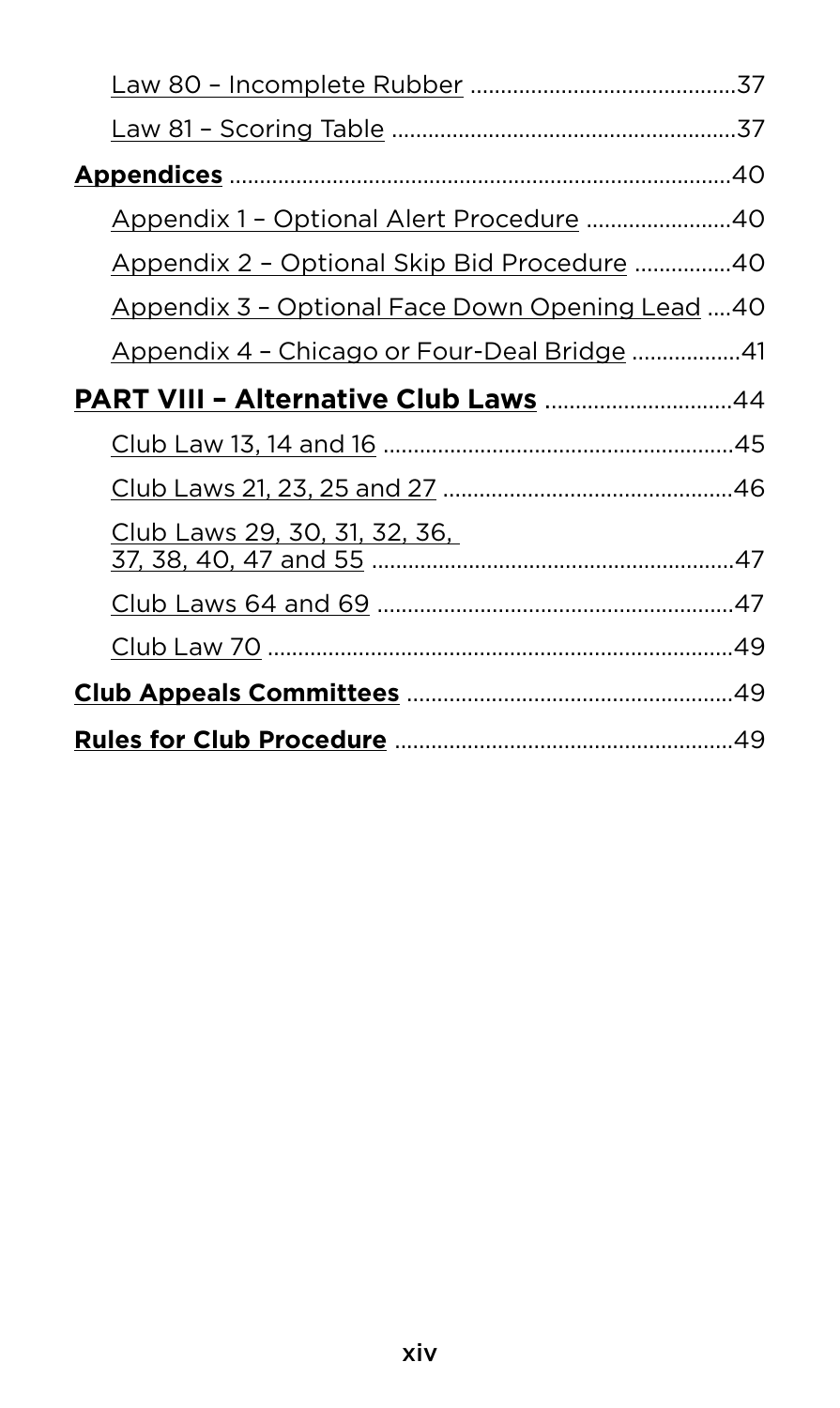## **PART I – Definitions**

<span id="page-16-0"></span>**Arbiter:** An independent person who applies and interprets these laws following an irregularity. He may be appointed at a club where Rubber Bridge is played. See Alternative Club Laws.

**Auction:** 1. The process of determining the contract by means of successive calls. 2. The aggregate of calls made. **Bid:** A declaration, naming both a level from one to seven and a denomination. The final bid, undoubled, doubled or redoubled, becomes the Contract.

**Call:** Any bid, double, redouble or pass.<sup>2</sup>

**Contract:** The undertaking by declarer's side to win, at the denomination named, at least the number tricks in excess of six specified in the final bid whether undoubled, doubled or redoubled.

**Deal:** 1. The distribution of the deck to form the hands of the four players. 2. The cards so distributed as a unit, including the auction and play thereof.

**Deck:** The 52 playing cards with which the game of Rubber Bridge is played.

**Declarer:** The player who, for the side that makes the final bid, first bid the denomination named in the final bid. He becomes declarer when a legal opening lead is made (see Law 54C when the opening lead is made out of turn).

**Defender:** An opponent of declarer.

**Denomination:** The suit or no-trump specified in a bid.

**Double:** A call over an opponent's bid which, if followed by three passes, would increase the scoring value of fulfilled or defeated contracts (see Law 19).

**Dummy:** 1. Declarer's partner. 2. Declarer's partner's cards, once they are spread on the table after the opening lead.

**Follow suit:** Play a card of the suit that has been led.

Game: A unit in scoring denoting 100 or more trick points scored on one deal, or accumulated over two or more deals (see Laws 72 and 73).

**Grand Slam:** A contract to win 13 tricks.

 $2$  Sometimes a call is meant to convey a message other than a willingness to play in the denomination and/or level named or last named.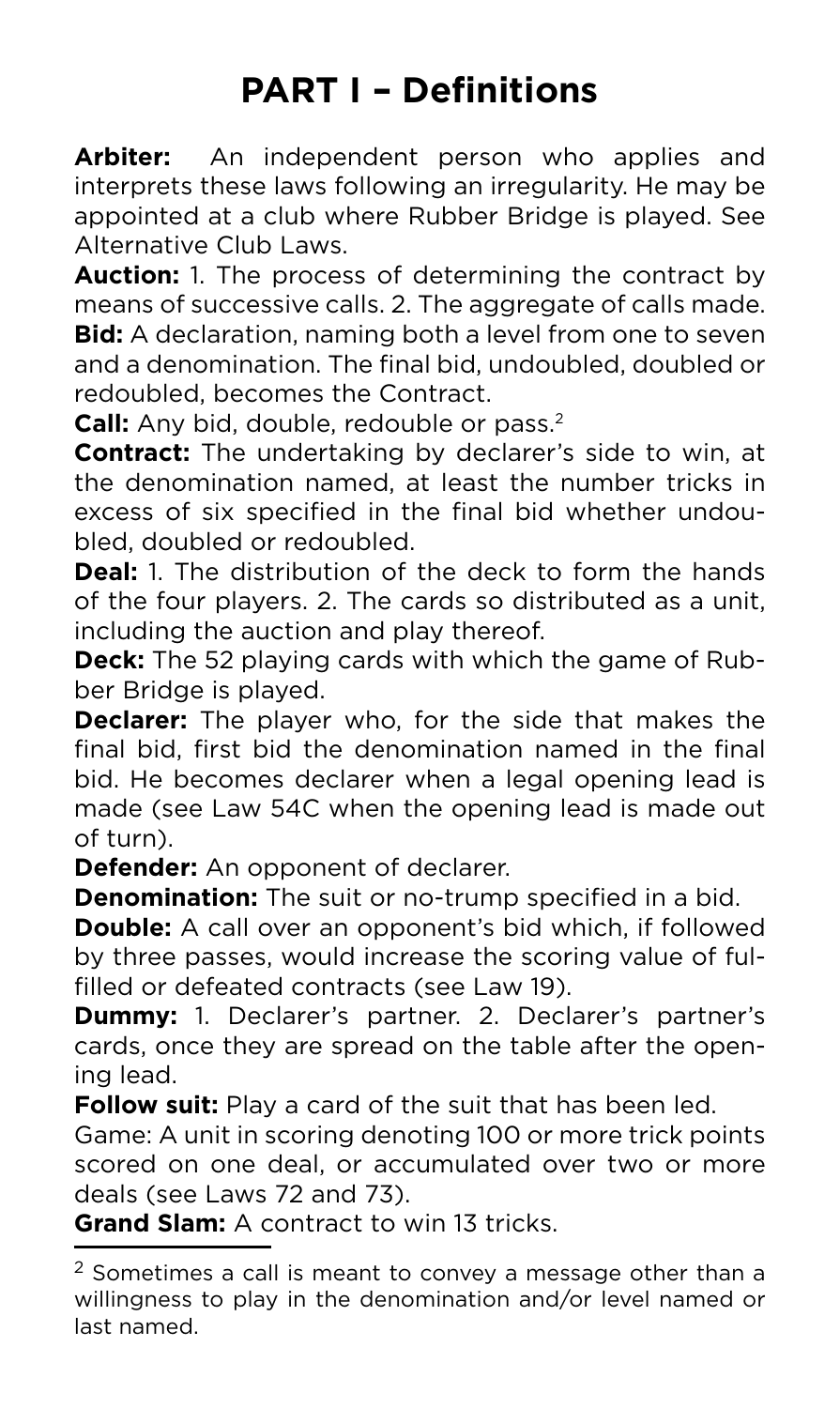**Hand:** The cards originally dealt to a player, or the remaining portion thereof.

**Honor:** Any ace, king, queen, jack or ten.

**Honors:** The holding of at least four of the top five trumps or all four aces in a no-trump contract.

**Irregularity:** A deviation from the correct procedures set forth in these Laws.

**LHO:** Left-hand opponent.

**Lead:** The first card played to a trick.

**Opening lead:** The card led to the first trick.

**Opponent:** A player of the other side.

**Overtrick:** Each trick won by declarer's side in excess of the contract.

**Partner:** The player with whom one plays as a side against the other two players.

**Partscore:** 90 or fewer trick points.

**Pass:** A call specifying that a player does not, at that turn, elect to bid, double or redouble.

**Penalty:** Any loss of trick(s) or obligation or restriction imposed for an irregularity as set forth in these Laws.

**Penalty Card:** A card prematurely exposed by a defender, which is either a major or a minor penalty card as specified in Law 50.

**Play:** 1. The contribution of a card from one's hand to a trick, including the first card, which is the lead. 2. The aggregate of plays made. 3. The period during which the cards are played, starting immediately after the final pass.

**RHO:** Right-hand opponent.

**Redeal:** A second or subsequent deal to replace a faulty deal.

**Revoke:** The failure to follow suit or failure to lead or play, when able, a card or suit required by Law or specified by an opponent when exercising a penalty option as set forth in these Laws.

**Redouble:** A call over an opponent's double which, if followed by three passes, would increase the scoring value of fulfilled or defeated contracts (see Law 19).

**Rotation:** The clockwise order in which the right to deal. to call or to play progresses.

**Rubber:** The scoring period that ends when one side has scored two games.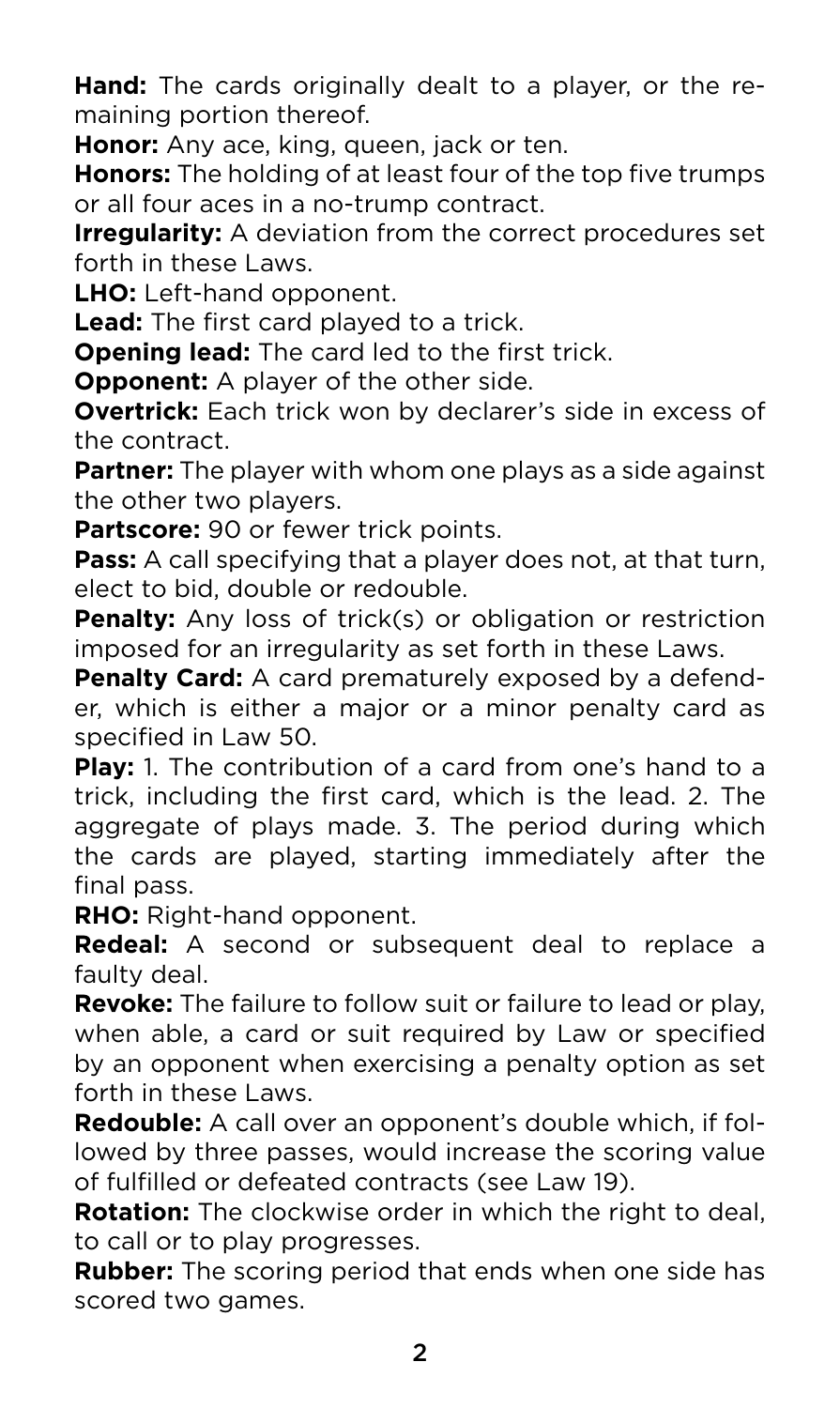<span id="page-18-0"></span>**Side:** Two players who constitute a partnership against the other two players.

**Slam:** A contract to win 12 tricks (called small slam) or 13 tricks (called grand slam).

**Suit:** One of four groups of cards in the deck, each group comprising 13 cards and having a characteristic symbol: spades ( $\spadesuit$ ), hearts ( $\blacktriangledown$ ), diamonds ( $\spadesuit$ ), clubs ( $\clubsuit$ ).

**Trick:** The unit by which the outcome of the contract is determined, regularly consisting of four cards, one contributed by each player in rotation, beginning with the lead.

**Trump:** Each card of the suit, if any, named in the contract. **Undertrick:** Each trick by which declarer's side falls short of fulfilling the contract.

**Vulnerable:** The status of a side that has won a game and is therefore exposed to greater undertrick penalties and entitled to greater premium scores as described in Law 81.

## **PART II – Preliminaries**

## **Law 1 – The Players — The Deck**

Rubber Bridge is played by four players with a deck of 52 cards of identical back design and color, consisting of 13 cards in each of four suits. Two decks should be used, of which only one is in play at any time, and each deck should be clearly distinguishable from the other in back design or color.

## **Law 2 – Rank of Cards**

The suits rank downward in the order spades  $($   $\spadesuit$ ). hearts (♥), diamonds (♦), clubs (♣). The cards of each suit rank in descending order: ace, king, queen, jack, 10, 9, 8, 7, 6, 5, 4, 3, 2.

## **Law 3 – The Draw**

Before every rubber, each player draws a card from a deck shuffled and spread face down on the table. A card should not be exposed until all the players have drawn.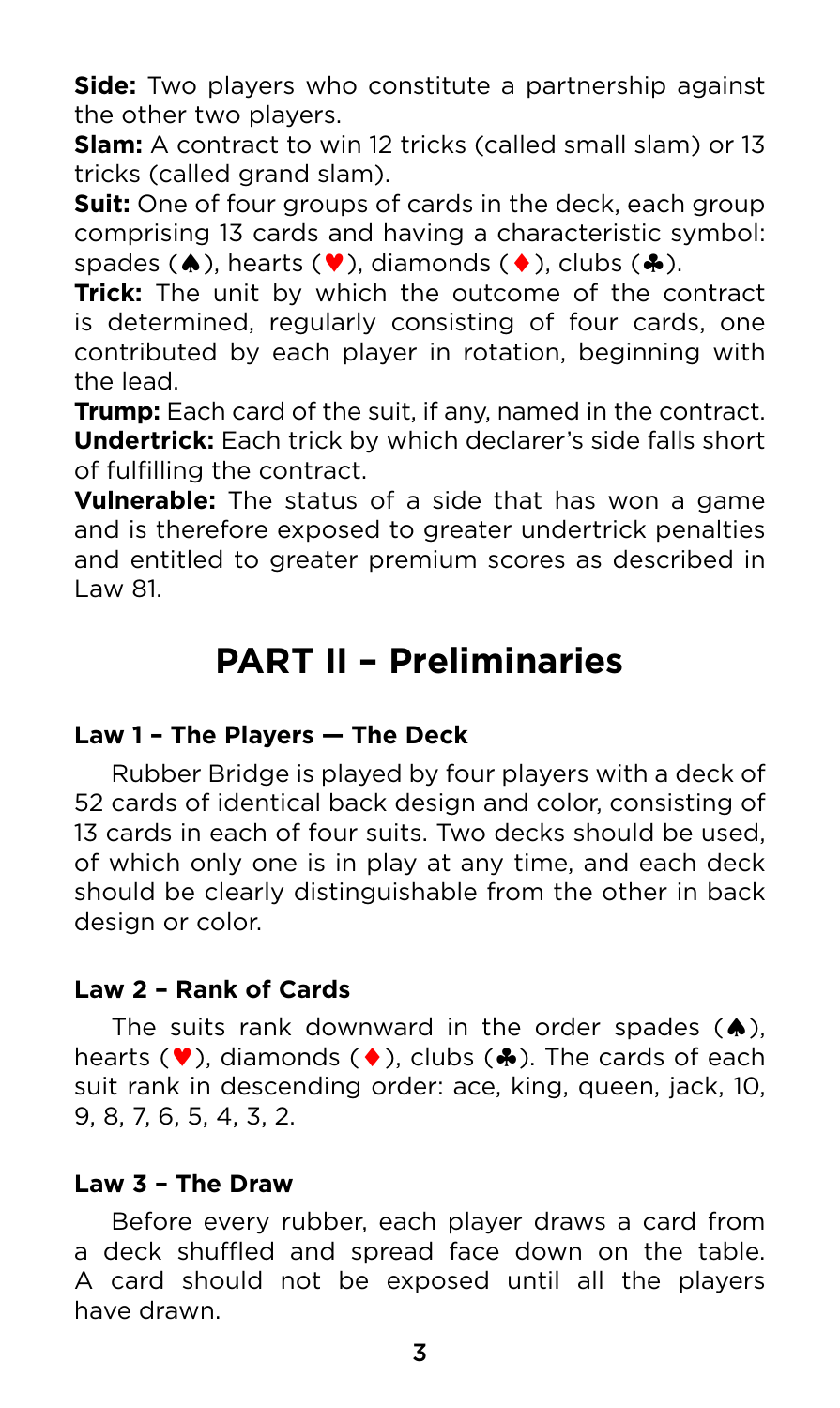<span id="page-19-0"></span>Unless it is otherwise agreed, the two players who draw the highest cards play as partners against the other two players. When cards of the same rank are drawn, the rank of suit determines which is higher.

The player with the highest card deals first and has the right to choose his seat and the deck with which he will deal. He may consult his partner, but having announced his decision must abide by it. His partner sits opposite him. The opponents then occupy the two remaining seats as they wish, and having made their selection must abide by it.

A player must draw again if he draws more than one card, or one of the four cards at either end of the deck, or a card adjoining one drawn by another player, or a card from the other deck.

## **PART III – The Deal**

#### **Law 4 – The Shuffle**

Before the first deal of a rubber, the player to the dealer's left should shuffle the deck thoroughly<sup>3</sup>, without exposing the face of any card, in full view of the players and to their satisfaction. Thereafter, as each player deals, the dealer's partner shuffles the other deck for the next deal and places the deck face down on his right.

A deck properly prepared should not be disturbed until the dealer picks it up for his deal, at which time he is entitled to the final shuffle.

No player other than the dealer and the player designated to prepare the deck may shuffle.

#### **Law 5 – The Cut**

The deck must be cut immediately before it is dealt. The dealer presents the deck to his RHO, who lifts off a portion and places it on the table toward the dealer. Each portion must contain at least four cards. The dealer completes the cut by placing what was originally the bottom portion upon the other portion.

No player other than the dealer's RHO may cut the deck.

 $3$  It is recommended that the deck be shuffled at least five times.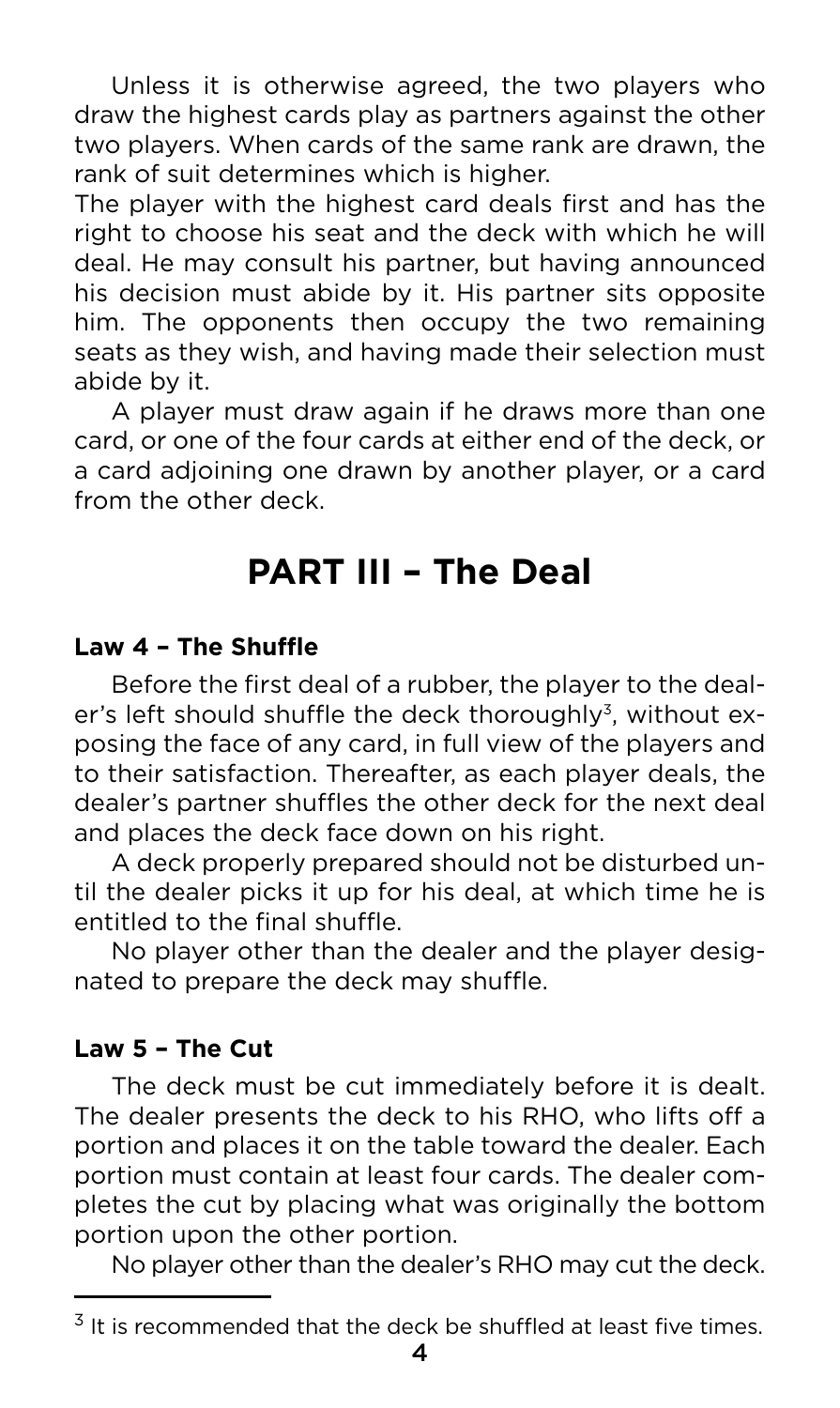## <span id="page-20-0"></span>**Law 6 – New Cut — New Shuffle**

There must be a new cut if any player demands one before the first card is dealt. In this case, the dealer's RHO cuts again.

There must be a new shuffle, followed by a cut:

if any player demands one before the dealer has picked up the deck for his deal. In this case, the player designated to prepare the deck shuffles again.

- A. if any player demands one after the dealer has picked up the deck but before the first card is dealt. In this case, only the dealer shuffles.
- B. if a card is turned face up in shuffling. In this case, the player who was shuffling shuffles again.
- C. if a card is turned face up in cutting. In this case, only the dealer shuffles.
- D. if there is a redeal.<sup>4</sup>

## **Law 7 – Change of Deck**

The two decks are used alternately, unless there is a redeal.4

A deck containing a card so damaged or marked that it may be identified from its back must be replaced<sup>5</sup> if attention is drawn to the imperfection before the last card of the current deal has been dealt.

A deck originally belonging to a side must be restored on demand of any player before the last card of the current deal has been dealt.<sup>5</sup>

## **Law 8 – The Deal**

The dealer distributes the cards face down, one at a time in rotation into four separate hands of 13 cards each, the first card to the player on his left and the last card to himself. If he deals two cards simultaneously or consecutively to the same player, or fails to deal a card to a player, he may rectify the error, provided he does so immediately and to the satisfaction of the other players.4

The dealer must not allow the face of any card to be seen while he is dealing.4

 $4$  See Law 10.

 $5$  See Law 8.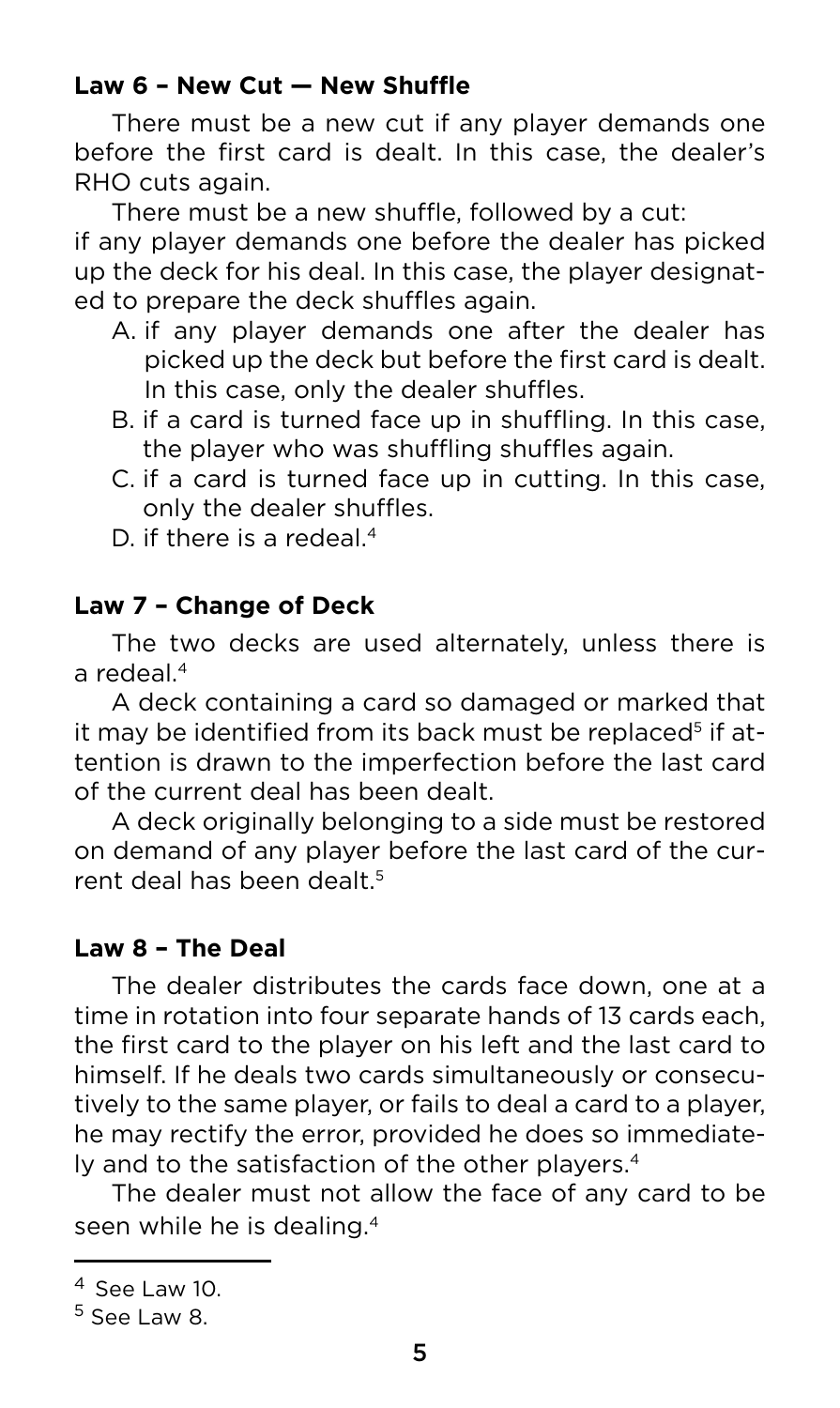<span id="page-21-0"></span>Players should not look at the face of any card until the deal is completed. A player who violates this provision forfeits those rights to a change of deck (Law 7) or redeal (Law 10).

## **Law 9 – Rotation of the Turn to Deal**

The turn to deal passes in rotation unless there is a redeal. If a player deals out of turn, and attention is not drawn to the error before the last card has been dealt, the deal stands as though it had been in turn. The player who dealt the cards is the dealer (he makes the first call). The player who missed his turn to deal has no redress and the rotation continues as though the deal had been in turn. unless a redeal is required under Law 10, in which case the deal reverts back to the correct player.

## **Law 10 – Redeal**

A redeal cancels the faulty deal; the same dealer deals again unless he was dealing out of turn (see Law 9); the same deck is used, unless it has been replaced as provided in Law 7, and the cards are shuffled and cut anew as provided in Laws 4 and 5.

There must be a redeal:

- A. if, before the last card has been dealt, it is discovered that
	- 1. a card has been turned face up in dealing or is face up in the deck or elsewhere (see Law 8), or
	- 2. the cards have not been dealt correctly (see Law 8), or
	- 3. a player is dealing out of turn (see Law 9) or is dealing with a deck that was not shuffled or not cut (see Law 8).
- B. if, before the first call has been made, it is discovered that a player has picked up another player's hand and has seen a card in it.
- C. if, before play has been completed, it is discovered that
	- 1. the deck did not conform in every respect to the requirements of Law 1, including any case in which a missing card cannot be found after due search, or
	- 2. one player has picked up too many cards, another too few, or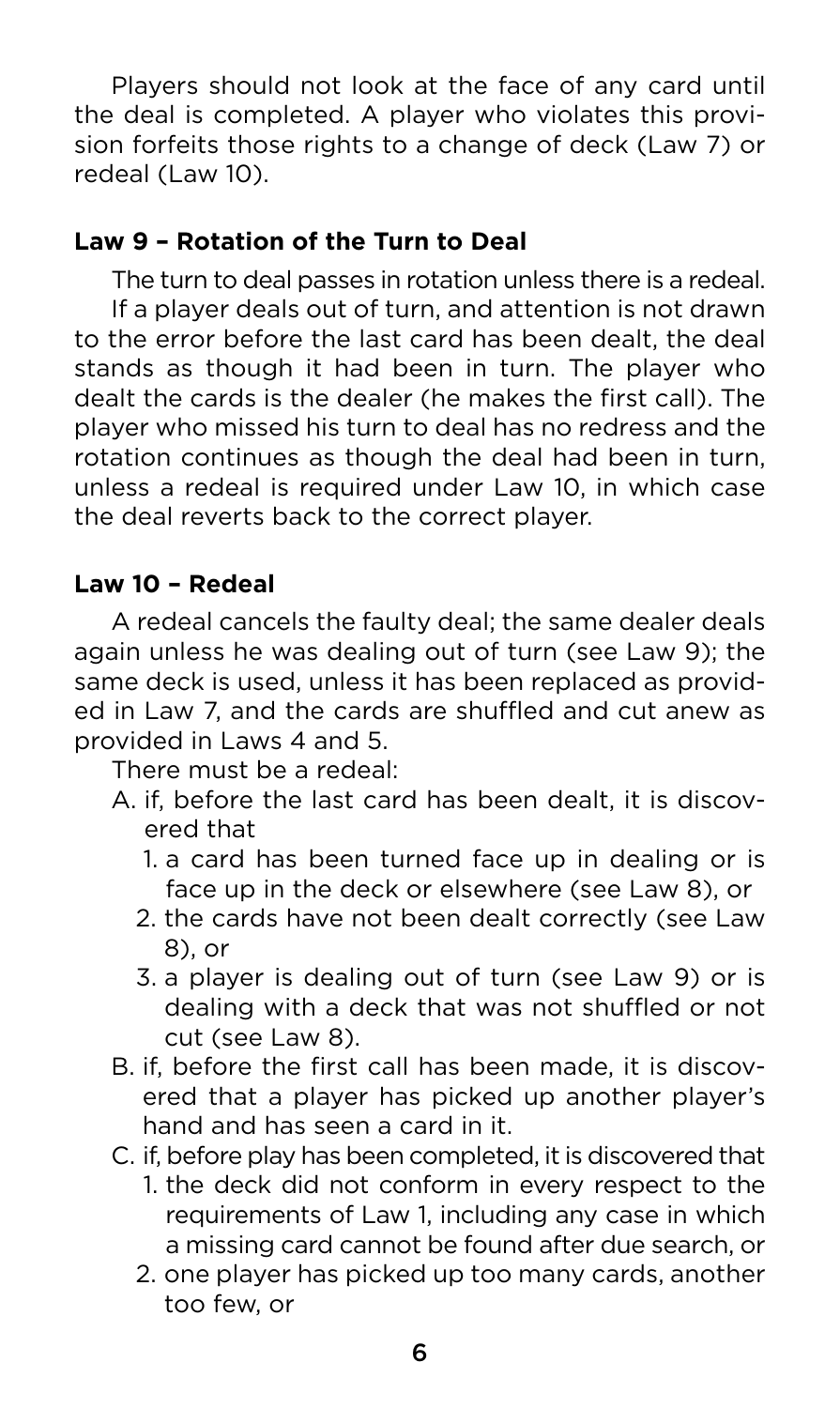<span id="page-22-0"></span>3. two or more players on opposing sides have allowed any cards from their hands to be mixed together.

## **Law 11 – Missing Card**

When a player has too few cards and a redeal is not required by Law 10C, the deal stands as correct, and:

- A. if he has played more than one card to a previous trick, Law 67 applies.
- B. if a missing card is found elsewhere, not in a previous trick, that card is deemed to have belonged continuously to the deficient hand and must be restored to that hand; it may become a penalty card, as provided in Law 23 or Law 49, and failure to have played it may constitute a revoke.

## **Law 12 – Surplus Card**

When a player has too many cards and a redeal is not required by Law 10C, the deal stands as correct, and:

- A. if the offender has omitted to play to a trick, Law 67 applies.
- B. if the offender has picked up a surplus card from a previous trick, or from dummy, or from the other deck, or elsewhere, such surplus card shall be restored to its proper place, and
	- 1. if the surplus card is in the offender's hand when it is discovered, there is no penalty.
	- 2. if the surplus card has been led or played, or had been played to a previous trick, the offender must substitute for it a card from his hand that he can legally play to the trick, and, if possible, a card of the same suit as the surplus card. The offending side may not thereby win a trick it had lost, but it may lose a trick it had won. When attention is drawn to the offence before the lead to the next trick, both members of the non-offending side may, without penalty, withdraw a play made subsequent to the offence and substitute any legal play.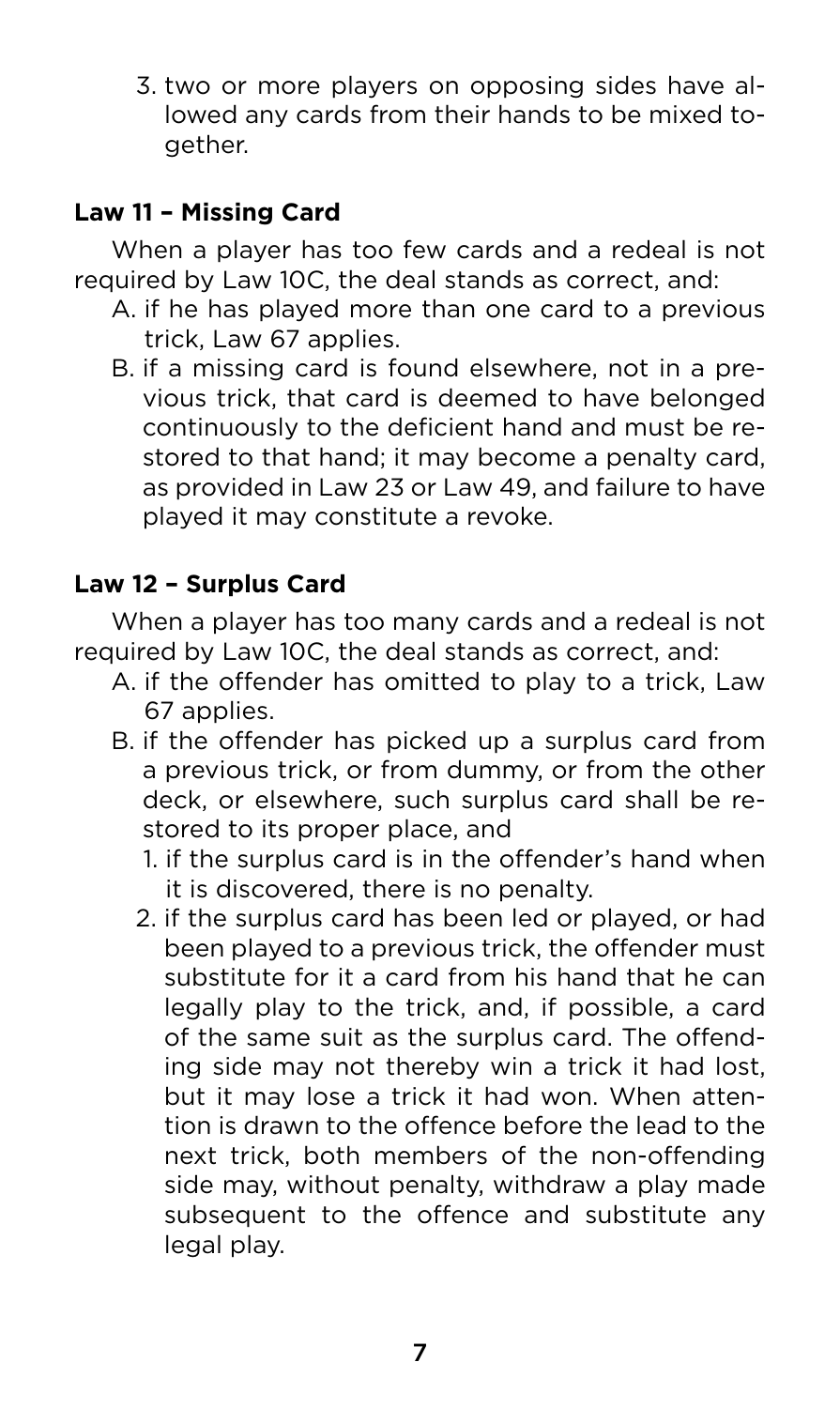## **PART IV – General Laws Governing Irregularities**

## <span id="page-23-0"></span>**[Law 13 – Procedure Following an Irregularity](#page-60-0)** Club Law 13 on page 45

When an irregularity has occurred, any player - except dummy as specified in Law 42 and Law 43 — may draw attention to it and give or obtain information as to the Law applicable to it. The fact that a player draws attention to an irregularity committed by his side does not affect the rights of the opponents.

After attention has been drawn to an irregularity, no player should call or play until all questions in regard to the assessment of a penalty have been determined. Premature correction of an irregularity on the part of the offender may subject him to further penalty (see Law 26).

#### **[Law 14 – Assessment of a Penalty](#page-60-0)** Club Law 14 on page 45

A penalty may not be imposed until the nature of the irregularity to be penalized has been determined and the applicable penalty has been clearly stated, but a penalty once paid, or any decision agreed and acted upon by the players, stands and should not, except by agreement of all four players, be corrected even though at some later time it is judged incorrect.

## **Law 15 – Waiver or Forfeiture of a Penalty**

The right to penalize an offence is forfeited if:

- A. both members of the non-offending side waive the penalty;
- B. a member of the non-offending side calls (Law 34) or plays (Law 60) after an irregularity committed by his RHO.

## **[Law 16 – Unauthorized Information](#page-60-0)**

Club Law 16 on page 45

A player may be subject to penalty if information is conveyed from his partner other than by a legal call or play.

A. Regarding information obtained from partner: If a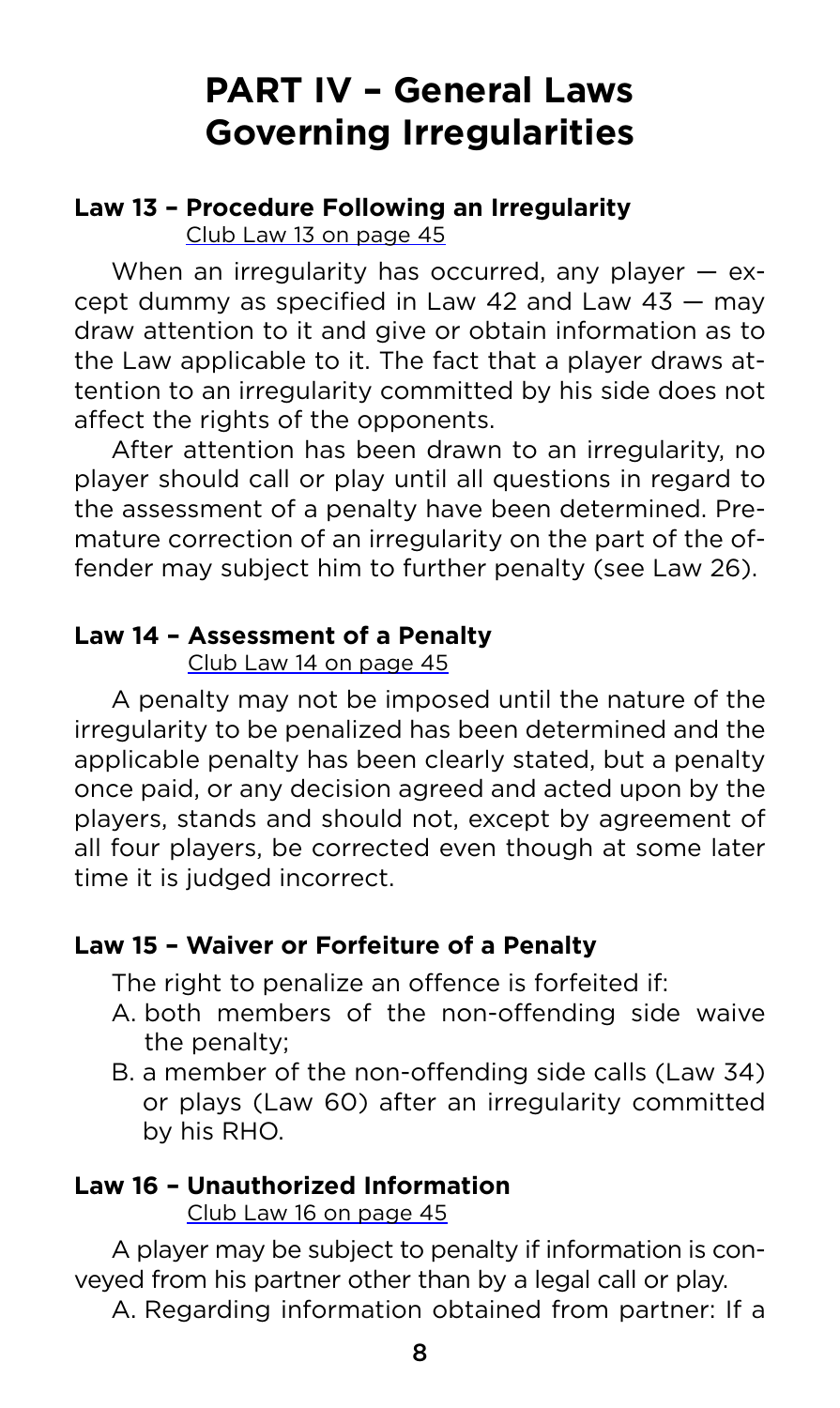<span id="page-24-0"></span>player conveys information to his partner by means of a remark, question, unmistakable hesitation or unwonted speed, special emphasis, tone, gesture, movement, mannerism or any other action that suggests a call, lead or plan of play, is unauthorized. When the offending side has profited by use of this unauthorized information, it should, in conformance with Proprieties 1, redress any damage done to the non-offending side.

- B. In addition, other forms of unauthorized information are:
	- 1. Withdrawn calls or plays as specified in the Laws, where
		- a. for the non-offending side, all information arising from a withdrawn action is authorized, and
	- 2. for the offending side, information arising from its own withdrawn action and from subsequent withdrawn actions of the non-offending side is unauthorized.

Penalty Cards (see Law 50), where knowledge of the sight of the penalty card is unauthorized for the partner of the player who has the penalty card. It is authorized information for the declarer.

A player on the offending side must not base any subsequent calls or plays on such unauthorized information. If it is determined that this has been violated and the non-offending side has been damaged, the result should be adjusted to redress any damage done to the non-offending side.

## **PART V – The Auction**

## **Correct Procedure**

## **Law 17 – Duration of the Auction**

The auction begins when the last card of a correct deal has been placed on the table. The dealer makes the first call, and thereafter each player calls in rotation. When three passes in rotation have followed any call, the auction is closed, unless Law 34 applies.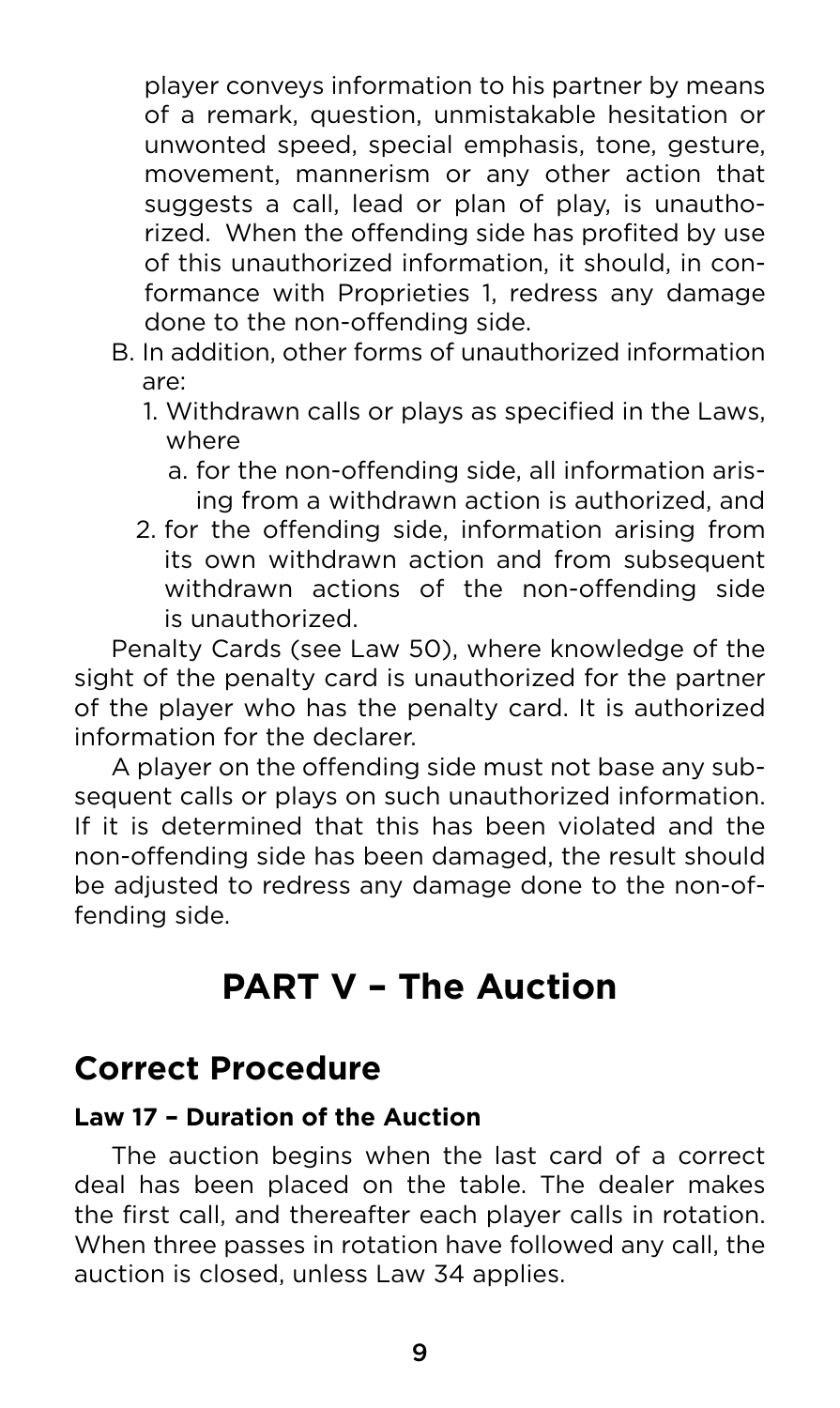## <span id="page-25-0"></span>**Law 18 – Bids**

Each bid<sup>6</sup> names both a level, from one to seven, and a denomination. A bid supersedes the previous bid if it names either a greater level or the same level in a higher denomination. A bid that fulfills these requirements is sufficient; one that does not is insufficient. The denominations rank in descending order are, no-trump, spades, hearts, diamonds, and clubs.

Methods other than verbal bidding, e.g., Bidding Boxes.

## **Law 19 – Doubles and Redoubles**

A player may double only the last preceding bid, and then only if it was made by an opponent and no calls other than pass have intervened.

A player may redouble only the last preceding double, and then only if it was made by an opponent and no calls other than pass have intervened.

A player should not, in doubling or redoubling, state the number of tricks or the denomination, but if he states either or both incorrectly, he is deemed to have doubled or redoubled the bid as it was made. The only correct form is the single word "Double" or "Redouble."

All doubles and redoubles are superseded by a subsequent legal bid. If there is no subsequent bid, scoring values are increased as provided in Law 81.

## **Law 20 – Review and Explanation**

A player may forthwith require that a call be repeated. At his own turn to call during the auction, a player (unless required by Law to pass) may require a restatement of the auction in its entirety. A player may not ask for a partial restatement and may not halt the restatement before it is complete.

After the final pass, declarer, before making any play, or either defender, at his first turn to play, may require a restatement of the auction in its entirety.

A request to have calls restated should be responded to only by an opponent (dummy or a player required by Law to pass may so respond). All players, including dum-

<sup>&</sup>lt;sup>6</sup> Pass, double and redouble are calls, not bids.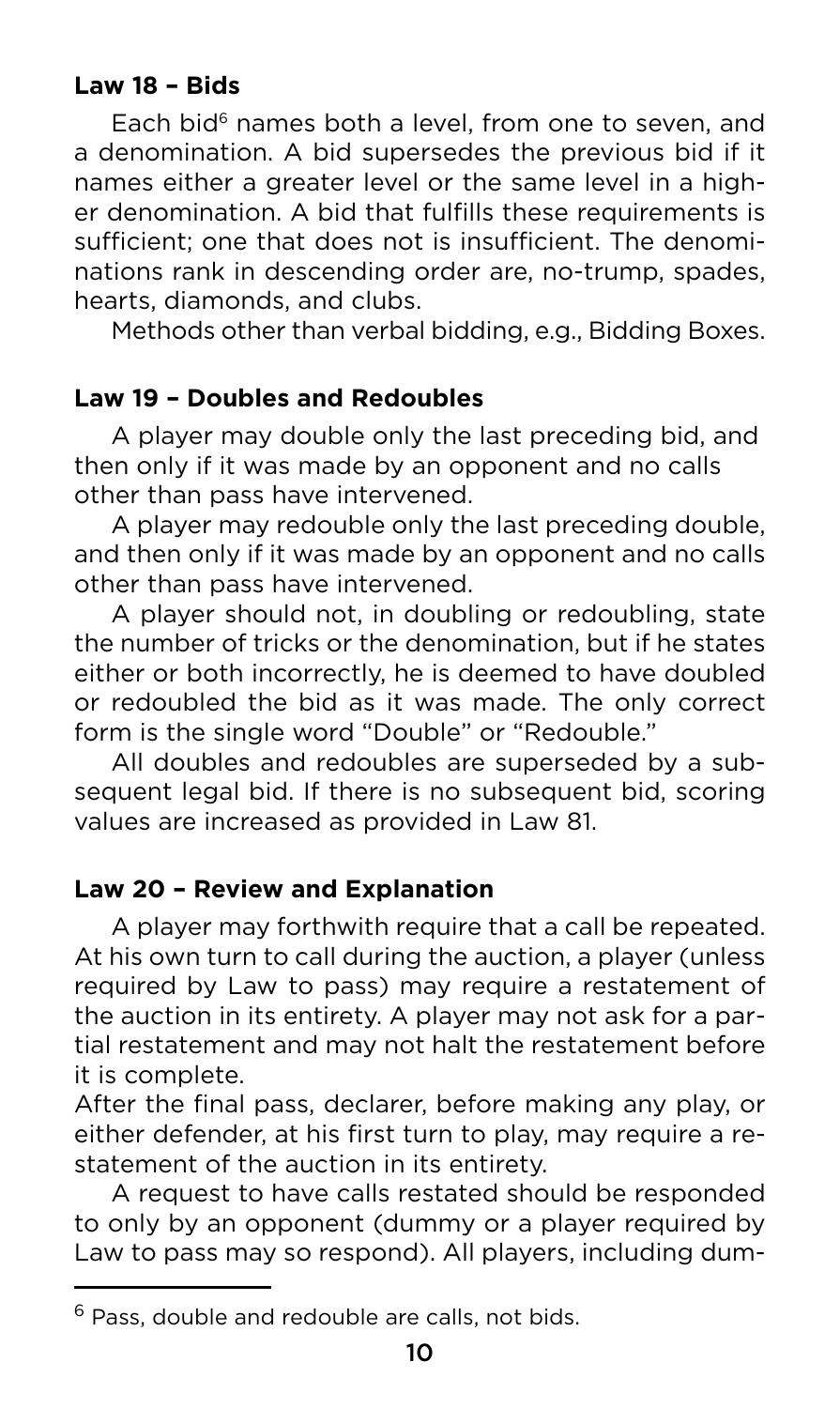<span id="page-26-0"></span>my, should promptly correct errors in restatement.

A player may require an explanation of the partnership understanding relating to any call made by an opponent, but only at the player's own turn to call or play. A request for an explanation of a call should be responded to by the partner of the player making the call (see Proprieties 4).

## **[Law 21 – Call Based on Misinformation](#page-61-0)**

Club Law 21 on page 46

A player has no recourse if he has made a call on the basis of his own misunderstanding.

Until the auction is closed, a player may, without penalty, change any call he may have made as a result of misinformation given him by an opponent, provided his partner has not subsequently called. If he elects to correct his call, his LHO may then, in turn and without penalty, change any subsequent call he may have made.

If it is too late to change a call, and it is determined at the end of play that the offending side has gained advantage from the irregularity, an adjusted score should be determined.

## **Law 22 – Procedure After the Auction Is Closed**

After the auction is closed:

- A. if no player has bid, the hands are abandoned and the turn to deal passes in rotation.
- B. if any player has bid, the final bid becomes the contract and play begins.

## **Irregularities**

## **[Law 23 – Awareness of Potential Damage](#page-61-0)**  Club Law 23 on page 46

When a penalty for an offense under the Law compels the offender's partner to pass, as for example, for an exposed card, a change of call, an insufficient bid, a call out of rotation or an inadmissible call, and the offender could have known at the time of his infraction that the enforced pass would be likely to damage the non-offending side, the offenders should redress the damage in accordance with Proprieties 1.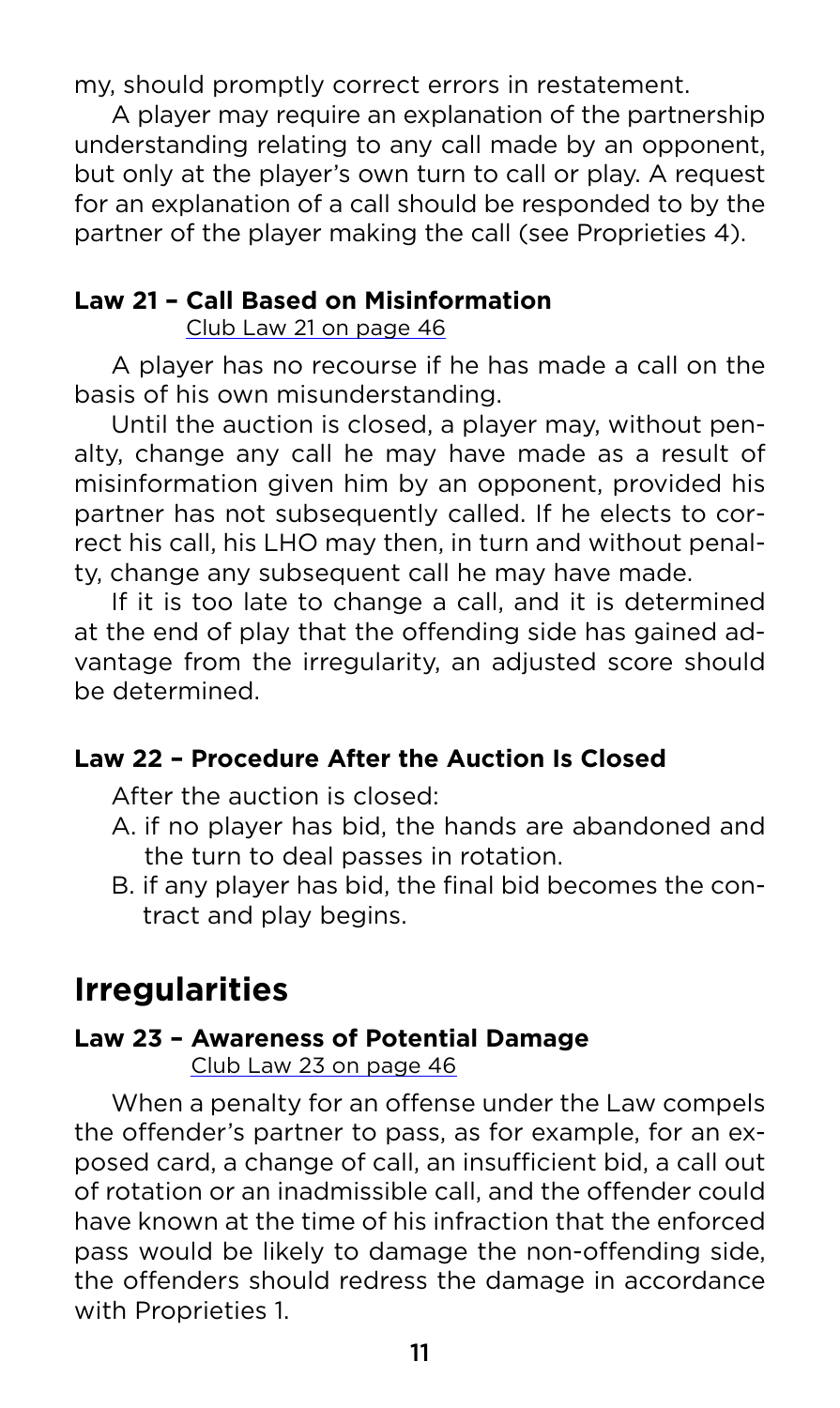## <span id="page-27-0"></span>**Law 24 – Card Exposed or Led During the Auction**

Whenever during the auction a player faces a card on the table or holds a card so that it is possible for his partner to see its face, every such card must be left face up on the table until the auction closes, and (penalty) if the offender subsequently becomes a defender, every such card is a penalty card (Law 50) and Law 16B2 may apply. In addition:

- A. if it is a single card below the rank of an honor and not prematurely led, there is no further penalty.
- B. if it is a single card of honor rank or any card prematurely led or if more than one card is so exposed, (penalty) the offender's partner must pass when next it is his turn to call. Law 23 may apply.

#### **[Law 25 – Legal and Illegal Changes of Call](#page-61-0)** Club Law 25 on page 46

A player may substitute his intended call for an unintended call, but only if he does so, or attempts to do so, without pause for thought. If legal, his last call stands without penalty; if illegal, it is subject to the applicable Law.

When a call is substituted for a call made previously at the same turn, and it is too late for Law 25A, then:

if the first call was illegal, the substitute call is cancelled and the offender is subject to the applicable Laws.

if the first call was legal, the offender must either: allow his first call to stand, and (penalty) his partner must pass when next it is his turn to call, or make any other legal call, and (penalty) his partner must pass whenever it is his turn to call.

Laws 16B1 may apply. The offender's partner will also be subject to a lead penalty as provided in Law 26, if he becomes a defender. Law 23 may apply to B1 and B2.

## **Law 26 – Change of Call — Lead Penalties**

When a player makes a call and subsequently changes it to another legal call (except as permitted under Law 24 and Law 27), Law 16B1 may apply and if he becomes a defender:

A. if the changed call was in a suit, and the substituted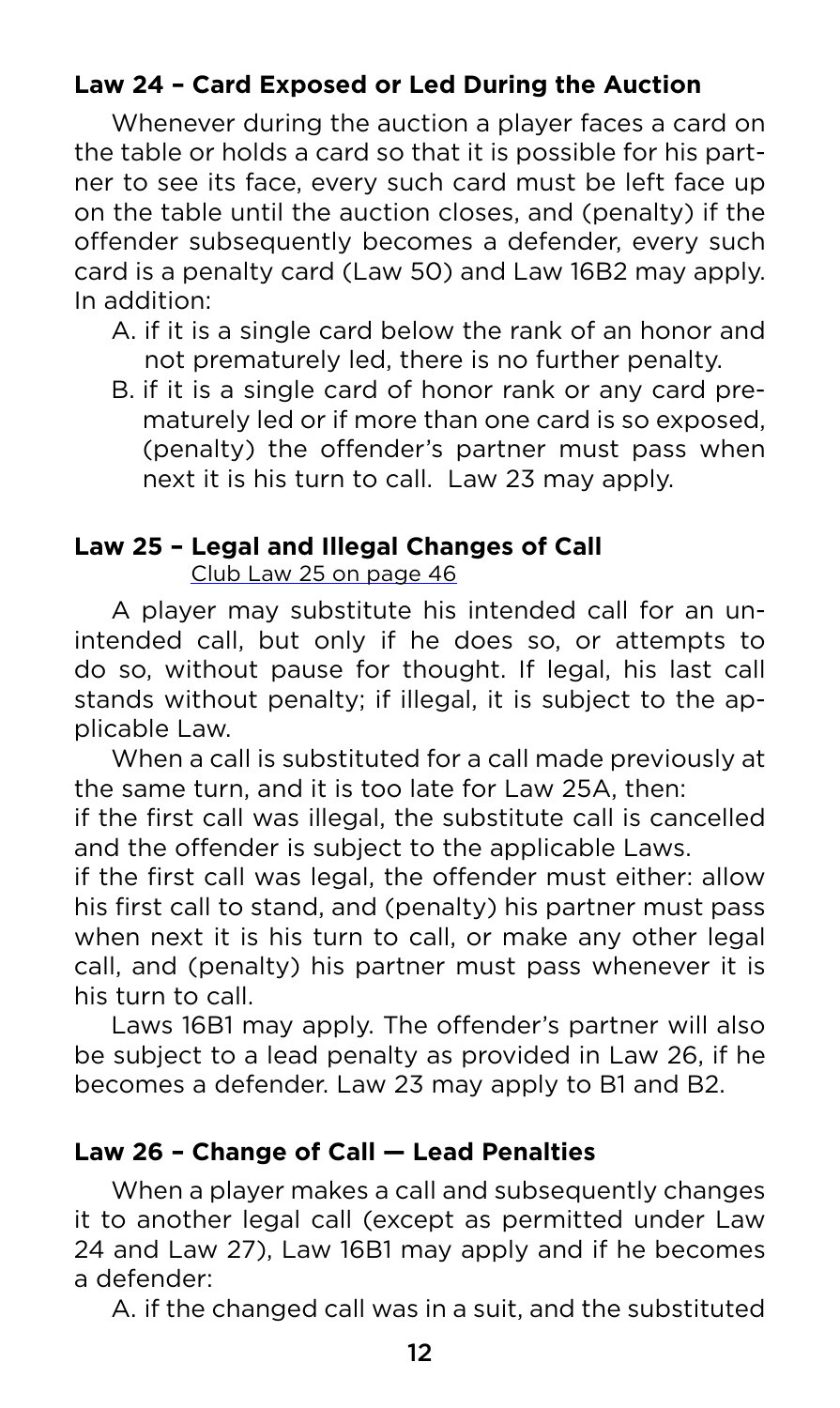<span id="page-28-0"></span>call did not repeat that suit, declarer may<sup>7</sup> either require the offender's partner to lead, or prohibit him from leading, such suit when first the offender's partner has the lead (including the opening lead). A prohibition continues for as long as offender's partner retains the lead. When the irregular call artificially relates to a denomination other than the one actually named, "such suit" is the suit or suits to which the call relates.

- B. if the changed call was
	- 1. in no-trump and the player's (or the offender's) final call at that turn was not, or
	- 2. pass, double or redouble, other than an out-of-rotation call repeated in turn in accordance with Law 30A or Law 32B1, declarer may<sup>8</sup> prohibit offender's partner from leading any one specified suit when first the offender's partner has the lead (including the opening lead). This prohibition continues as long as offender's partner retains the lead.

## **[Law 27 – Insufficient Bid](#page-62-0)**

## Club Law 27 on page 47

Any insufficient bid may be accepted (treated as legal) at the option of offender's LHO and is accepted if that opponent calls.

An insufficient bid made in rotation must be corrected by the substitution of either a sufficient bid (not a double or double) or a pass<sup>9</sup>, unless the irregular bid is accepted. Law 16B1 may apply.

If the call substituted is:

A. the lowest sufficient bid in the same denomination, and if the insufficient bid and sufficient bid are both not artificial, the auction proceeds as though the ir-

 $7$  Declarer makes the decision at the time that offender's partner first has the lead.

<sup>8</sup>Declarer makes the decision at the time that offender's partner first has the lead.

 $9$  The offender is entitled to select his final call at that turn after the applicable penalties have been stated, and any call he has previously attempted to substitute is canceled, but the lead penalties of Law 26 will apply if he becomes a defender.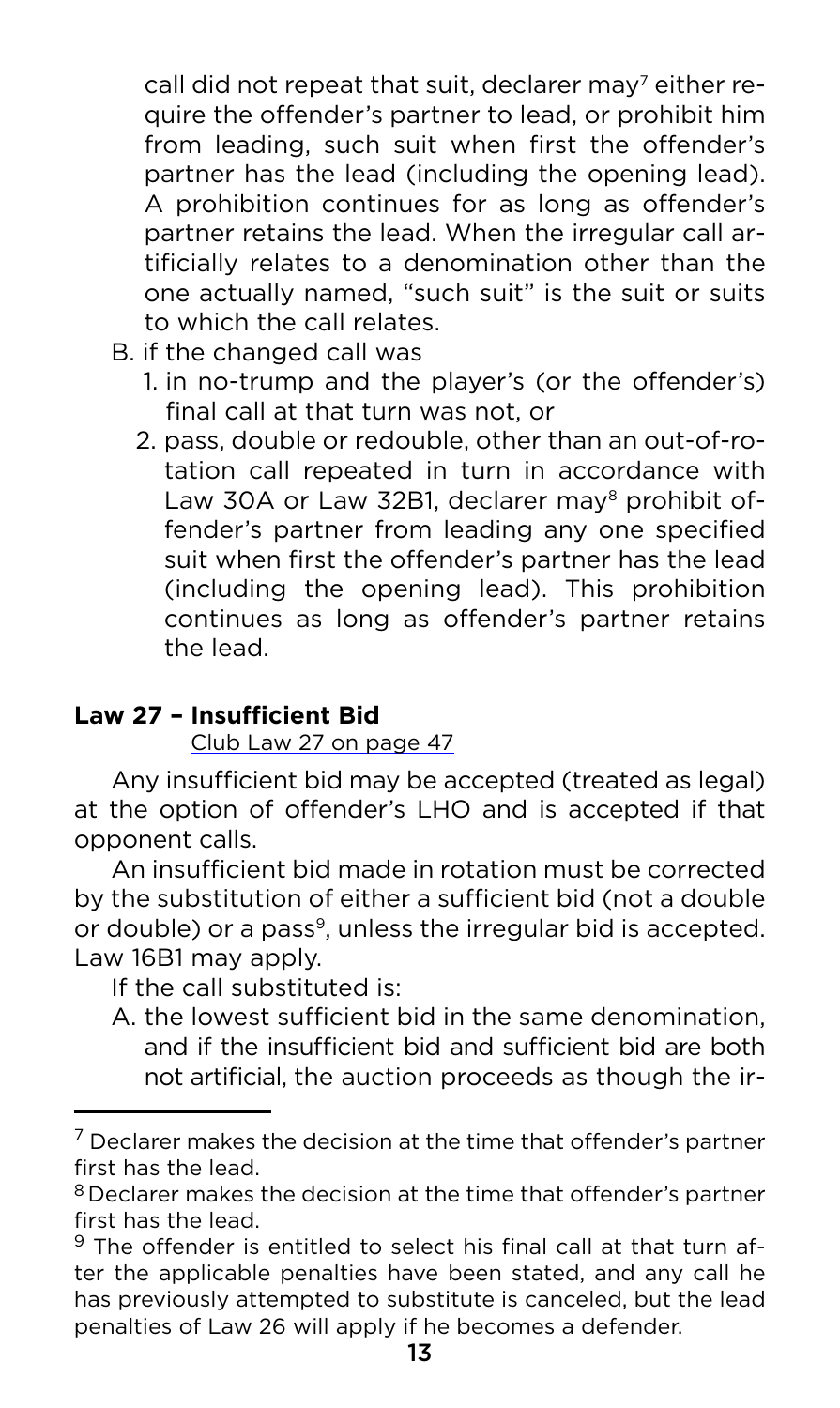regularity had not occurred.10

- <span id="page-29-0"></span>B. if except as in A. above, the insufficient bid is corrected with a legal call that has the same meaning as or a more precise meaning than the insufficient bid, the auction proceeds without penalty. If it is found at the end of play that the replaced bid did not conform to the regulation and/or the non-offending side was damaged, there should be redress under Proprieties 1. [an example, 1C-1S-1H, if 1H is replaced by Double (negative), then the bidding proceeds without penalty]
- C. any other sufficient bid or pass, (penalty) the offender's partner must pass whenever it is his turn to call (Law 23 may apply), and the lead penalties of Law 26 may apply if he becomes a defender.
- D. except as permitted in B. above, if the offender attempts to substitute a double or redouble it is cancelled; he must pass at that turn, and the offence is subject to the penalty provided in 27C.
- E. if a player makes an insufficient bid out of rotation, Law 31 applies.

## **Call Out of Rotation**

## **Law 28 – Calls Considered to be in Rotation**

- A call is considered to be in rotation:
- A. when it is made without waiting for the RHO to pass, if that opponent is required by Law to pass.
- B. when it is made by the player whose turn it was to call, before a penalty has been imposed for a call out of rotation by an opponent. It waives any penalty for the call out of rotation, and the auction proceeds as though that opponent had not called at that turn.

## **[Law 29 – Procedure After a Call Out of Rotation](#page-62-0)** Club Law 29 on page 47

After a call out of rotation, offender's LHO<sup>11</sup> either:

<sup>&</sup>lt;sup>10</sup> Offender's partner must not base any subsequent calls or plays on information gained from such a withdrawn bid.

<sup>&</sup>lt;sup>11</sup> He alone exercises the option, although any player may draw attention to the irregularity.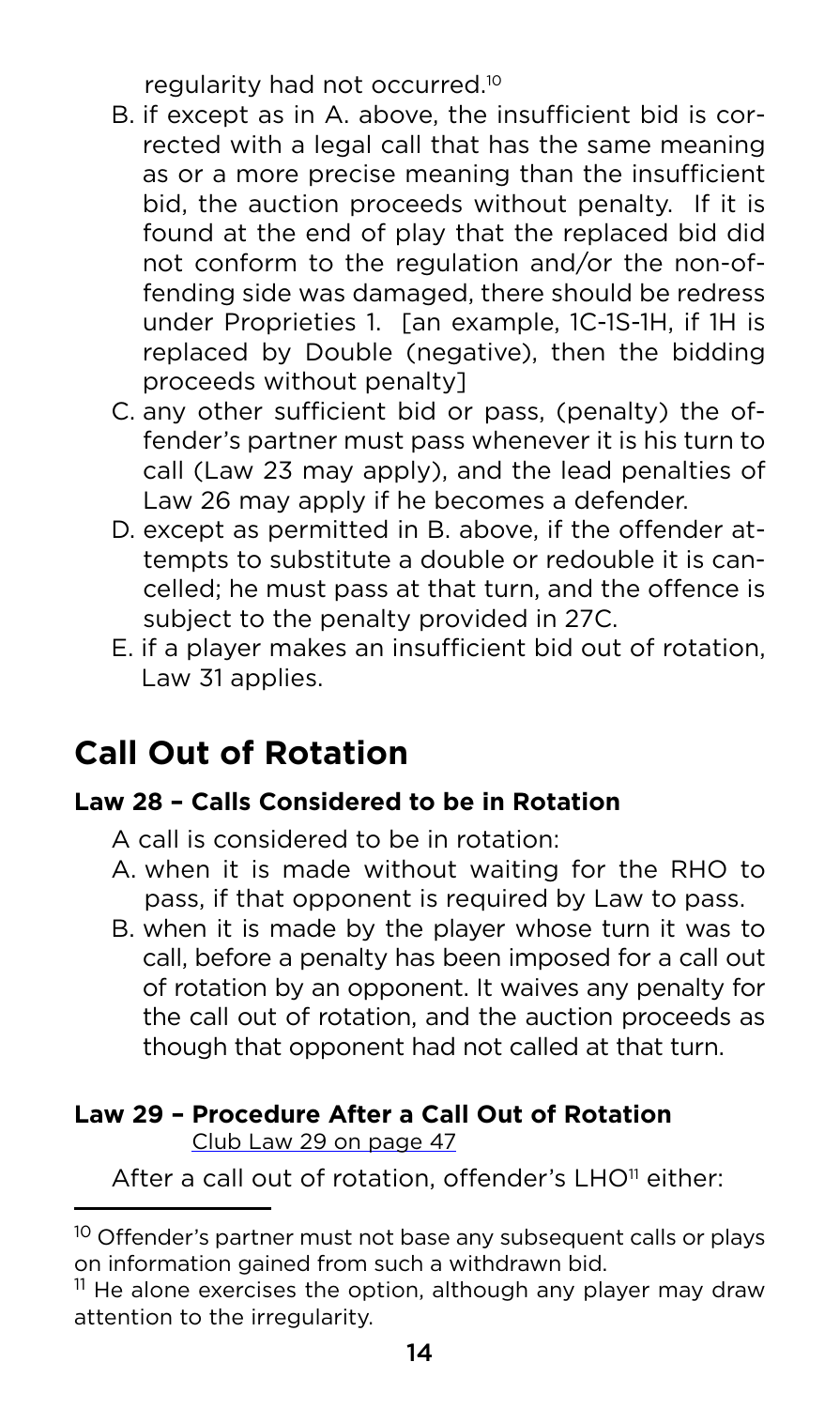- <span id="page-30-0"></span>A. makes any legal call. If he chooses to do so, the call out of rotation stands as if it were legal (but if it is an inadmissible call, see Law 35), and the auction proceeds without penalty, or
- B. requires that the call out of rotation be cancelled. The auction reverts to the player whose turn it was to call. The offender may make any legal call in proper turn subject to Laws 30, 31 and 32.

Information arising from withdrawn calls out of rotation and from subsequent withdrawn actions of the non-offending side is unauthorized Information for the offending side and authorized information for the non-offending side, and Law 16B1 applies.

## **[Law 30 – Pass Out of Rotation](#page-62-0)**

Club Law 30 on page 47

When a player has passed out of rotation:

- A. before any player has bid or when it was the turn of his RHO<sup>12</sup> to call, (penalty) the offender must pass when next it is his turn to call. Law 16B1 may apply.
- B. after any player has bid and when it was the turn of the offender's partner to call, (penalty) the offender must pass whenever it is his turn to call. The offender's partner may make a sufficient bid or may pass, but may not double or redouble at that turn. Law 16B1 may apply.

## **[Law 31 – Bid Out of Rotation](#page-62-0)**

Club Law 31 on page 47

When a player has bid out of rotation:

- A. at the turn of offender's partner to call or before any player has called when offender's LHO was the dealer, (penalty) the offender's partner must pass whenever it is his turn to call (Law 23 may apply). and the lead penalties of Law 26 will apply if he becomes a defender.
- B. at the turn of the offender's RHO<sup>13</sup> to call.

<sup>&</sup>lt;sup>12</sup> After any player has bid, a call at the turn of offender's LHO is a change of call; Law 25 applies and not this section.

<sup>&</sup>lt;sup>13</sup> After any player has bid, a call at the turn of offender's LHO is a change of call; Law 25 applies and not this section.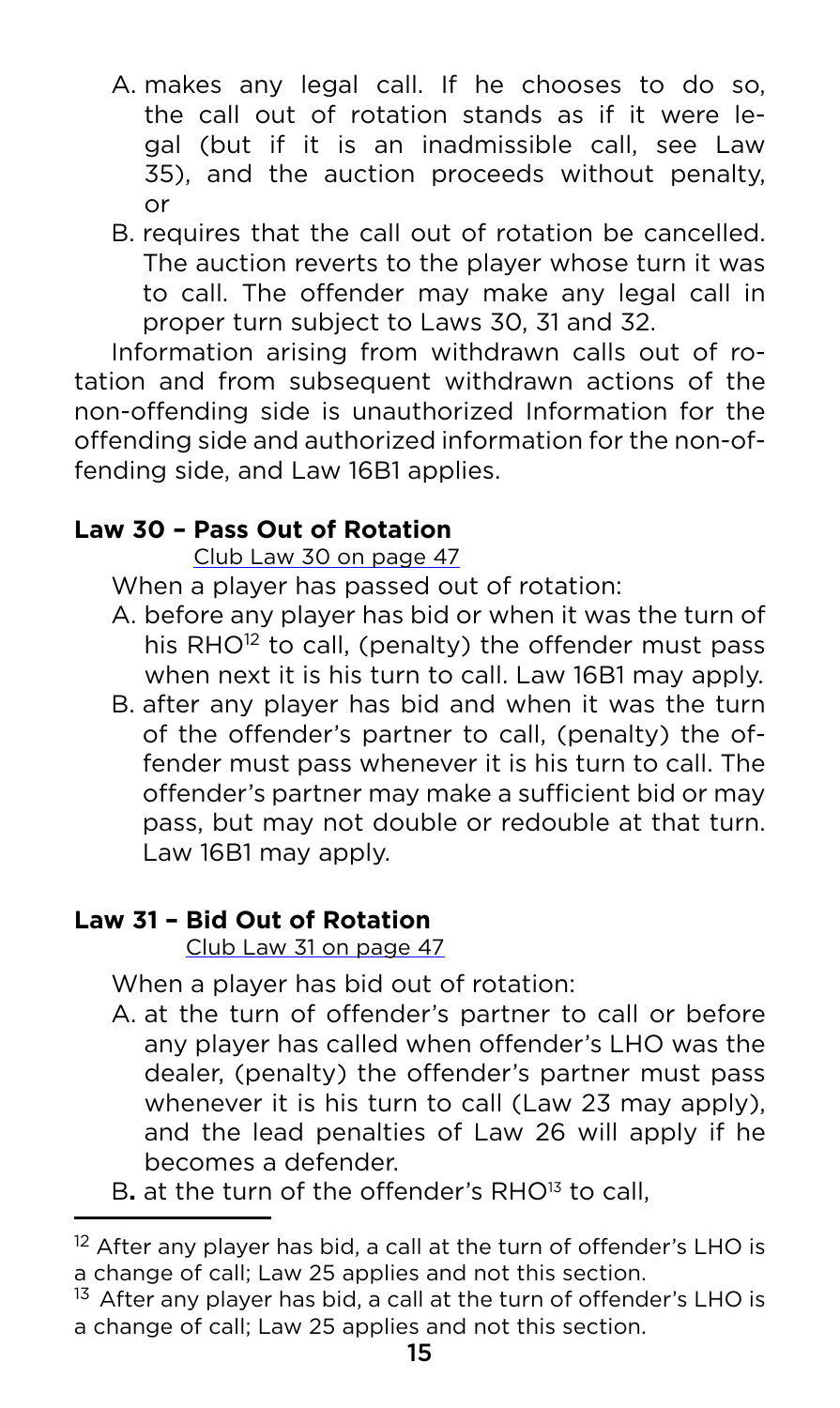- <span id="page-31-0"></span> 1. if RHO passes, the bid out of rotation must be repeated, and there is no penalty (if the bid out of rotation was insufficient, it must be corrected as provided in Law 27).
- 2. if RHO makes a legal $14$  bid, double or redouble, the offender may in turn make any legal call. If such call repeats the denomination of the bid out of rotation, (penalty) the offender's partner must pass when next it is his turn to call (Law 23 may apply). If the substituted call does not repeat the denomination, (penalty) the offender's partner must pass whenever it is his turn to call (Law 23 may apply), and the lead penalties of Law 26 will apply if he becomes a defender, and Law 16B1 may apply.

## **[Law 32 – Double or Redouble Out of Rotation](#page-62-0)**

Club Law 32 on page 47

When a player has doubled or redoubled out of rotation:

- A. if it was the offender's partner's turn to call, (penalty) the offender's partner must pass whenever it is his turn to call (Law 23 may apply). The offender may not thereafter, in turn, double or redouble the same bid he doubled out of turn, and the lead penalties of Law 26B will apply if he becomes a defender. Law 16B1 may apply.
- B. if it was the turn of offender's RHO<sup>15</sup> to call.
	- 1. if offender's RHO passes, the double or redouble out of rotation must be repeated and there is no penalty.
	- 2. if offender's RHO bids, the offender may in turn make any legal call, and (penalty) the offender's partner must pass when next it is his turn to call (Law 23 may apply), and the lead penalties of Law 26B will apply if he becomes a defender. Law 16B1 may apply.

## **Law 33 – Simultaneous Calls**

A call made simultaneously with one made by the player

<sup>&</sup>lt;sup>14</sup> An illegal call by that opponent may be penalized in the usual way, after which this subsection, B2, applies.

<sup>&</sup>lt;sup>15</sup> After any player has called, a call at offender's LHO's turn is a change of call; Law 25 applies and not this section.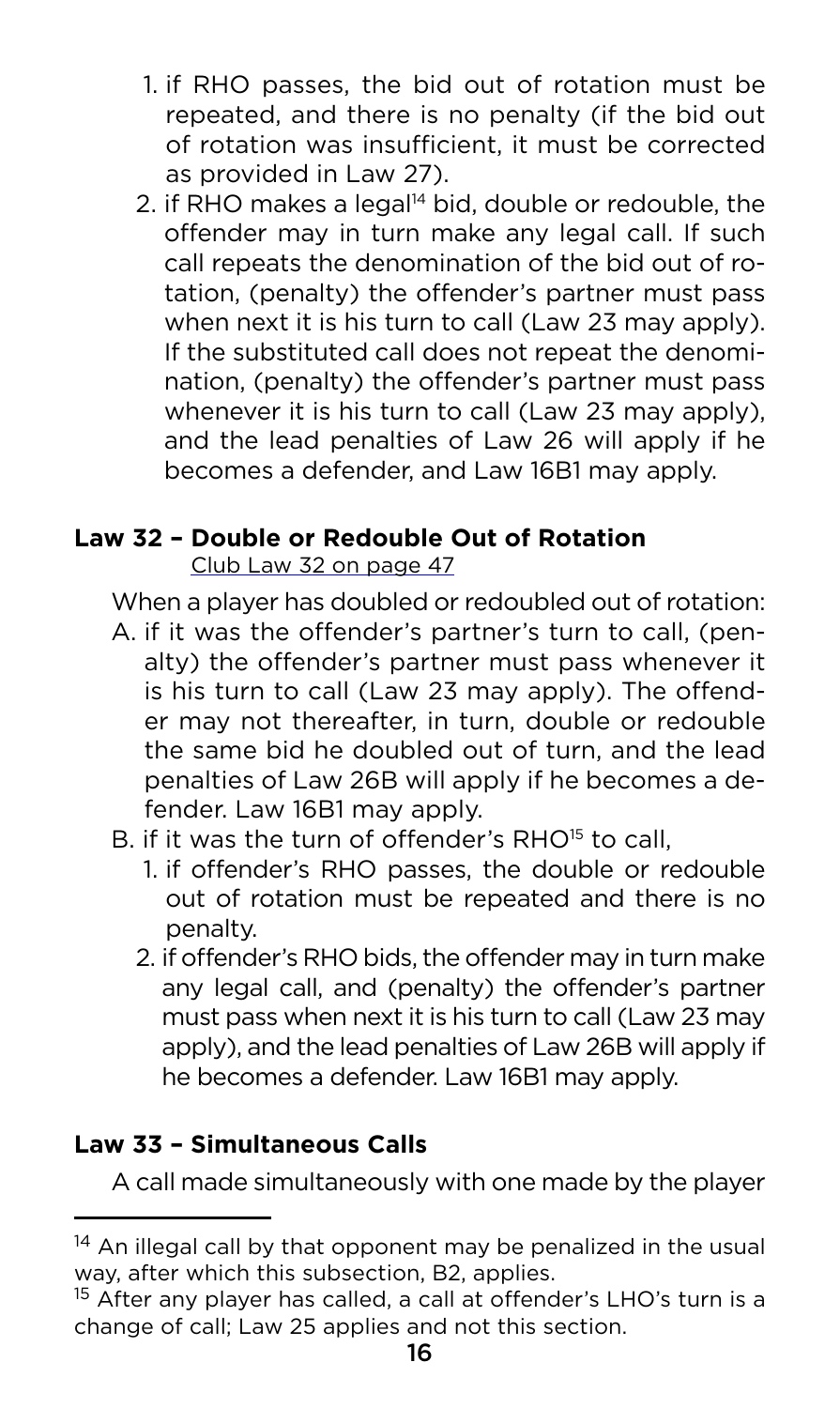whose turn it was to call is deemed to be a subsequent call.

## **Law 34 – Retention of the Right to Call**

When a call has been followed by three passes, the auction does not end when one of those passes was out of rotation, thereby depriving a player of his right to call at that turn. The auction reverts to the player who missed his turn. All subsequent passes are cancelled and the auction proceeds as though there had been no irregularity.

## **Inadmissible Calls**

## **Law 35 – Inadmissible Call Condoned**

When, after an inadmissible call specified below, offender's LHO makes a call before a penalty has been assessed, there is no penalty for the offence (the lead penalties of Law 26 do not apply). If the inadmissible call was:

- A. a double or redouble not permitted by Law 19, that call and all subsequent calls are cancelled. The auction reverts to the player whose turn it is to call and proceeds as though there had been no irregularity. Law 36 applies.
- B. a bid, double or redouble by a player required by Law to pass, that call and subsequent legal calls stand, but if the offender was required to pass for the remainder of the auction, he must still pass at subsequent turns. Law 37 applies.
- C. a bid of more than seven, that call and all subsequent calls are cancelled. The offender must substitute a pass, and the auction proceeds as through there had been no irregularity. Law 38 applies.
- D. a call after the auction is closed, that call and all subsequent calls are cancelled. Law 39 applies.

## **[Law 36 – Inadmissible Double or Redouble](#page-62-0)** Club Law 36 on page 47

Any double or redouble not permitted by Law 19 is cancelled. The offender must substitute a legal call, and (penalty) the offender's partner must pass whenever it is his turn to call (Law 23 may apply), and the lead penalties of Law 26B will apply if he becomes a defender.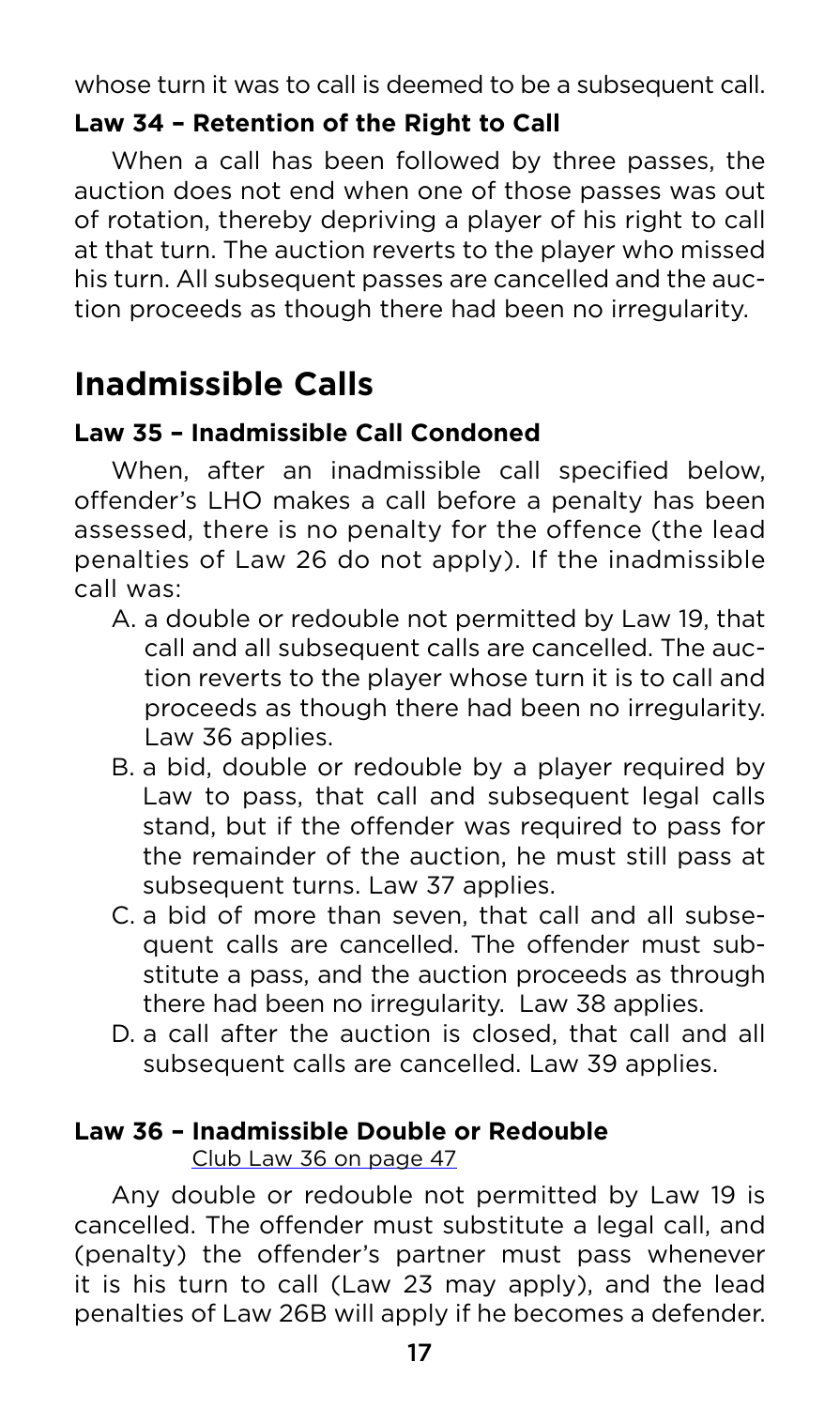<span id="page-33-0"></span>Law 16B1 may apply.

If offender's LHO calls before the correction of an inadmissible double or redouble the inadmissible call and all subsequent calls are cancelled. The auction reverts to the player whose turn it was to call and proceeds as though there had been no irregularity. The lead restrictions of Law 26 do not apply.

## **[Law 37 – Bid, Double or Redouble in Violation of the](#page-62-0)  Obligation to Pass**

Club Law 37 on page 47

A bid, double or redouble by a player who is required by Law to pass is cancelled, and (penalty) both members of the offending side must pass during the remainder of the auction (Law 23 may apply), and the lead penalties of Law 26 will apply if they become defenders.

## **[Law 38 – Bid of More than Seven](#page-62-0)**

Club Law 38 on page 47

No contract of more than seven is ever permissible. A bid of more than seven by any player is cancelled, and (penalty) both members of the offending side must pass during the remainder of the auction (Law 23 may apply), and the lead penalties of Law 26 will apply if they become defenders.

## **Law 39 – Call After the Auction is Closed**

A call after the auction is closed is cancelled, and:

- A**.** if it is a pass by a defender or any call by declarer or dummy, there is no penalty.
- B. if it is a bid, double or redouble by a defender, the lead penalties of Law 26 may apply.

## **[Law 40 – Partnership Agreements](#page-62-0)**

Club Law 40 on page 47

A player may make any call or play (including an intentionally misleading call  $-$  such as a psychic bid  $-$  or a call or play that departs from commonly accepted or previously announced practice) without prior announcement, provided that it is not based on a partnership understanding. But a player may not make use of a bidding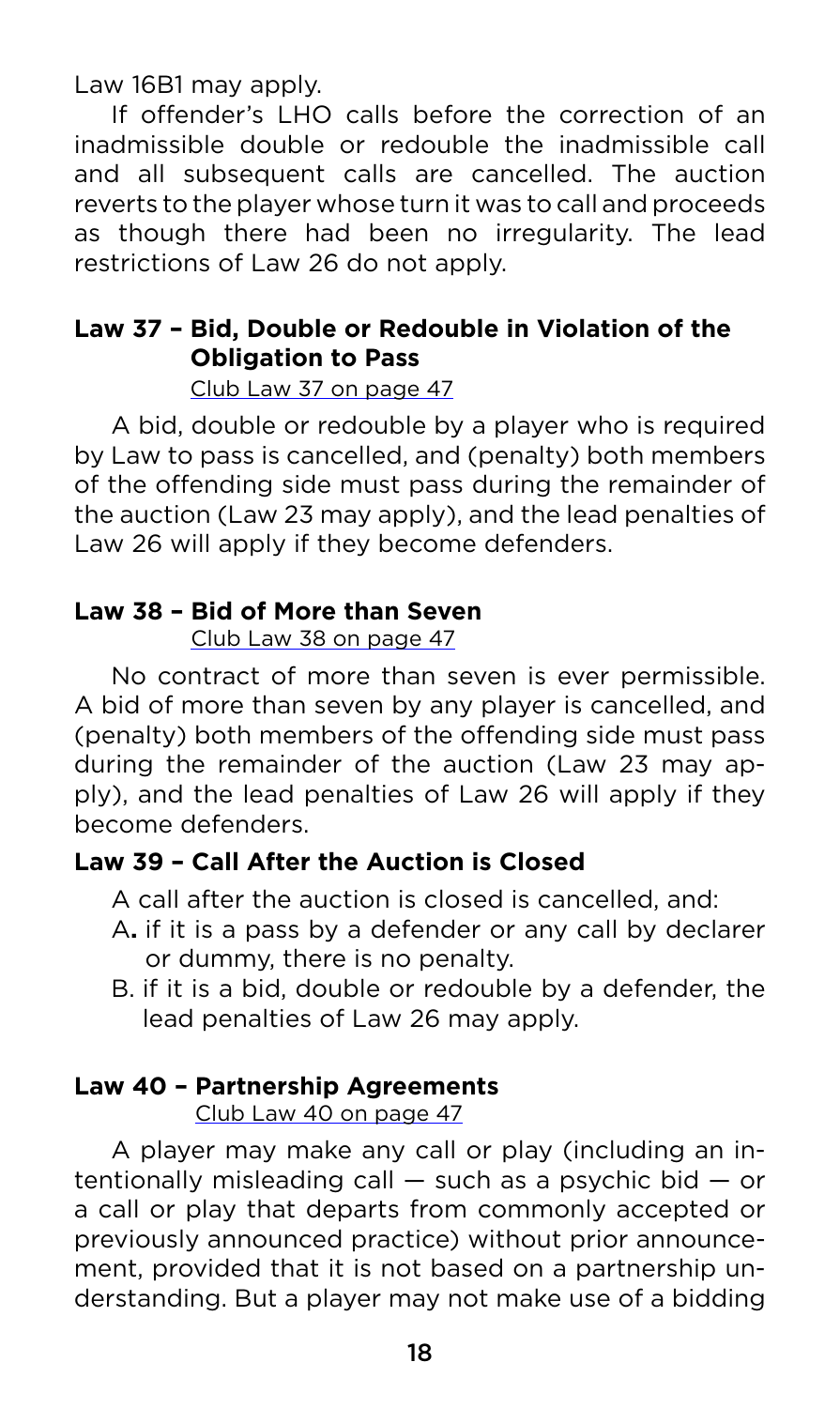- <span id="page-34-0"></span>or play agreement unless:
	- A. his side has disclosed its use of such a call or play beforehand, or
	- B. it has been agreed beforehand that the use of partnership understandings be disclosed at the time they are used. His partner must then disclose it. In this case, partner's disclosure must be confined to an indication that a partnership understanding has been used; he should not offer any explanation unless requested to do so. By agreement, restrictions may be placed on the use of special partnership understandings.

## **PART VI – The Play**

## **Correct Procedure**

## **Law 41 – Opening Lead, Review, Questions**

After the auction closes<sup>16</sup>, presumed (see Law 54C) declarer's LHO makes the opening lead. After the opening lead, dummy spreads his hand in front of him on the table, face up, sorted into suits, the cards in order of rank in columns pointing lengthwise toward declarer, with trumps, if any, to dummy's right. Declarer plays both his hand and that of dummy.

Declarer, before making any play, or either defender, at his first turn to play, may require a restatement of the auction in its entirety.

After it is too late to have previous calls restated, declarer or either defender is entitled to be informed what the contract is and whether, but not by whom, it was doubled or redoubled.

Either defender may require an explanation of the partnership understanding relating to any call made by an opponent (see Proprieties 4), but only at that defender's own turn to play. Declarer may at any time require an explanation of the partnership understanding relating to any call or play made by a defender.

<sup>&</sup>lt;sup>16</sup> After the final pass, either defender has the right to ask if it is his opening lead.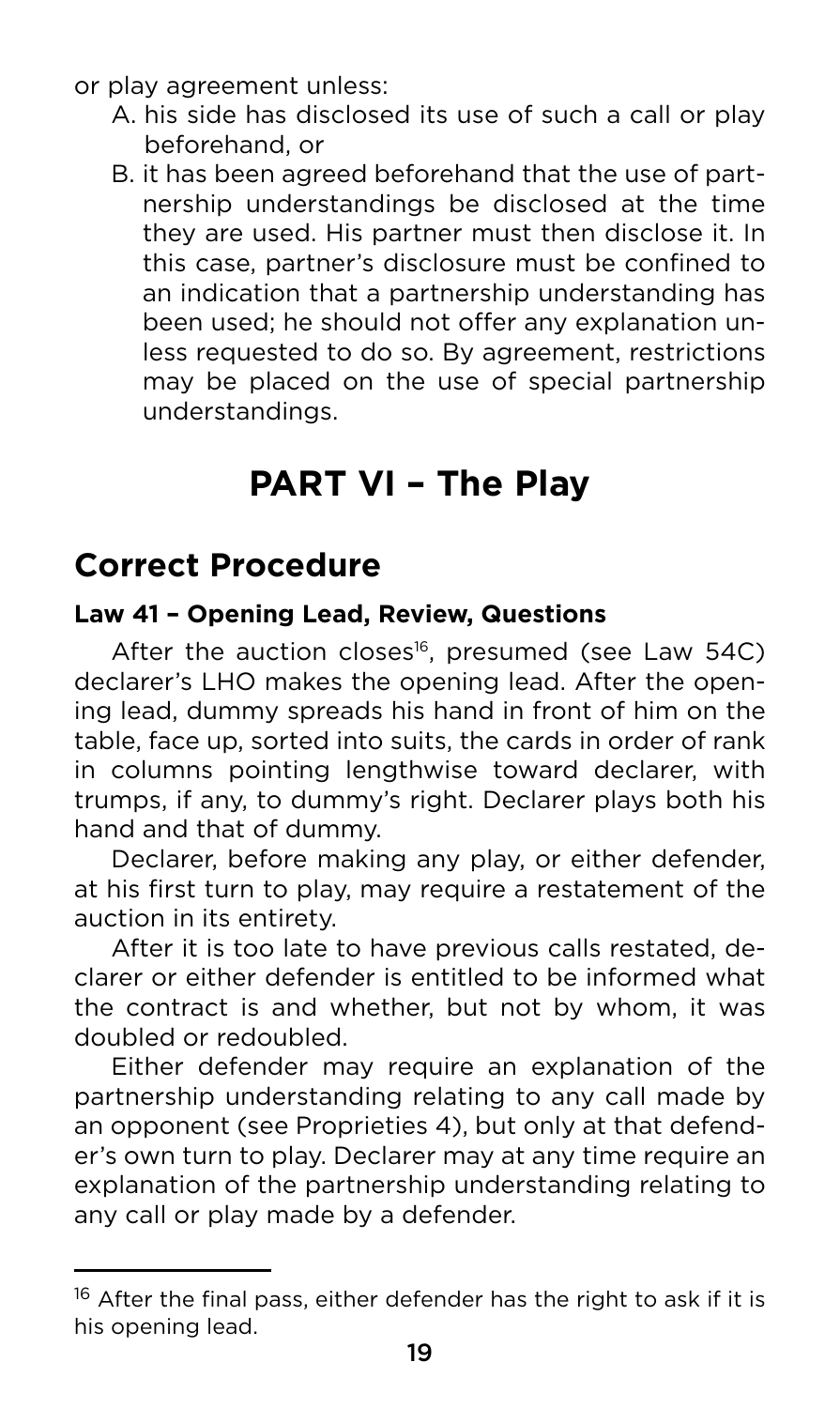## <span id="page-35-0"></span>**Law 42 – Dummy's Rights**

Dummy is entitled to give information as to fact or Law but may not initiate the discussion, and provided he has not forfeited his rights (see Law 43), he may also:

- A. ask declarer (but not a defender), when he has failed to follow suit, whether he has a card of the suit led.
- B, try to prevent any irregularity<sup>17</sup> by declarer.
- C. draw attention to any irregularity, but only after play is concluded.

## **Law 43 – Dummy's Limitations**

Dummy may not participate in the play (except to play the cards of dummy's hand as directed by declarer) or make any comment on the bidding, play or score of the current deal. If he does so, Law 16A may apply. During play dummy may not call attention to an irregularity once it has occurred.

Dummy forfeits the rights provided in Law 42 if he exchanges hands with declarer, leaves his seat to watch declarer play or, on his own initiative, looks at the face of a card in either defender's hand. If, thereafter:

- A. he is the first to draw attention to a defender's irregularity, declarer may not enforce any penalty for the offence.
- B. he warns declarer not to lead from the wrong hand, (penalty) either defender may choose the hand from which declarer shall lead.
- C. he is the first to ask declarer if a play from declarer's hand constitutes a revoke, declarer must substitute a correct card if his play was a revoke, and (penalty) unless Law 64D applies, one trick is transferred to the defending side.

## **Law 44 – Sequence and Procedure of Play**

The player who leads to a trick may play any card in his hand.<sup>18</sup> After the lead, each other player in turn plays a card, and the four cards so played constitute a trick.

<sup>&</sup>lt;sup>17</sup> He may, for example, warn declarer against leading from the wrong hand.

 $^{18}$  Unless he is subject to restriction after an irregularity committed by his side.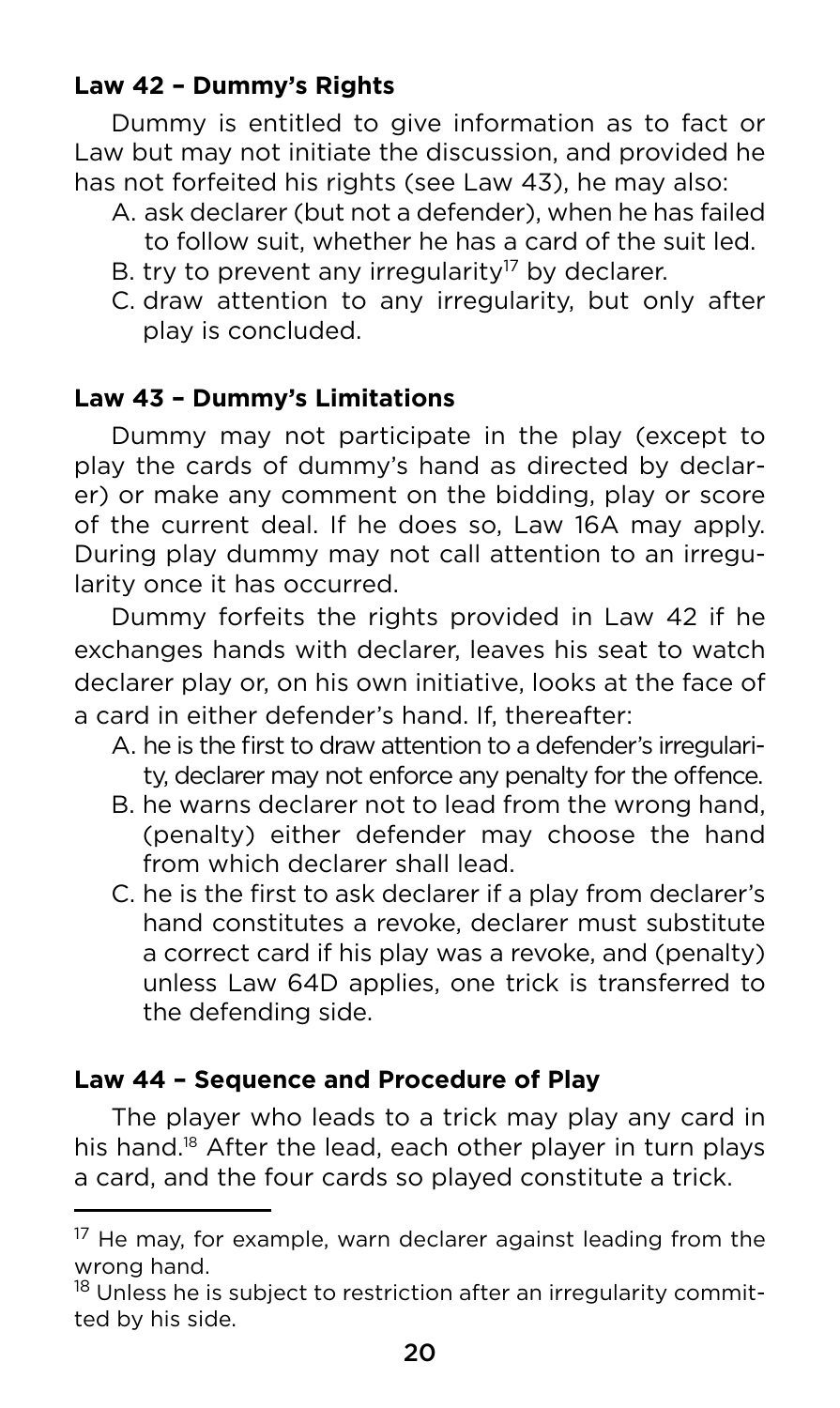In playing to a trick, each player must follow suit if possible. This obligation takes precedence over all other requirements of these Laws. If unable to follow suit, a player may play any card.18

A trick containing a trump is won by the player who has contributed to it the highest trump. A trick that does not contain a trump is won by the player who has contributed to it the highest card of the suit led. The player who has won the trick leads to the next trick.

## **Law 45 – Card Played**

Each player except dummy should play a card by detaching it from his hand and placing it face up on the table, where other players can easily reach and see it. Dummy, if instructed by declarer to do so, may play from his hand a card named or designated by declarer

A card must be played:

- A. if it is a defender's card held so that it is possible for his partner to see its face.
- B. if it is a card from declarer's hand that declarer holds face up, touching or nearly touching the table, or maintains in such a position as to indicate that it has been played.
- C. if it is a card in dummy deliberately touched by declarer except for the purpose of arranging dummy's cards or of reaching a card above or below the card or cards touched.
- D. if the player who holds the card names or otherwise designates it as the card he proposes to play. A player may, without penalty, change an inadvertent designation if he does so without pause for thought, but if an opponent has, in turn played a card that was legal before the change of designation, that opponent may, without penalty, withdraw any card so played and substitute another.
- E. if it is a penalty card, subject to Law 50.

A card may not be withdrawn except as provided in  $Law<sub>47</sub>$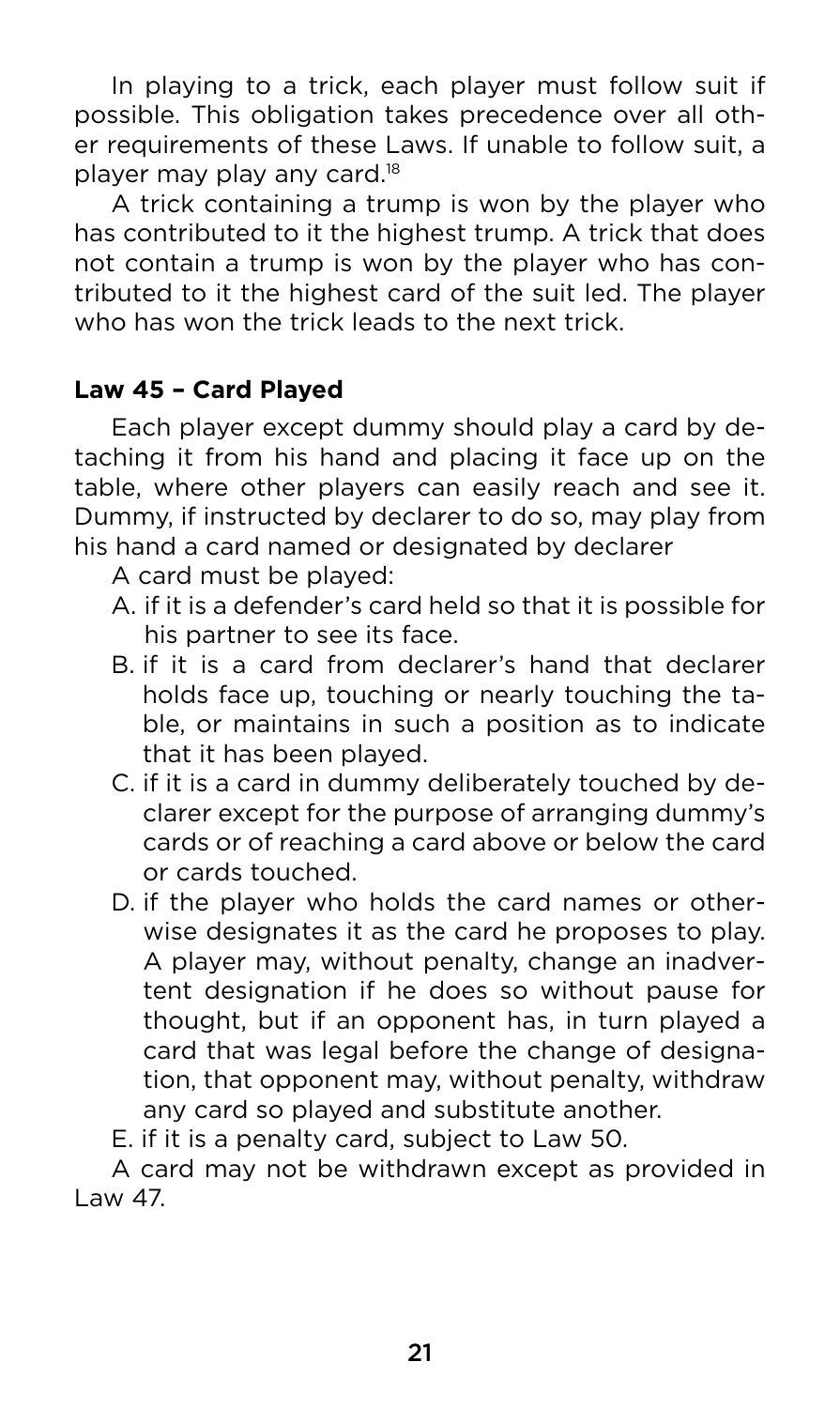## <span id="page-37-0"></span>**Law 46 – Partial Designation of a Card to be Played from Dummy**

When declarer instructs dummy to play a card from dummy's hand, as permitted by Law 45, but names only a suit or only the rank of the card, or the equivalent, without fully specifying the card to be played, declarer must complete his partial designation. Dummy must not play a card before declarer has completed his partial designation.

If dummy places in the played position a card that declarer did not name, the card must be withdrawn if attention is drawn to it before each side has played to the next trick, and the defender may withdraw and return to his hand a card played after the error but before attention was drawn to it. If declarer's RHO changes his play, declarer may withdraw a card he had subsequently played to that trick.

#### **[Law 47 – Retraction of a Card Played](#page-62-0)** Club Law 47 on page 47

- A card once played may be withdrawn only:
- A. to comply with a penalty, or to correct an illegal play or to correct the simultaneous play of two or more cards (see Law 58); if a defender's card that has been exposed is withdrawn under this sub-section, it becomes a penalty card (see Law 50), or
- B. after a change of designation as permitted by Law 45D, or
- C. after an opponent's change of play, to substitute a card for one played19, or
- D. to correct a play after misinformation by an opponent. A lead out of turn may be retracted without penalty if the leader was mistakenly informed by an opponent that it was his turn to lead.

## **Penalty Card**

## **Law 48 – Exposure of Declarer's Cards**

Declarer is not subject to penalty for exposing a card, and no card of declarer's or dummy's ever becomes a penalty card. Declarer is not required to play any card

 $19$  The offending side must not base any subsequent plays on information gained from such a withdrawn play.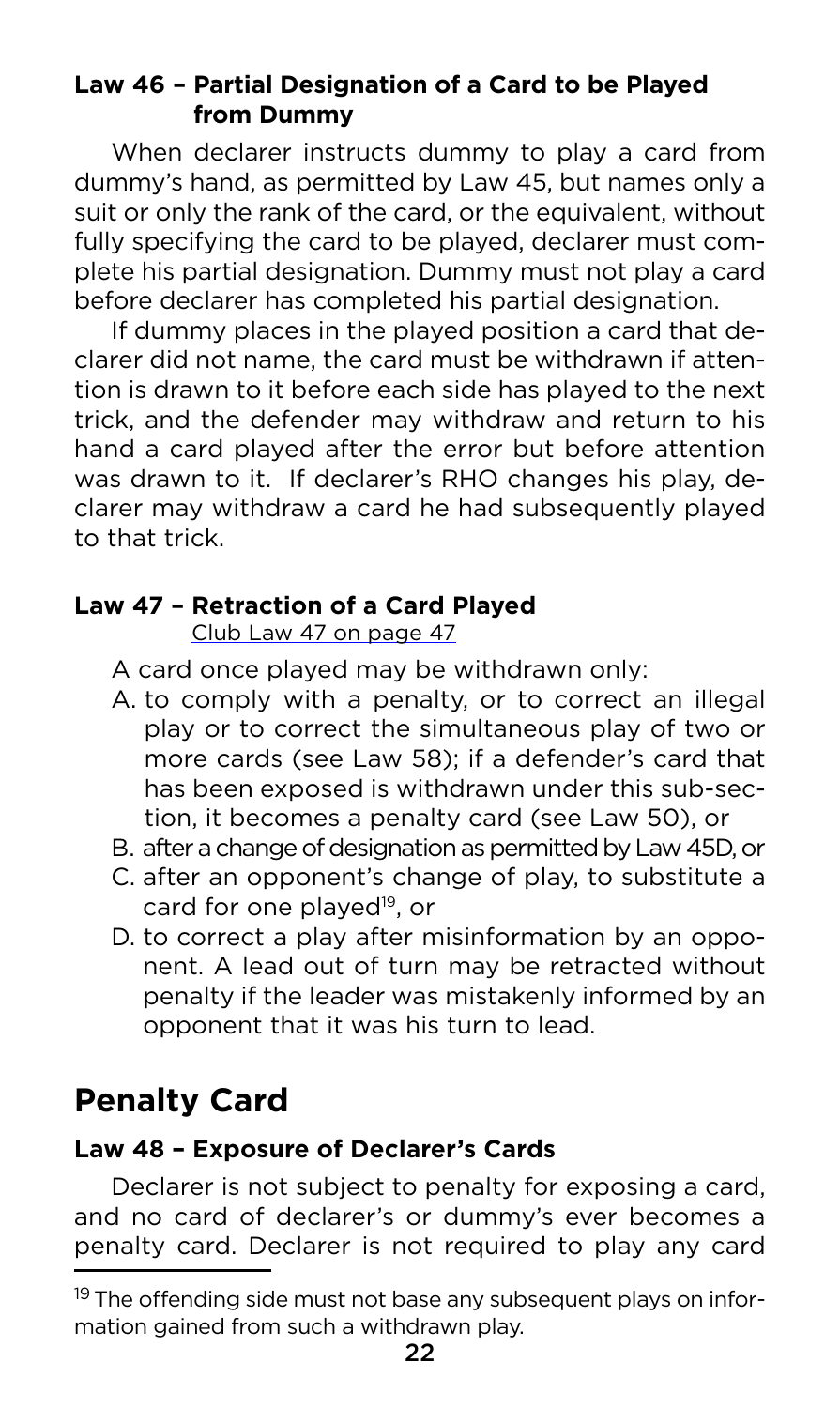dropped accidentally.

When declarer faces his cards after an opening lead out of turn, Law 54 applies. When declarer faces his cards at any other time, he may be deemed to have made a claim or concession of tricks, in which case Law 68 applies.

## **Law 49 – Exposure of a Defender's Cards**

Whenever a defender faces a card on the table, holds a card so that it is possible for his partner to see its face or names a card as being in his hand before he is entitled to do so in the normal course of play or application of the Law, (penalty) each such card becomes a penalty card (Law 50).<sup>20</sup>

## **Law 50 – Disposition of a Penalty Card**

A defender's card is a penalty card when prematurely exposed. It must be left face up on the table until it is played or until an alternate penalty has been selected. Law 16B2 may apply.

A single card below the rank of an honor and exposed inadvertently (as in playing two cards to a trick or in dropping a card accidentally) becomes a minor penalty card. Any penalty card of honor rank or any card exposed through deliberate play (as in leading out of turn or in revoking and then correcting) becomes a major penalty card; when one defender has two or more penalty cards, all such cards become major penalty cards.

When a defender has a minor penalty card, he may not play any other card of the same suit below the rank of an honor until he has first played the penalty card. (However, he is entitled to play an honor card instead of the minor penalty card.) There is no further penalty, but the offender's partner must not base any subsequent play on information gained through seeing the penalty card.

When a defender has a major penalty card, such card must be played at the first legal opportunity, whether in leading, following suit, discarding or trumping. If a defender has two or more penalty cards that can legally be played, declarer may designate which is to be played.

 $20$ Exposure of a card or cards by a defender who is making a claim or concession of tricks is subject to Law 70.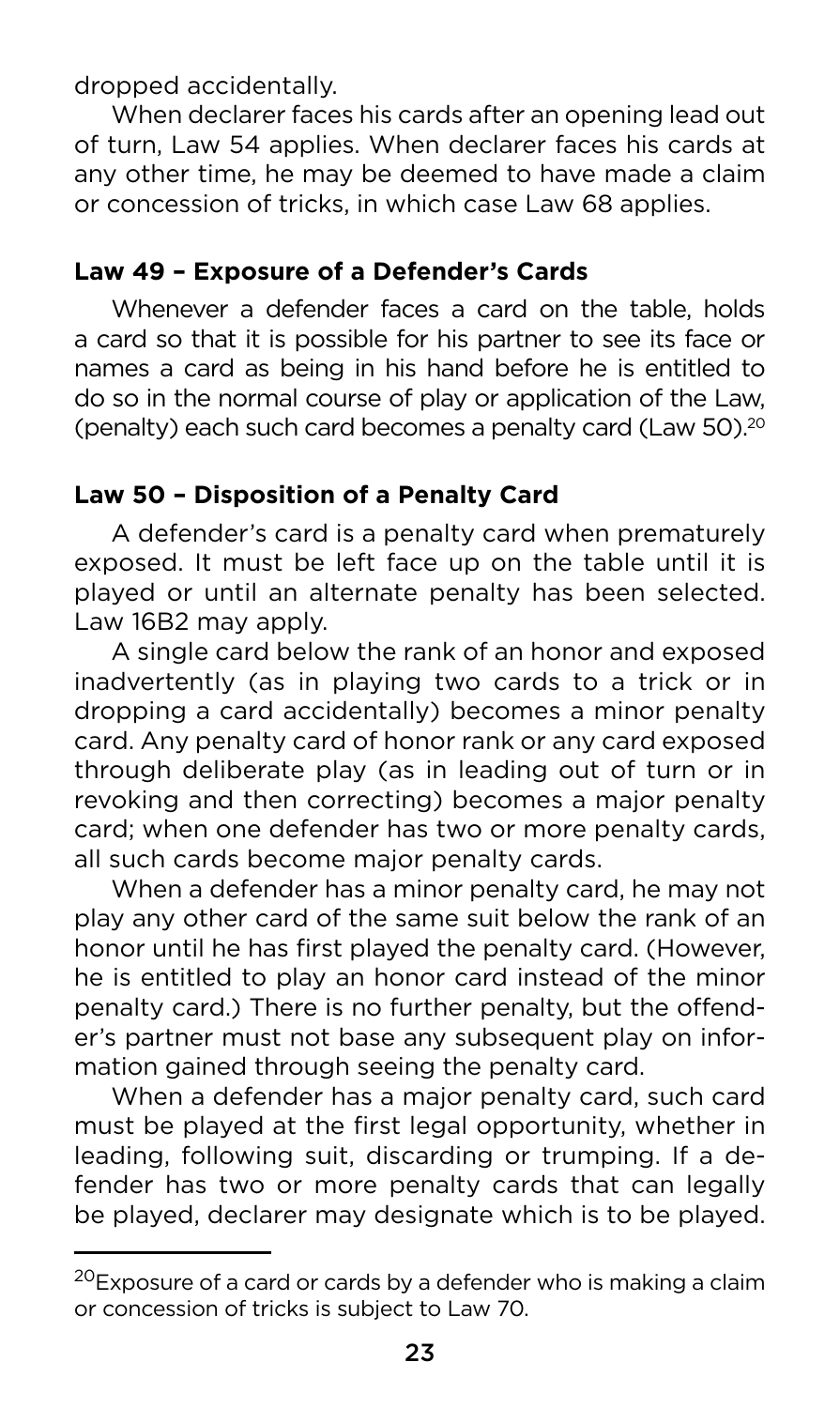<span id="page-39-0"></span>The obligation to follow suit or to comply with a lead or play penalty takes precedence over the obligation to play a penalty card, but the penalty card must still be left face up on the table and played at the next legal opportunity.

When a defender has the lead while his partner has a major penalty card, declarer may choose to impose a lead penalty at this point; he may require that defender to lead the suit of the penalty card or may prohibit that defender from leading that suit (a prohibition continues for as long as he retains the leads). If declarer does impose a lead penalty, the penalty card is picked up at once. If declarer does not, the defender may lead any card, but the penalty card remains a penalty card. The defender may not lead until declarer has indicated his choice.

## **Law 51 – Two or More Penalty Cards**

When a defender has two or more penalty cards in one suit, and declarer requires<sup>21</sup> or prohibits the lead of that suit, the defender may pick up every penalty card in that suit and may make any legal play to the trick.

When a defender has penalty cards in more than one suit, declarer may prohibit the defender's partner from leading every such suit or require<sup>22</sup> him to lead one such suit, and the defender then picks up every penalty card in the suit required or the suit(s) prohibited by declarer and may make any legal play to the trick.

## **Law 52 – Failure to Lead or Play a Penalty Card**

When a defender is required by Law 50 to play a penalty card but instead plays another card, he must leave the illegally played card face up on the table and:

- A**.** declarer may accept the defender's lead or play and must do so if he has thereafter played from his or dummy's hand, and the unplayed penalty card remains a penalty card, or
- B. declarer may require the defender to substitute the penalty card for the card illegally played, in which case the illegally played card becomes a major penalty card.

 $21$  If a player is unable to lead as required, see Law 59.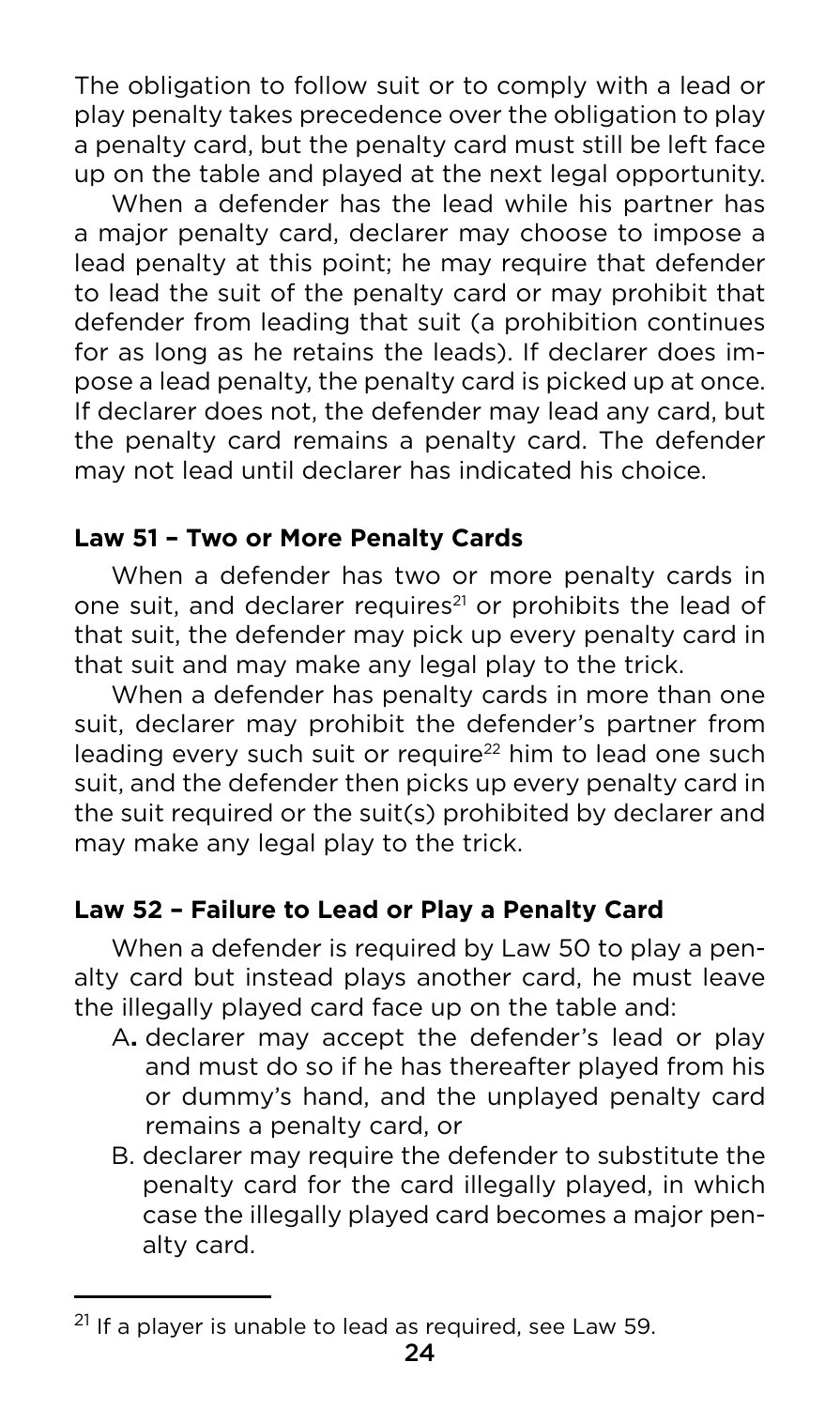## <span id="page-40-0"></span>**Lead Out of Turn**

## **Law 53 – Lead Out of Turn Accepted**

Any lead out of turn, other than at trick 13, may be treated by an opponent as a correct lead. It becomes a correct lead if an either opponent, without consultation, accepts it by making a statement to that effect or if that opponent next to play plays a card to the lead out of turn.22

However, the player whose turn it was to lead — unless he is the offender's partner — may make his proper lead subsequent to the infraction without his card being treated as played to the lead out of turn. The proper lead stands, and all cards played in error to this trick are withdrawn, subject to Law 16.

## **Law 54 – Opening Lead Out of Turn**

When a defender makes the opening lead out of turn:

- A. declarer may accept the irregular lead as provided in Law 53. Dummy's hand is spread in accordance with Law 41, and the second card to the trick is played from declarer's hand, but if declarer first plays to the trick from dummy's hand, dummy's card may not be withdrawn except to correct a revoke.
- B. declarer must accept the irregular lead if he could have seen any of dummy's cards (except cards exposed during the auction, subject to Law 24). He is deemed to have accepted the lead out of turn if he begins to spread his hand as though he were dummy and in so doing exposes one or more cards; declarer must spread his entire hand, and dummy becomes declarer.<sup>23</sup>
- C. declarer may accept the irregular lead by spreading his hand and becoming dummy; his partner becomes the declarer.

 $22$  When such a play is made by a defender who is not next to play after the irregular lead, Law 57 applies. A lead out of turn at trick 13 cannot be accepted and the play reverts back to the proper leader.

 $23$  If cards are so exposed from both declarer's and dummy's hands, the player who was regularly to become declarer remains declarer.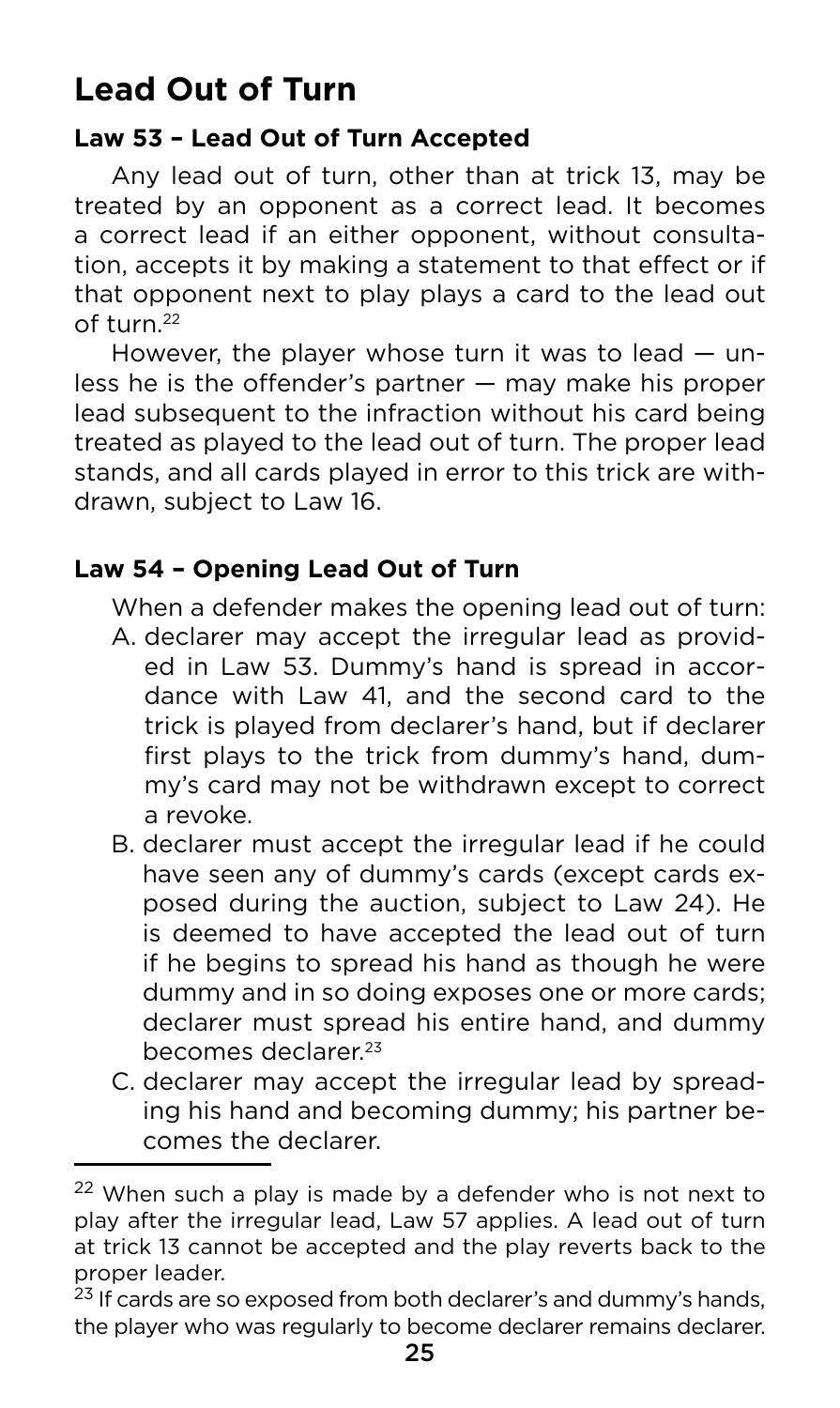<span id="page-41-0"></span>D. declarer may require the defender to retract his irregular lead (except as provided in B. above), and then Law 56 applies.

## **[Law 55 – Declarer's Lead Out of Turn](#page-62-0)**

Club Law 55 on page 47

When declarer leads out of turn from his or dummy's hand:

- A. either defender, without consultation, may accept that lead as provided in Law 53, or
- B. either defender, without consultation, may require declarer to retract that lead. Then,
	- 1. if it was a defender's turn to lead, declarer restores the card led in error to his or dummy's hand without penalty.
	- 2. if declarer has led from the wrong hand when it was his turn to lead from his or dummy's hand, he withdraws the card led in error and he must lead a card from the correct hand.

If declarer adopts a line of play that could have been based on information obtained through his infraction, the offenders should adjust the score to redress the damage.

## **Law 56 – Defender's Lead Out of Turn**

When a defender leads out of turn:

- A. declarer may accept that lead as provided in Law 53.
- B. declarer may require the defender to retract that lead; the card illegally led becomes a major penalty card (see Law 50 — note that lead penalties are provided).

## **Irregular Leads and Plays**

## **Law 57 – Premature Lead or Play by a Defender**

When a defender leads to the next trick before his partner has played to the current trick or plays out of turn before his partner has played, (penalty) declarer may:

- A. require offender's partner to play his highest card of the suit led, or
- B. require offender's partner to play his lowest card of the suit led, or
- C. prohibit offender's partner from playing any card of one different suit specified by declarer.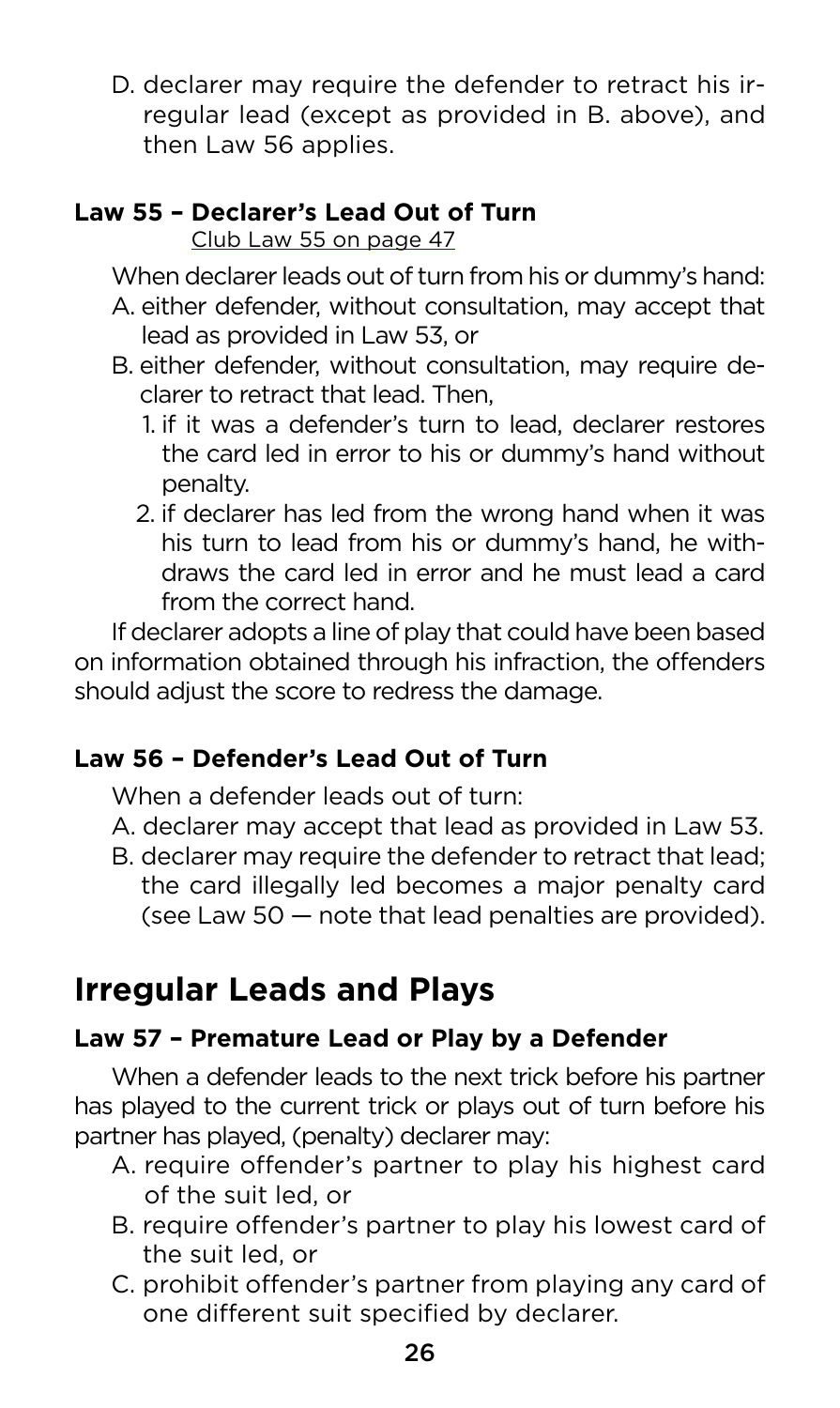<span id="page-42-0"></span>Declarer must select one of these options, and if the offender's partner cannot comply with the penalty selected, he may play any card, as provided in Law 59.

When, as a result of the application of the penalty, the offender's partner wins the current trick, he leads to the next trick, and any card led or played out of turn by the other defender becomes a major penalty card (Law 50).

A defender is not subject to penalty for playing before his partner if declarer has played from both hands, but a singleton or one of two or more equal cards in dummy is not considered automatically played unless dummy has played one such card.

#### **Law 58 – Simultaneous Leads or Plays**

A lead or play made simultaneously with another player's legal lead or play is deemed to be subsequent to it.

If a defender leads or plays two or more cards simultaneously, and if only one such card is visible, he must play that card; if more than one card is exposed, he must designate the card he proposes to play, and each other card exposed becomes a penalty card (Law 50).

If declarer leads or plays two or more cards simultaneously from either hand, he must designate the card he proposes to play and must restore any other card to the correct hand. If declarer withdraws a visible card and a defender has already played to that card, such defender may, without penalty, withdraw his card and substitute another (see footnote to Law 47).

If the error remains undiscovered until both sides have played to the next trick, Law 67 applies.

## **Law 59 – Inability to Lead or Play as Required**

A player may play any otherwise legal card if he is unable to lead or play as required to comply with a penalty, whether because he holds no card of the required suit, or because he has only cards of a suit he is prohibited from leading or because he is obliged to follow suit.

## **Law 60 – Play After an Illegal Play**

A play by a member of the non-offending side after his RHO has played out of turn and before a penalty has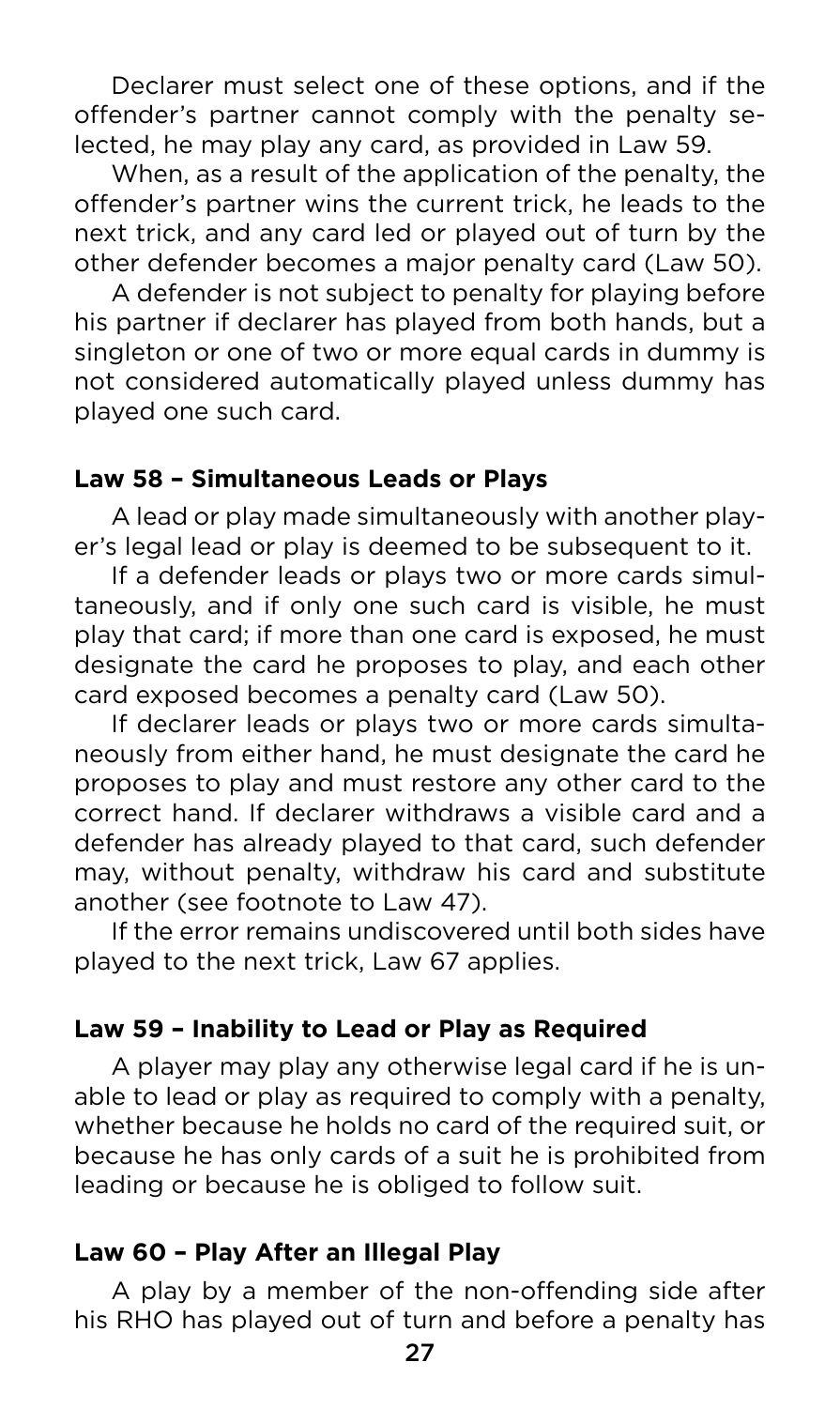been imposed forfeits the rights to penalize the offence. The illegal play is treated as though it were in turn (but Law 53 applies to the player whose turn it was). If the offending side had a previous obligation to play a penalty card or to comply with a lead or play penalty, the obligation remains at future turns.

When a defender plays after declarer has been required to retract his lead out of turn from either hand but before declarer has led from the correct hand, the defender's card becomes a penalty card (Law 50).

A play by a member of the offending side before a penalty had been imposed does not affect the rights of the opponents and may itself be subject to penalty.

## **The Revoke**

## **Law 61 – Failure to Follow Suit — Inquiries Concerning a Revoke**

Failure to follow suit in accordance with Law 44 or failure to lead or play, when able, a card or suit required by Law or specified by an opponent in accordance with a penalty constitutes a revoke. Any player may ask a player who has failed to follow suit whether he has a card of the suit led and may demand that an opponent correct his revoke, except that dummy $^{24}$  may ask of declarer, but not of a defender. (A claim of revoke does not warrant inspection of quitted tricks, except as permitted in Law 66.)

## **Law 62 – Correction of a Revoke**

A player must correct his revoke if he becomes aware of it before it becomes established (see Law 63). To correct a revoke, the offender withdraws the card he played in revoking and follows suit with any card. A card so withdrawn becomes a major penalty card (Law 50) if it was played from a defender's unfaced hand. The card may be replaced without penalty if it was played from declarer's or dummy's hand<sup>25</sup> or if it was a defender's faced card. Each member of the non-offending side may, without penalty, withdraw any card he may have played after the revoke but before attention

<sup>&</sup>lt;sup>24</sup> Unless he has forfeited his rights, as specified by Law 43. <sup>25</sup> Subject to Law 43. A claim of revoke does not warrant inspection of quitted tricks, except as permitted in Law 67.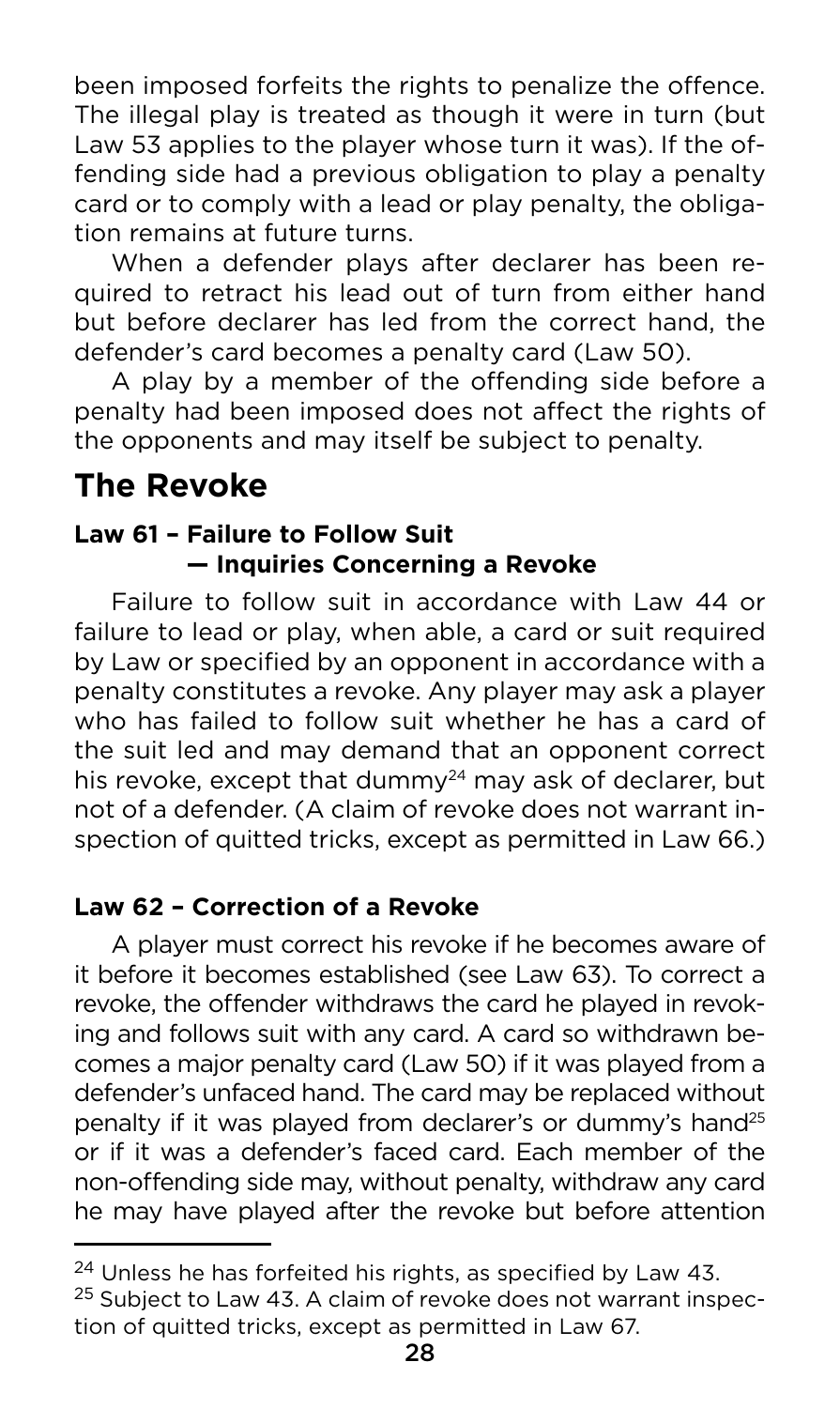<span id="page-44-0"></span>was drawn to it (see footnote to Law 47). After a non-offender so withdraws a card, the hand of the offending side next in rotation may withdraw a played card, which becomes a major penalty card if played from a defender's hand.

On the 12th trick, a revoke, even if established, must be corrected if discovered before the cards have been mixed together. If the revoke was committed by a defender before his partner has played to the 12th trick, and if offender's partner holds cards of more than one suit, (penalty) declarer may then require the offender's partner to play to that trick either of the two cards he could legally have played.

## **Law 63 – Establishment of a Revoke**

A revoke becomes established when the offender or his partner leads or plays (whether legally or illegally) to the following trick, or names or otherwise designates a card to be so played or makes a claim or concession of tricks orally or by facing his hand. The revoke may then no longer be corrected (except for a revoke on the 12th trick — see Law 62), and the trick on which the revoke occurred stands as played.

## **[Law 64 – Procedure After Establishment of a Revoke](#page-63-0)** Club Law 64 on page 48

When a revoke has become established,

- A. if the offending player<sup>26</sup> won the trick on which the revoke occurred, (penalty) that trick and one of any subsequent tricks won by the offending side are transferred<sup>27</sup> to the non-offending side (if no subsequent trick was won by the offending side, only the revoke trick is transferred).
- B. if the offender's partner won the trick on which the revoke occurred, (penalty) that trick is transferred<sup>28</sup> to the non-offending side.
- C. if the non-offending side won the trick on which the revoke occurred, and if the offending side won any trick after the revoke, (penalty) the first such trick is transferred $^{27}$  to the non-offending side.

 $26$  If declarer revokes but wins the trick on which the revoke occurred in dummy, 64B applies.

<sup>&</sup>lt;sup>27</sup> For the scoring of transferred tricks see Law 77.

<sup>&</sup>lt;sup>28</sup> See Law 78 if calls have been made on a subsequent deal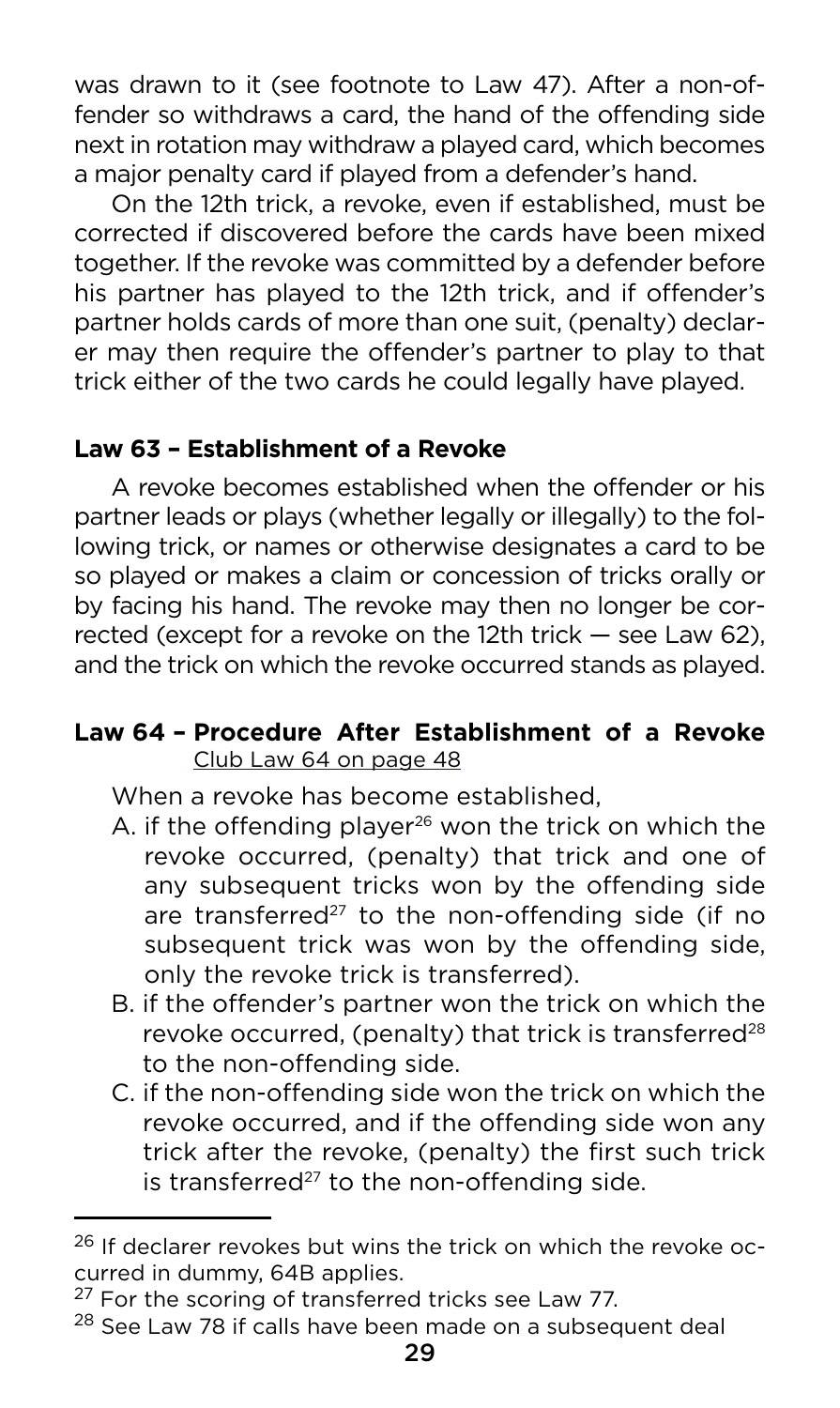- <span id="page-45-0"></span>D. there is no trick penalty for the established revoke
	- 1. if the offending side did not win either the trick on which the revoke occurred or any subsequent trick, or
	- 2. if the revoke was a subsequent revoke in the same suit by the same player, or
	- 3. if the revoke was made in failing to play any card faced on, or belonging to a hand faced on, the table, including a card from dummy's hand, or
	- 4. if attention was first drawn to the revoke after all players had abandoned their hands and permitted the cards to be mixed together, or
	- 5. If the revoke was on the 12th trick (see Law 62).

When any established revoke, including one not subject to penalty, causes damage to the non-offending side insufficiently compensated by the Law, the offending side should transfer additional tricks so as to restore equity.

## **Tricks**

## **Law 65 – Collection and Arrangement of Tricks**

The cards constituting each completed trick are collected by a member of the side that won the trick and are then turned face down on the table. Each trick shall be identifiable as such, and all tricks taken by a side shall be arranged in sequence in front of declarer or of one defender, as the case may be, in such a manner that each side can determine the number of tricks it has won and the order in which they were taken.

## **Law 66 – Inspection of Tricks**

Declarer or either defender may, until a member of his side has led or played to the following trick, inspect a trick and inquire what card each player has played to it. Thereafter, until play ceases, quitted tricks may be inspected only to account for a missing or surplus card. After play ceases, the tricks and unplayed cards may be inspected to settle an allegation of a revoke, of honors or of the number of tricks won or lost. If, after an allegation has been made, a player on one side makes verification of the allegation impossible, as by mixing the cards or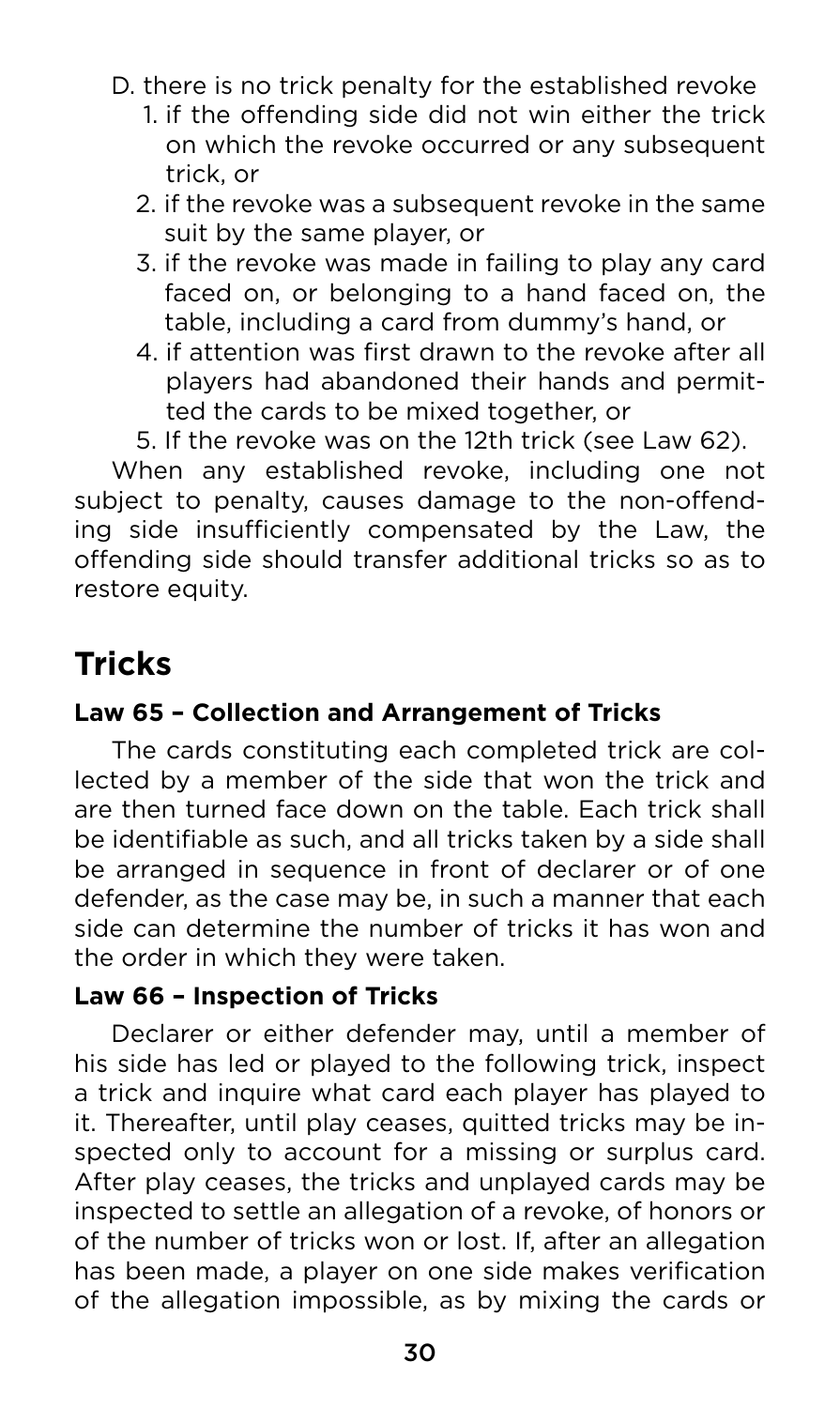merging the tricks, the issue must be decided in favor of the other side.

## **Law 67 – Trick Either Appropriated in Error or Defective**

A trick appropriated by the wrong side must, upon demand, be restored to the side that has in fact won it.28

A trick containing more or fewer than four cards is defective. When one player is found, during play, to have fewer or more cards than all of the other players, the previous tricks should be forthwith examined, face down; if a defective trick is discovered, the player with a correspondingly incorrect number of cards is held responsible. The defective trick is inspected face up and

- A. until the responsible player has played to a subsequent trick, the defective trick is rectified as follows:
	- 1. if the offender has failed to play a card to the defective trick, he adds to that trick a card he can legally play.
	- 2. if the offender has played more than one card to the defective trick, he withdraws all but one card, leaving a card he can legally play.
	- 3. the non-offending side may, without penalty, withdraw any cards played after the irregularity and before attention was drawn to it (see footnote to Law 47), but the offending side may not withdraw cards that constitute legal plays, and any cards they withdraw may become penalty cards (Law 50).
- B. after the responsible player has played to a subsequent trick, the ownership of the defective trick cannot be changed and
	- 1. if the offender has failed to play a card to the defective trick, he forthwith faces and adds a card to that trick, if possible one he could legally have played to it.
	- 2. if the offender has played more than one card to the defective trick, he withdraws all but one card, leaving the highest card he could legally have played to that trick. A withdrawn card may become a penalty card (Law 50); such a card is deemed to have belonged continuously to the of-

<sup>&</sup>lt;sup>28</sup> See Law 78 if calls have been made on a subsequent deal.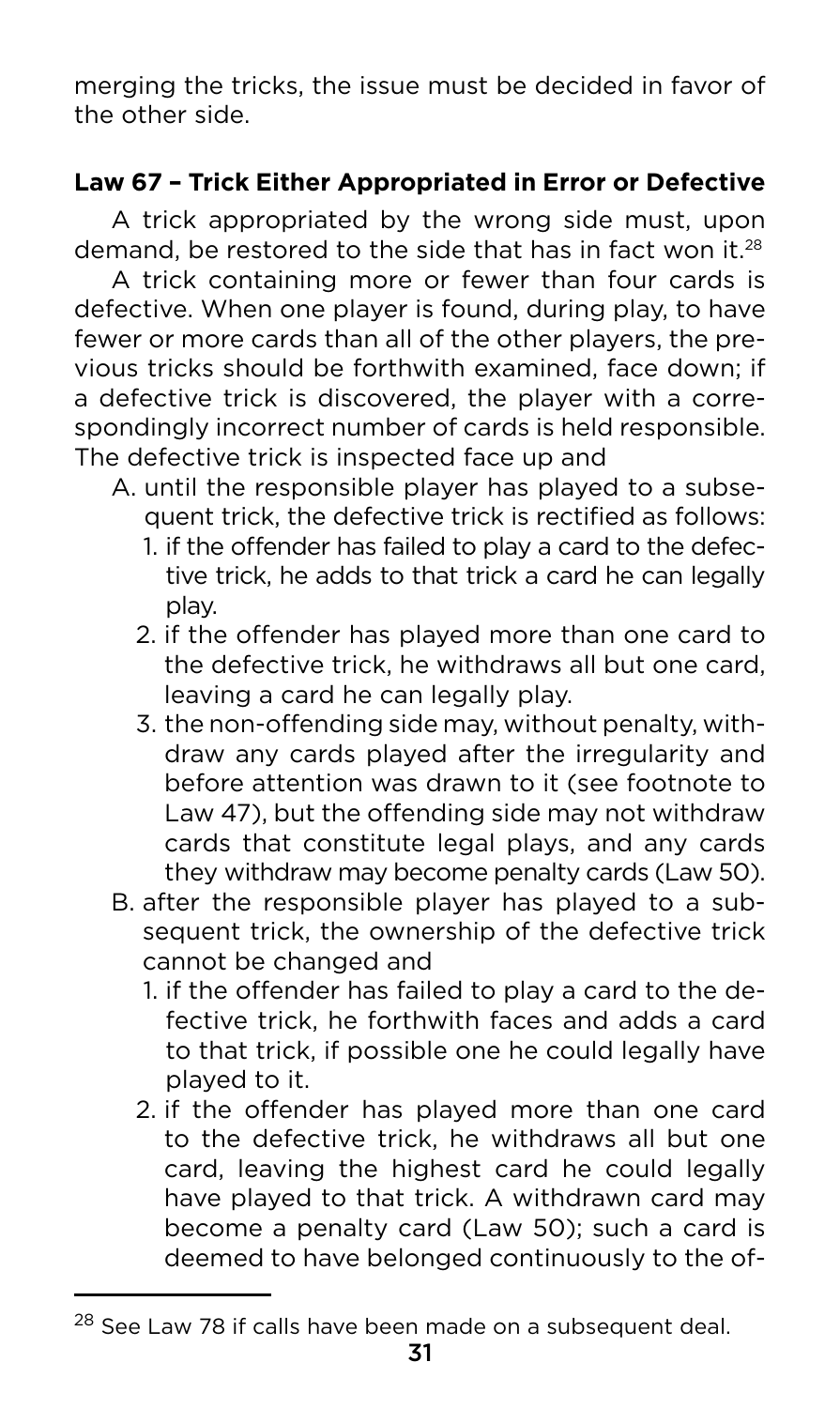<span id="page-47-0"></span>fender's hand and failure to have played it to an earlier trick may constitute a revoke.

## **Claims and Concessions**

## **Law 68 – Declarer's Claim or Concession of Tricks**

Declarer makes a claim or a concession whenever he announces that he will win or lose one or more of the remaining tricks, or suggests that play be curtailed or faces his hand. Declarer should not make a claim or concession if there is any doubt as to the number of tricks to be won or lost.

## **[Law 69 – Procedure Following Declarer's Claim or Concession](#page-63-0)**  Club Law 69 on page 48

When declarer has made a claim or a concession, play is temporarily suspended and declarer must place and leave his hand face up on the table and forthwith make a comprehensive statement as to his proposed plan of play, including the order in which he will play the remaining cards.

Declarer's claim or concession is allowed, and the deal is scored accordingly if both defenders agree to it. The claim or concession must be allowed if either defender has permitted any of his remaining cards to be mixed with another player's cards; otherwise, if either defender disputes declarer's claim or concession, it is not allowed. Then, play continues.

When his claim or concession is not allowed, declarer must play on, leaving his hand face up on the table. At any time either defender may face his hand for inspection by his partner, and declarer may not impose a penalty for any irregularity committed by a defender whose hand is so faced.

The objective of subsequent play is to achieve a result as equitable as possible to both sides, but any doubtful point must be resolved in favor of the defenders. Declarer may not make any play inconsistent with the statement he may have made at the time of his claim or concession. If he failed to make any appropriate statement at that time, his choice of plays is restricted thereby:

A. if declarer made no relevant statement, he may not finesse $29$  in any suit unless an opponent failed to

 $29$  For these purposes, a finesse is a play the success of which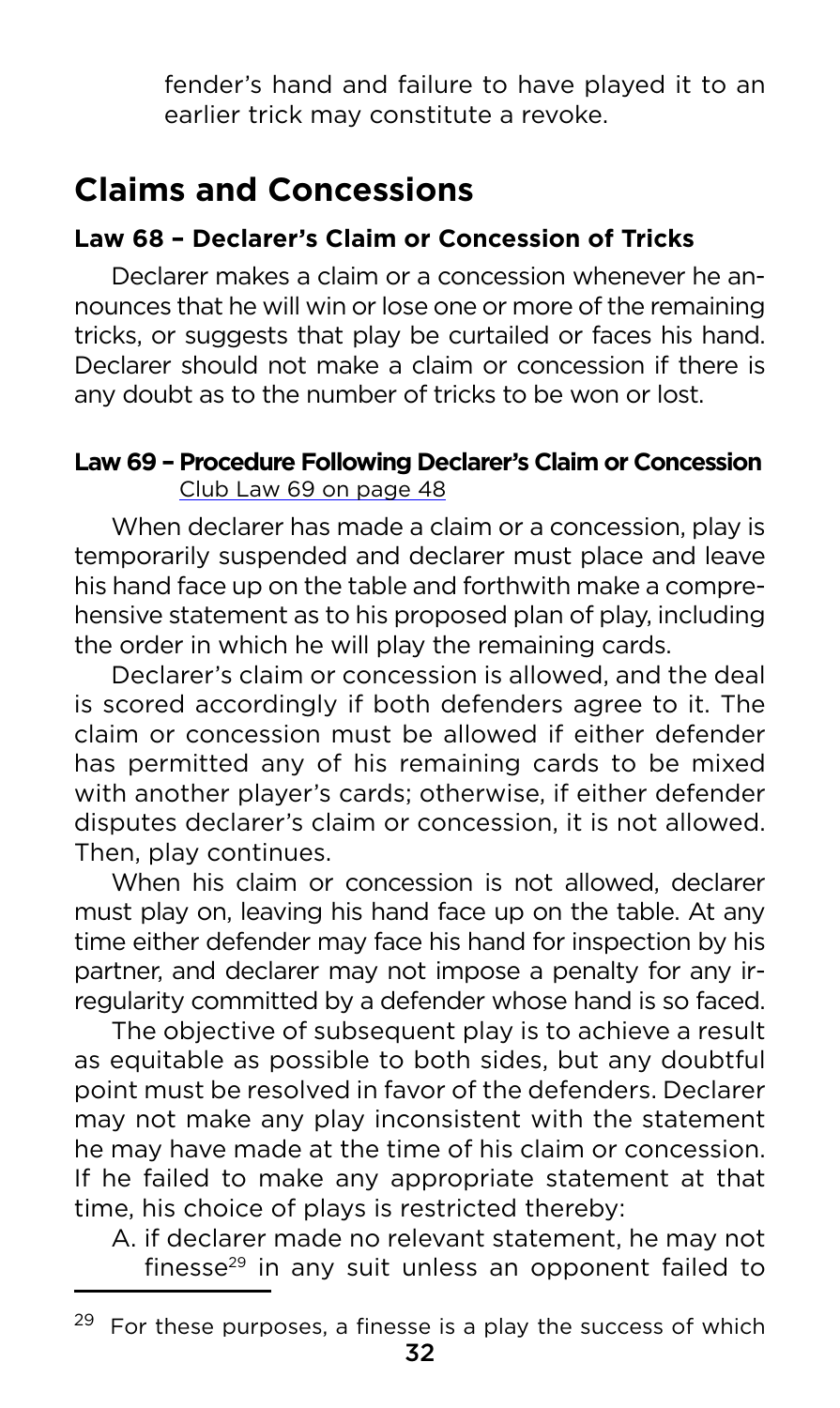<span id="page-48-0"></span>follow in that suit before the claim or concession or would subsequently fail to follow in that suit on any conceivable sequence of plays.

- B. if declarer may have been unaware at the time of his claim or concession that a trump remained in a defender's hand, either defender may require him to draw or not to draw the outstanding trump.
- C. if declarer did not, in his statement, mention an unusual plan of play, he may adopt only a routine line of play.
- D. if declarer's statement did not include the order of play when leading a suit, it may be assumed from the top down unless it is obvious that declarer intended otherwise.

If declarer attempts to make a play prohibited under this Law, either defender may accept the play or, provided neither defender has subsequently played, require declarer to withdraw the card so played and substitute another that conforms to his obligations.

## **[Law 70 – Defender's Claim or Concession of Tricks](#page-64-0)** Club Law 70 on page 49

A defender makes a concession when he agrees to declarer's claim or when he announces that he will lose one or more of the remaining tricks. A defender makes a claim when he announces that he will win one or more of the remaining tricks or when he shows any or all of his cards for this purpose. If

- A. the claim pertains only to an uncompleted trick currently in progress, play proceeds normally; cards exposed or otherwise revealed by the defender in making his claim do not become penalty cards, but Law 16 (Unauthorized Information), may apply to a claimer's partner.
- B. the claim pertains to subsequent tricks, play is temporarily suspended; the claimer must place and leave his hand face up on the table and make a comprehensive statement as to his proposed plan of defense. The claim is allowed and the deal scored accordingly if declarer agrees to it. If declarer disputes the claim, the defenders must play on with the claimer's hand

depends on finding one defender rather than the other with or without a particular card.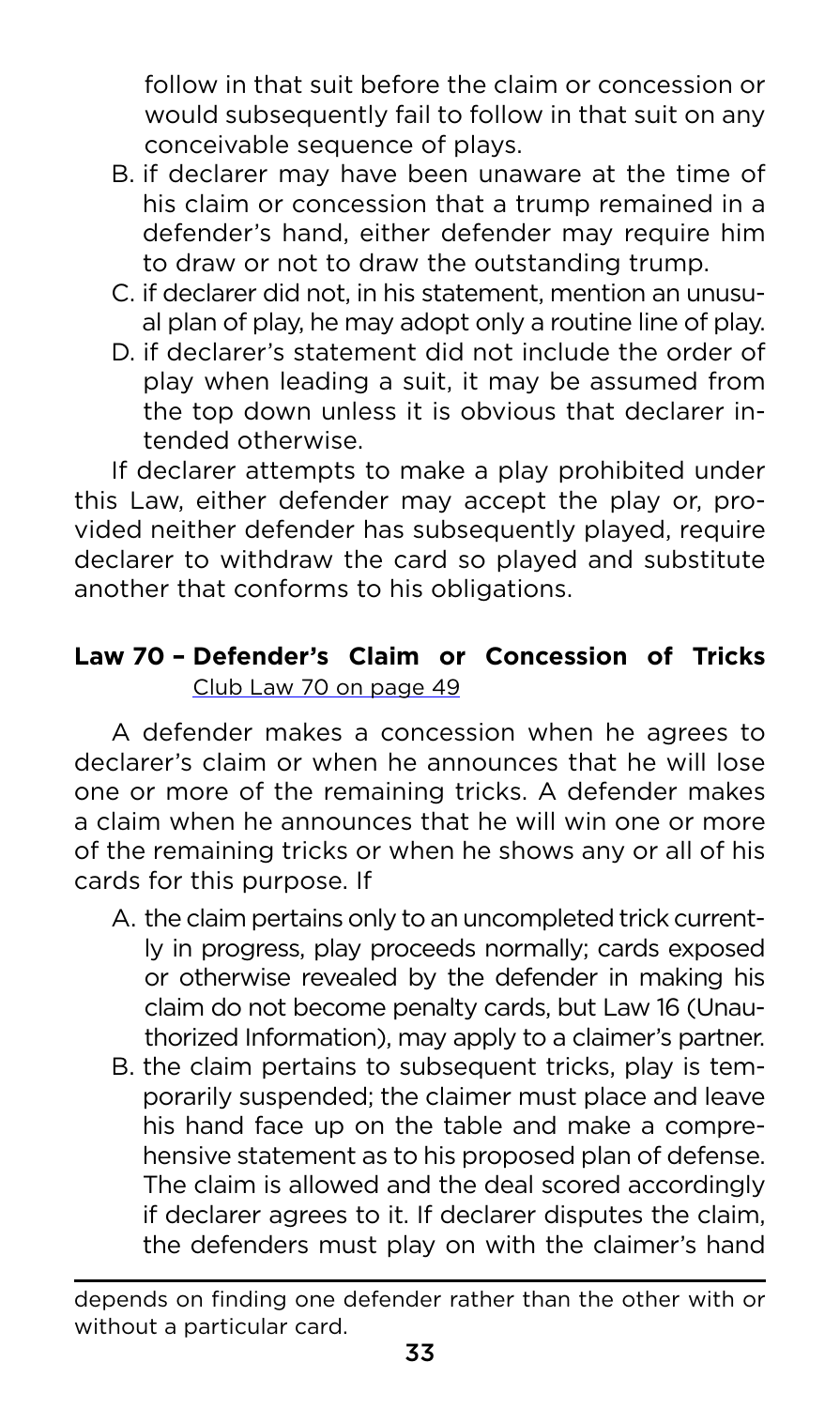<span id="page-49-0"></span>face up on the table. Those cards do not become penalty cards. However, declarer may prohibit claimer's partner from making any play that could be suggested to him by seeing the faced cards.

## **Law 71 – Concession Withdrawn**

A concession may be withdrawn

- A. if a player concedes a trick his side has in fact won, or if declarer concedes defeat of a contract he has already fulfilled or if a defender concedes fulfillment of a contract his side has already defeated. (If the score has been entered, see Law 78.)
- B. if a trick that has been conceded cannot be lost by any probable sequence of play of the remaining cards and if attention is drawn to the fact before the cards have been mixed together.
- C. if a defender concedes one or more tricks and his partner immediately objects, but Law 16 may apply.

## **PART VII – The Score**

## **Law 72 – Points Earned**

The result of each deal played is recorded in points, which fall into two classes:

- A. *Trick Points.* Only declarer's side can earn trick points and only by fulfilling the contract. Only the value of tricks named in the contract may be scored as trick points (see Law 81). Trick points mark the progression of the rubber toward its completion.
- B. *Premium Points.* Either side or both sides may earn premium points. Declarer's side earns premium points by winning one or more overtricks, by fulfilling a doubled or redoubled contract, by bidding and making a slam, by holding scorable honors in either of their hands or by winning the final game of a rubber.30 The defenders earn premium points by defeating the contract (undertrick penalty) or by holding scorable honors in either of their hands. (see Law 81)

<sup>&</sup>lt;sup>30</sup> See Law 80 for incomplete rubber.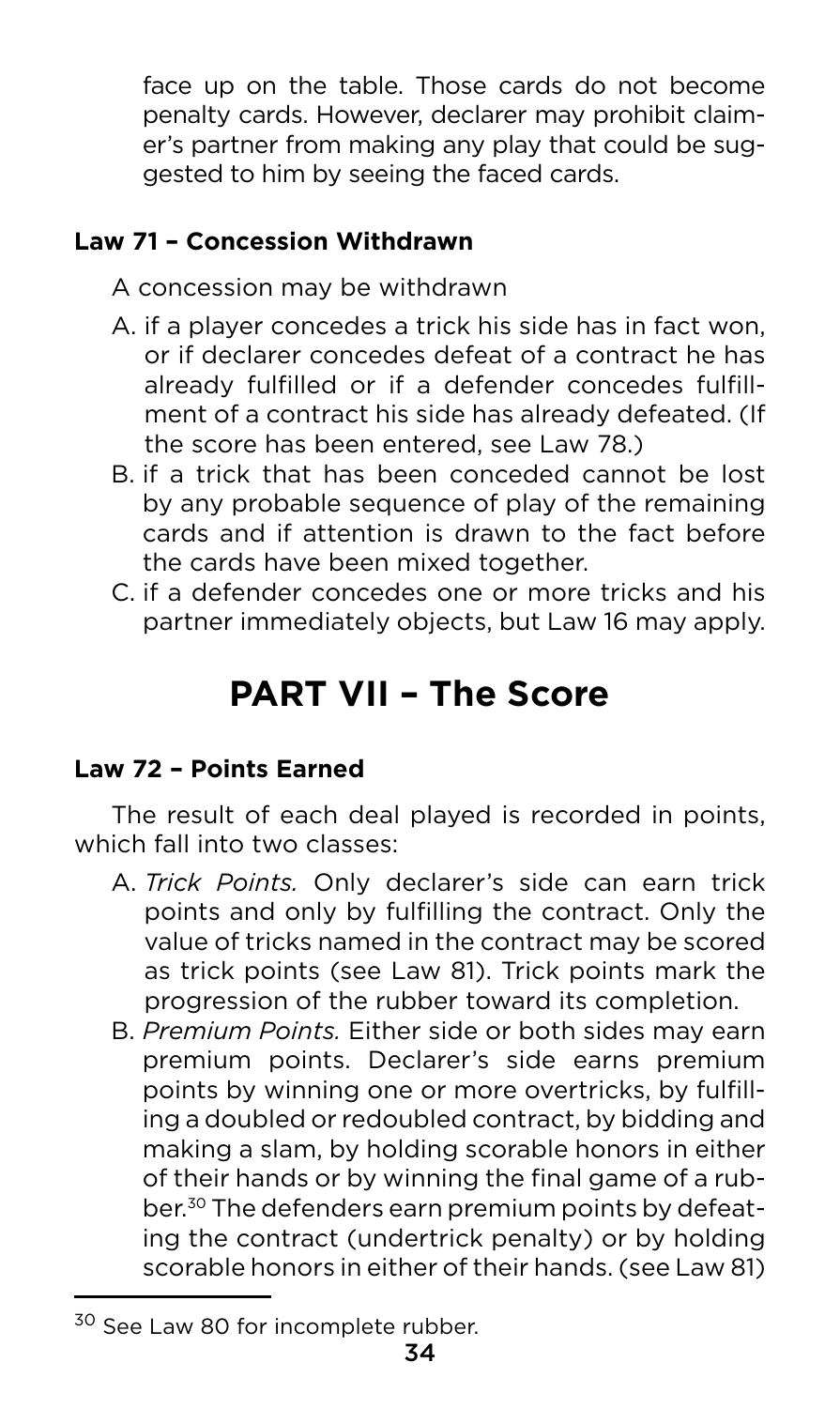<span id="page-50-0"></span> Each side's premium points are added to its trick points at the conclusion of the rubber.

## **Law 73 – Partscore — Game**

The basic units of trick points are partscore and game. A partscore is recorded for declarer's side whenever declarer fulfills a contract for which the trick points are less than 100 points. Game is won by that side which is the first to have scored 100 or more trick points either in a single deal or by addition of two or more partscores made separately. No partscore made by either side in the course of one game is carried forward into the next game.

#### **Law 74 – The Rubber**

A rubber ends when a side has won two games. At the conclusion of the rubber, the winners of two games are credited with a premium score of 500 points if the other side has won a game or with 700 points if the other side has not won a game. The trick points and the premium points scored by each side in the course of the rubber are then added. The side with the larger combined total wins the rubber, and the difference between the two totals represents the margin of victory computed in points.

## **Law 75 – Method of Scoring**

The score of each deal must be recorded, and it is preferable that a member of each side should keep score.

Scores are entered in two adjacent columns separated by a vertical line. Each scorer enters points earned by his side in the left-hand column and points earned by his opponents in the right-hand column.

Each side has a trick-point score and a premium-point score, separated by a horizontal line intersecting the vertical line. All trick-point scores are entered, as they are earned, in descending order below the horizontal line (below the line). All premium-point scores are entered, as they are earned, in ascending order above the horizontal line.

Whenever a game is won, another horizontal line is drawn under all trick-point scores recorded for either side, in order to mark completion of the game. Subse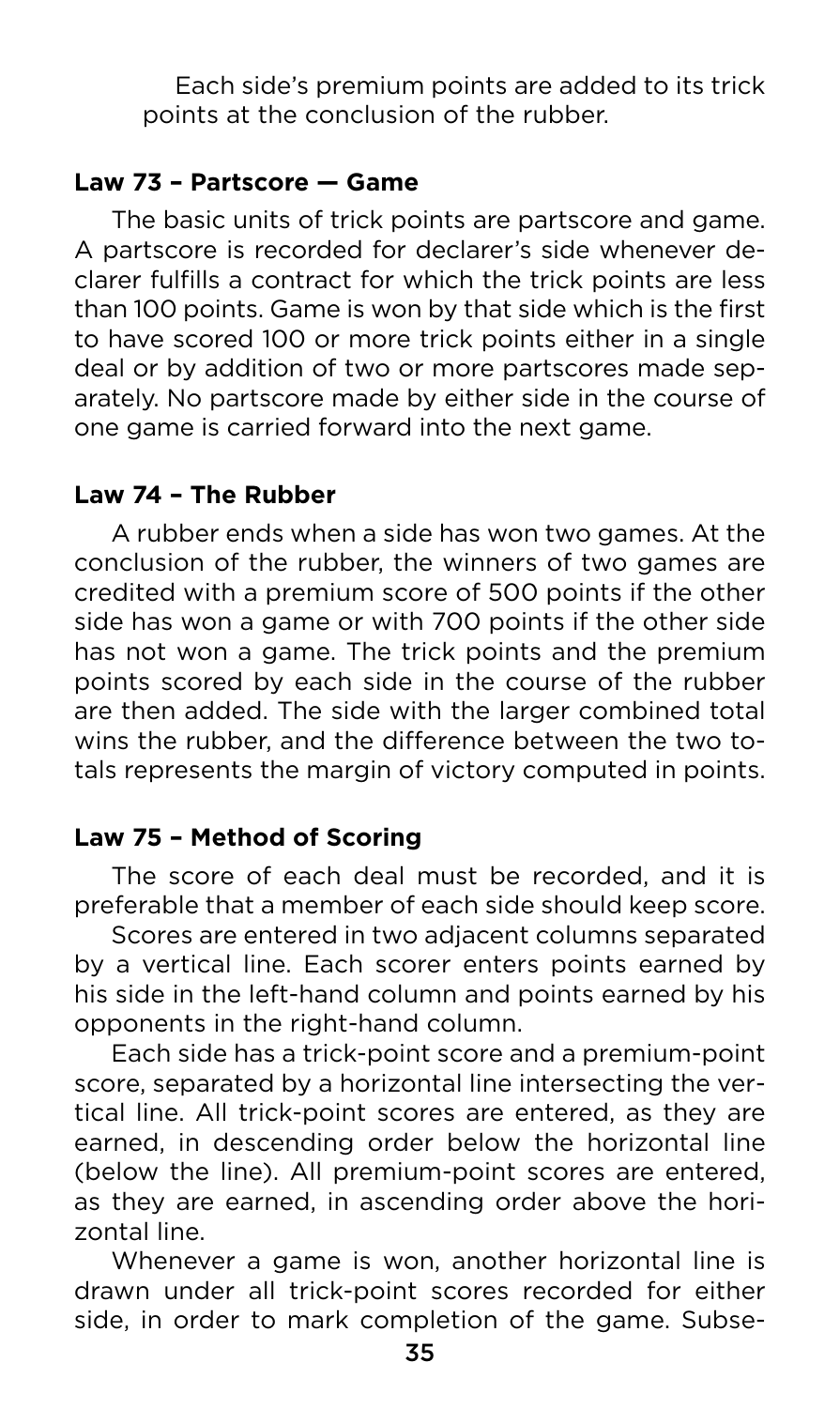<span id="page-51-0"></span>quent trick-point scores are entered below that line.

## **Law 76 – Responsibility for the Score**

When the play of a deal is completed, all four players are equally responsible for ascertaining that the number of tricks won by each side is correctly determined and that all scores are promptly and correctly entered.

Honors may be claimed until the next hand has been dealt or the rubber has been completed and scored – whichever comes sooner.

#### **Law 77 – Transferred Tricks**

A trick transferred through a revoke penalty is reckoned for all scoring purposes as though it had been won in play by the side to which it had been awarded. $31$ 

#### **Law 78 – Correction of the Score**

When it is acknowledged by a majority of the players that a scoring error was made in recording an agreed-upon result (e.g., failure to enter honors or incorrect computation of score), the error must be corrected if discovered before the net score of the rubber has been agreed to. However, except with the consent of all four players, an erroneous agreement as to the number of tricks won by each side may not be corrected after all players have called on the next deal.

In case of disagreement between two scores kept, the recollection of the majority of the players as to the facts governs.

 $31$  Declarer plays in 3 $\blacktriangledown$  and takes eight tricks. A revoke by a defender is found to have been established, with the penalty determined to be two tricks. Two tricks are transferred from the offenders to declarer, who therefore has 10 tricks. Since he bid only 3♥, he scores 90 trick points, which count toward game, and 30 premium points for the overtrick.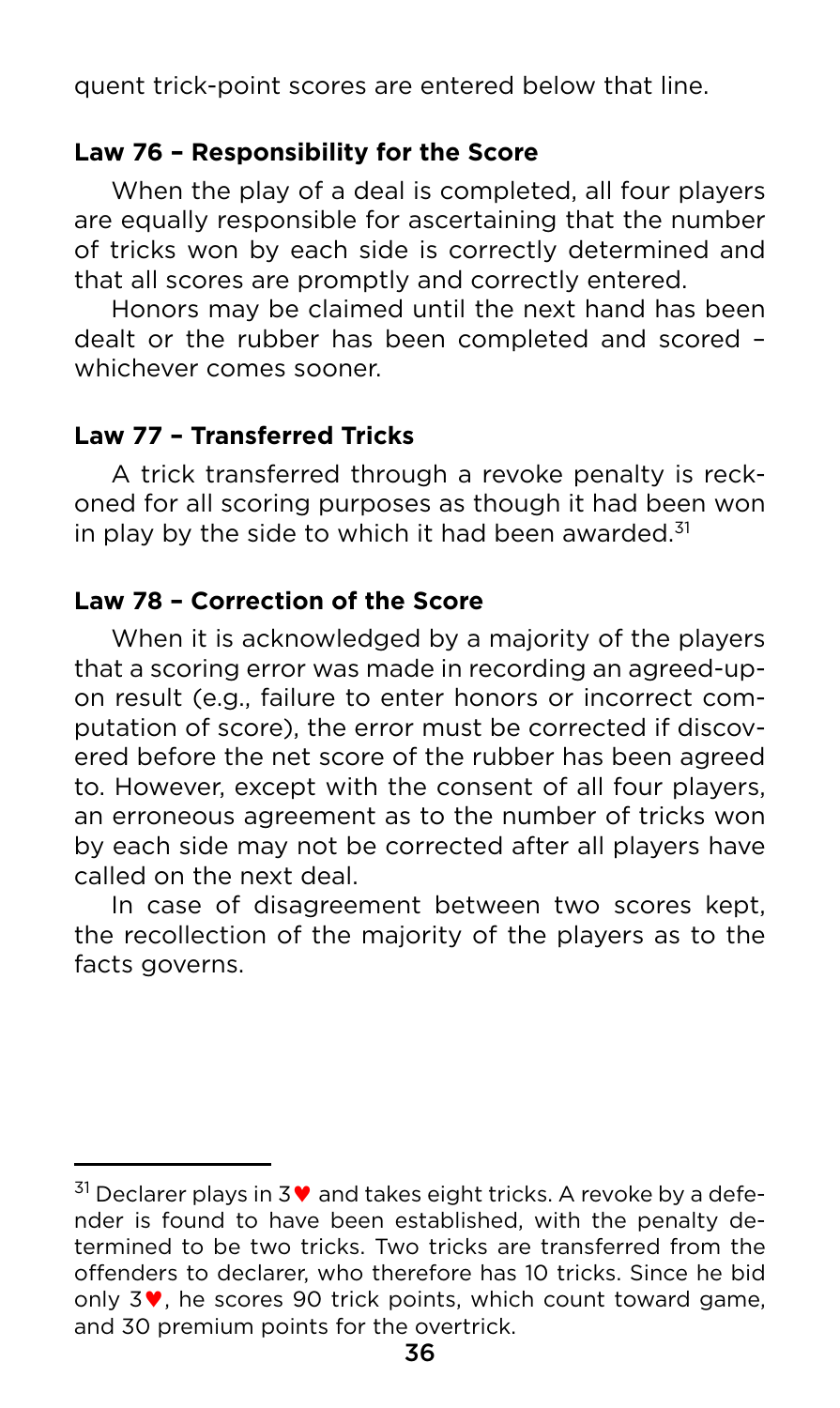## <span id="page-52-0"></span>**Law 79 – Deals Played with an Incorrect Deck**

Scores recorded for deals played with an incorrect deck are not subject to change by reason of the discovery of the imperfection after the cards have been mixed together.

#### **Law 80 – Incomplete Rubber**

When, for any reason, a rubber is not finished, the score is computed as follows: If only one game has been completed, the winners of that game are credited with 300 points; if only one side has a partscore or partscores in a game not completed, that side is credited with 100 points; the trick points and premium points of each side are then added, and the side with the greater number of points wins the difference between the two totals.

## **Law 81 – Scoring Table**

## **TRICK SCORE**

Scored below the line by declarer's side, if contract is fulfilled:

|                                          | <b>IF TRUMPS ARE</b> |    |     |     |
|------------------------------------------|----------------------|----|-----|-----|
|                                          | Ж,                   |    |     |     |
| For each trick over six,<br>bid and made |                      |    |     |     |
| Undoubled                                | 20                   | 20 | 30  | 30  |
| Doubled                                  | 40                   | 40 | 60  | 60  |
| Redoubled                                | റ്റ                  | 80 | 120 | 120 |

|                                                     | AT A NO<br><b>TRUMP CONTRACT</b> |         |                |
|-----------------------------------------------------|----------------------------------|---------|----------------|
|                                                     | Un<br>doubled                    | Doubled | Re-<br>doubled |
| For the first trick over<br>six, bid and made       | 40                               | 80      | 160            |
| For each additional trick<br>over six, bid and made | 30                               | 60      | 120            |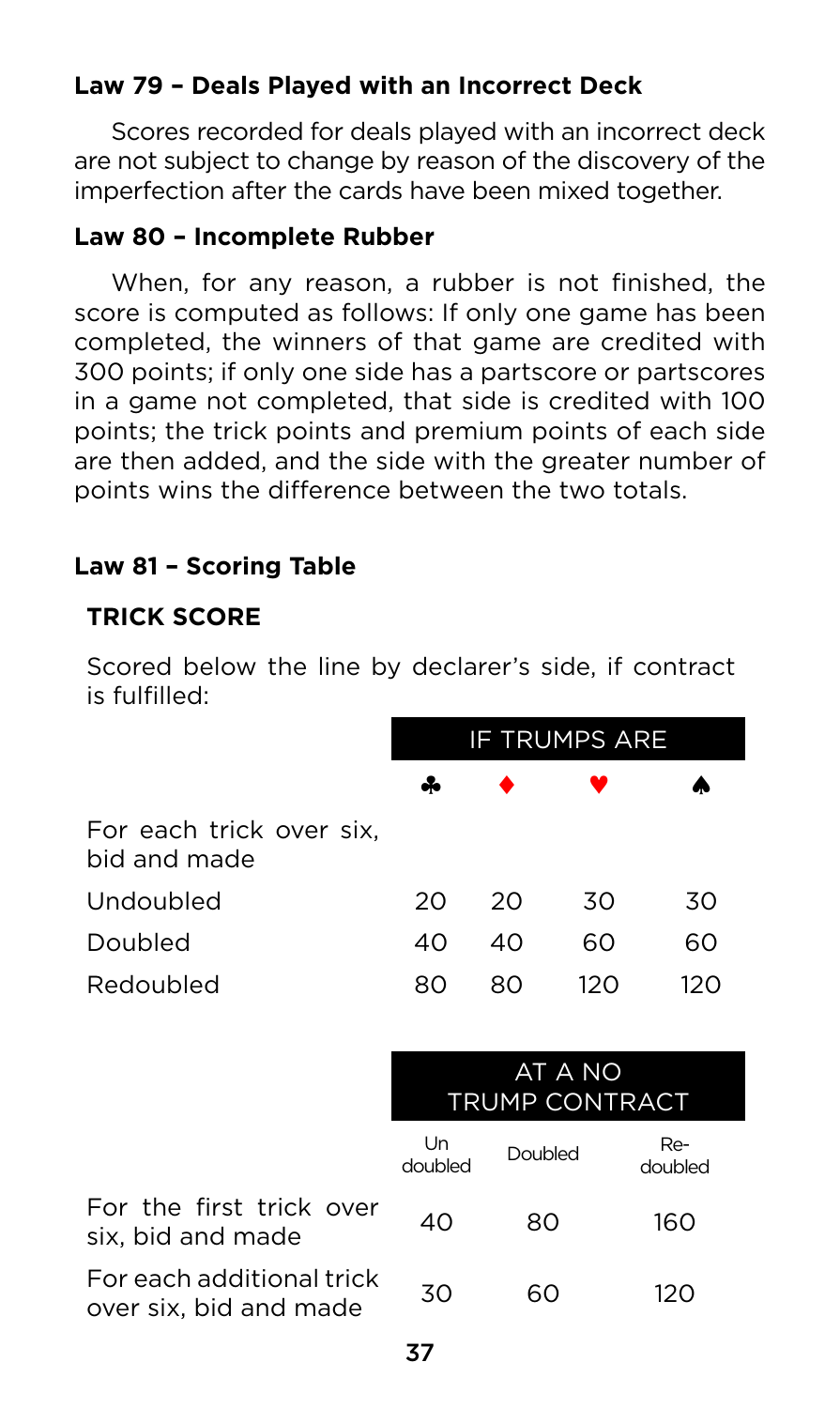The first side to score 100 points below the line, in one or more deals, wins a game. When a game is won, both sides start without trick score toward the next game. First side to win two games wins the rubber points

## **PREMIUM SCORE**

Scored above the line by declarer's side.

| For winning the rubber, if opponents have won no game  | 700  |
|--------------------------------------------------------|------|
| For winning the rubber, if opponents have won one game | 500  |
| For having won the only game in an unfinished rubber   | 300  |
| For having the only partscore in an unfinished game    | 100  |
| For making any doubled contract                        | 50   |
| For making any redoubled contract                      | 100. |

## **SLAMS**

| For making a SLAM                          | <b>NOT</b><br><b>VULNERABLE</b> | VULNERABLE |
|--------------------------------------------|---------------------------------|------------|
| Small Slam (12 tricks) bid<br>and made     | 500                             | 750        |
| Grand Slam (all 13 tricks)<br>bid and made | 1000                            | 1500       |

## **OVERTRICKS**

| For each OVERTRICK (tricks<br>in excess of contract) | <b>NOT</b><br><b>VULNERABLE</b> | VULNERABLE  |
|------------------------------------------------------|---------------------------------|-------------|
| Undoubled                                            | <b>Trick Value</b>              | Trick Value |
| Doubled                                              | 10O                             | 200         |
| Redoubled                                            | 200                             | 400         |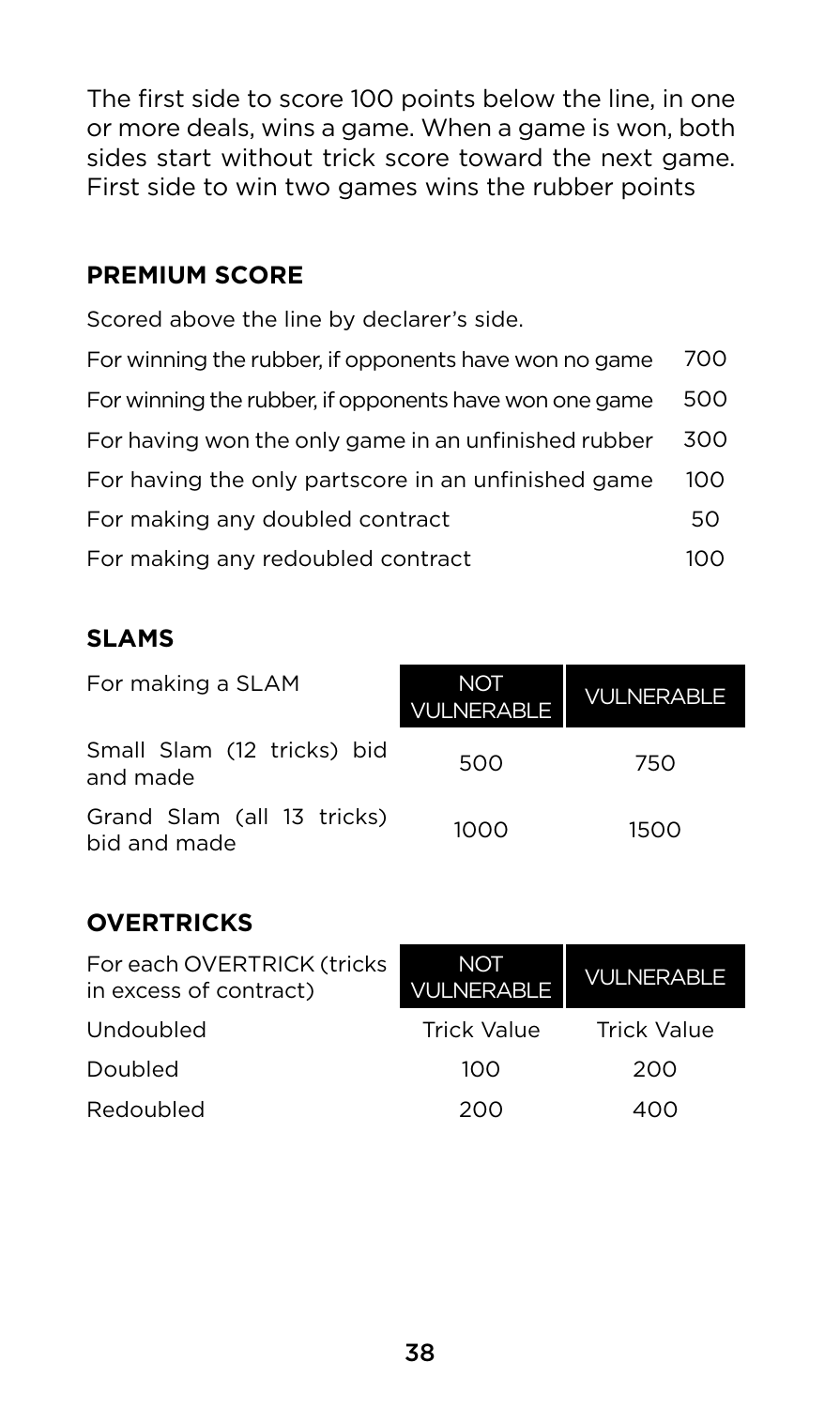## **HONORS**

Scored above the line by either side:

| Scored above the line by either side<br>For holding four of the five trump<br>honors (A, K, Q, J, 10) in one hand | 100 |
|-------------------------------------------------------------------------------------------------------------------|-----|
| For holding all five trump honors<br>(A, K, Q, J, 10) in one hand                                                 | 150 |
| For holding all four aces in one hand<br>at a no trump contract                                                   | 150 |

## **UNDERTRICK PENALTIES**

|                                                             | Not Vulnerable   |         |                |  |
|-------------------------------------------------------------|------------------|---------|----------------|--|
|                                                             | $Un-$<br>doubled | Doubled | Re-<br>doubled |  |
| For first undertrick                                        | 50               | 100     | 200            |  |
| For each additional un-<br>dertrick                         | 50               | 200     | 400            |  |
| Bonus for the fourth and<br>each subsequent under-<br>trick | Ο                | 100     | 200            |  |
|                                                             | Vulnerable       |         |                |  |
|                                                             | Un-<br>doubled   | Doubled | Re-<br>doubled |  |
| For first undertrick                                        | 100              | 200     | 400            |  |
| For each additional un-<br>dertrick                         | 100              | 300     | 800            |  |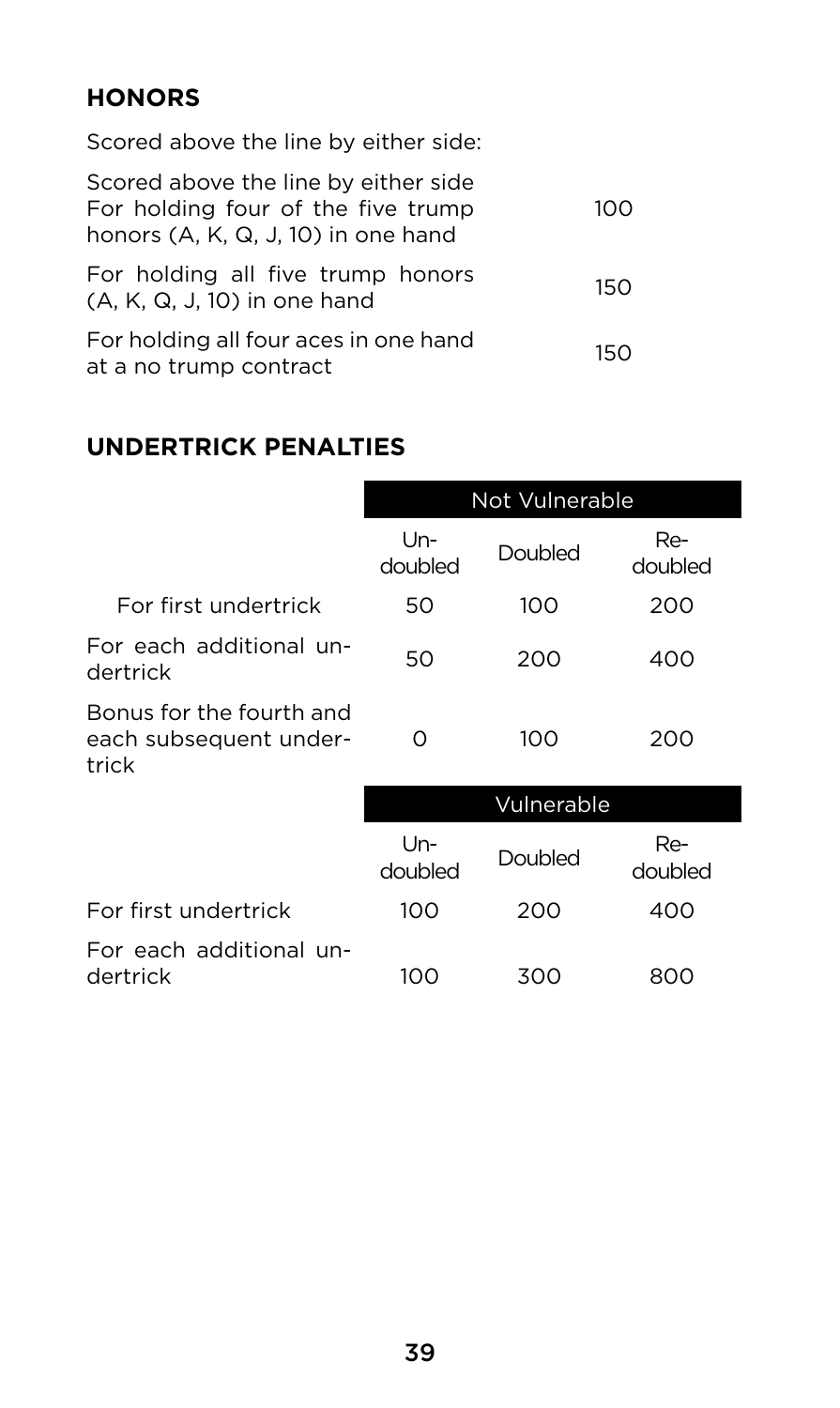## <span id="page-55-0"></span>**Appendices**

Most players will find the Laws and the Proprieties sufficient for their needs. Some, however, may wish to adopt procedures to reduce the risk that, unintentionally, extraneous information is given to partner, or proper information is withheld from opponents. Optional procedures, very similar to those successfully used in Duplicate Bridge, are set out in Appendices: 1 (Alert procedure); 2 (Skip Bid procedure) and; 3 (face down opening lead). Note that these Appendices are not part of the Laws or the Proprieties of Rubber Bridge.

## **Appendix 1 – Optional Alert Procedure**

By agreement, the Alert procedure may be used. Then, the partner of a player who makes a call to which the partnership attaches a special, unusual meaning, one with which the opponents may not be familiar, is required to say "Alert." No explanation should be volunteered. After the Alert, either opponent may, at his own turn to call, inquire as to the special meaning.

A partnership that does not want to be Alerted should so request, and this request should be honored.

## **Appendix 2 – Optional Skip Bid Procedure**

By agreement, the "Stop" or "Skip Bid" procedure may be used. Then, whenever a player opens the bidding at the two level or higher or makes a bid higher than necessary to overcall the last preceding bid, he announces "Stop" or "Skip Bid" (the players specify the form to be used) before making the bid.

After this announcement, the opponent next to speak is required to hesitate for approximately 10 seconds before making any call.

## **Appendix 3 – Optional Face Down Opening Lead**

By agreement, it may be specified that opening leads be made face down. If an opening lead is determined to be out of turn (before being faced), the leader returns the card to his hand without penalty.

When the face-down lead will be legal, dummy delays spreading his hand. Opening leader's partner asks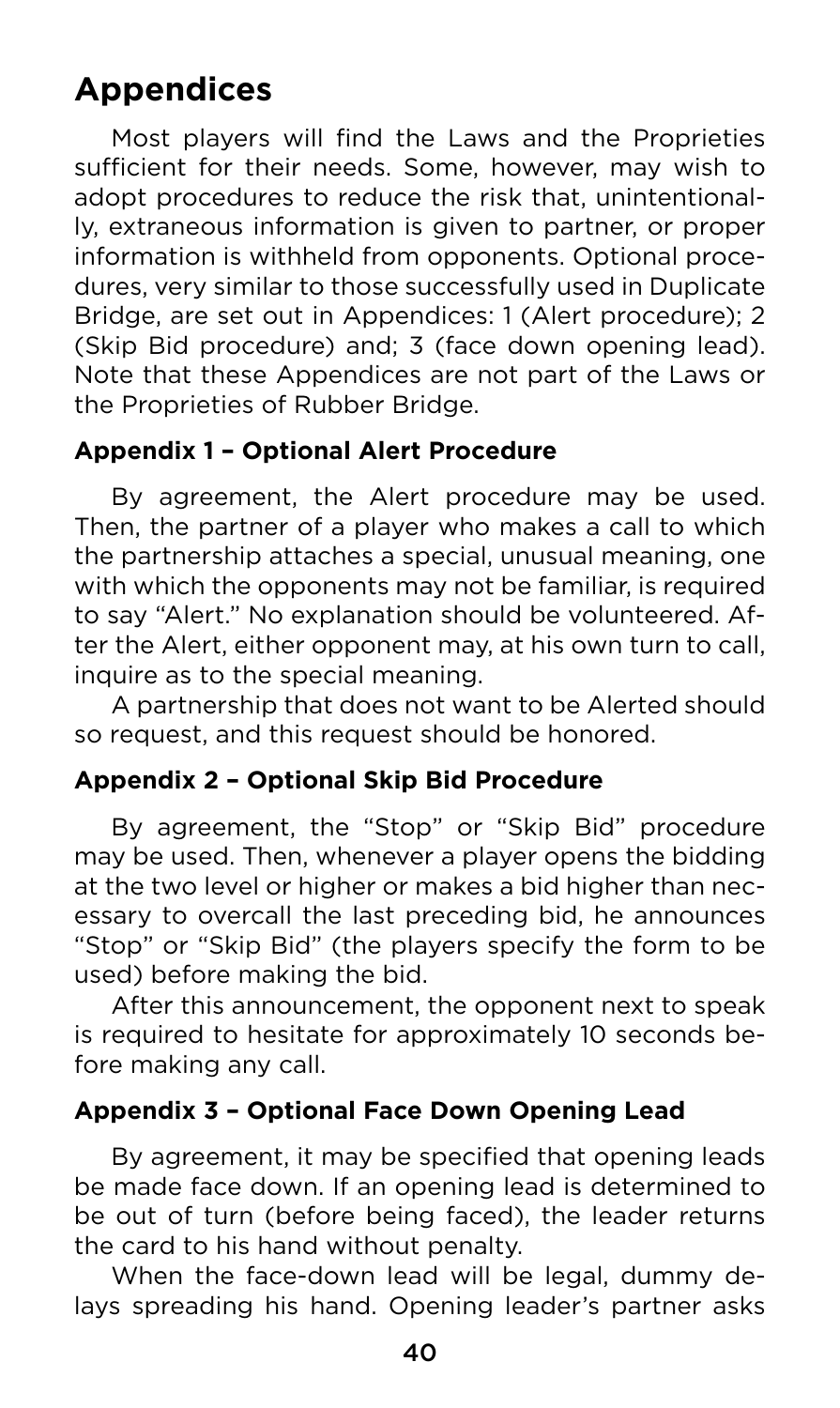any questions concerning the auction, including a review. Then, the lead is faced (opening leader may not withdraw it), dummy is faced and play proceeds normally.

## **Appendix 4 – Chicago or Four-Deal Bridge**

Four-deal Bridge is a form of Rubber Bridge much played in clubs and well suited to home play. Long rubbers are avoided; extra players need wait no longer than the time (typically 20 minutes) required to complete four deals. The game is also called club bridge or Chicago (for the city in which it originated).

## **A. Basic Rules**

The Laws of Rubber Bridge are followed, except as modified by the following rules.

## **B. The Rubber**

A rubber consists of a series of four deals that have been bid and played. If a deal is passed out, the same player deals again and the deal passed out does not count as one of the four deals. A fifth deal is void if attention is drawn to it at any time before there has been a new cut for partners or the game has terminated; if the error is not discovered in time for correction, the score stands as recorded. A sixth or subsequent deal is unconditionally void, and no score for such a deal is ever permissible.

In case fewer than four deals are played, the score shall stand for the incomplete series and the fourth deal need not be played unless attention is drawn to the error before there has been a new cut for partners or the game has terminated.

When the players are pivoting<sup>32</sup>, the fact that the players have taken their proper seats for the next rubber shall be considered a cut for partners.

## **C. Vulnerability**

Vulnerability is not determined by previous scores but by the following schedule:

<sup>&</sup>lt;sup>32</sup> In a pivot game, partnerships for each rubber follow a fixed rotation.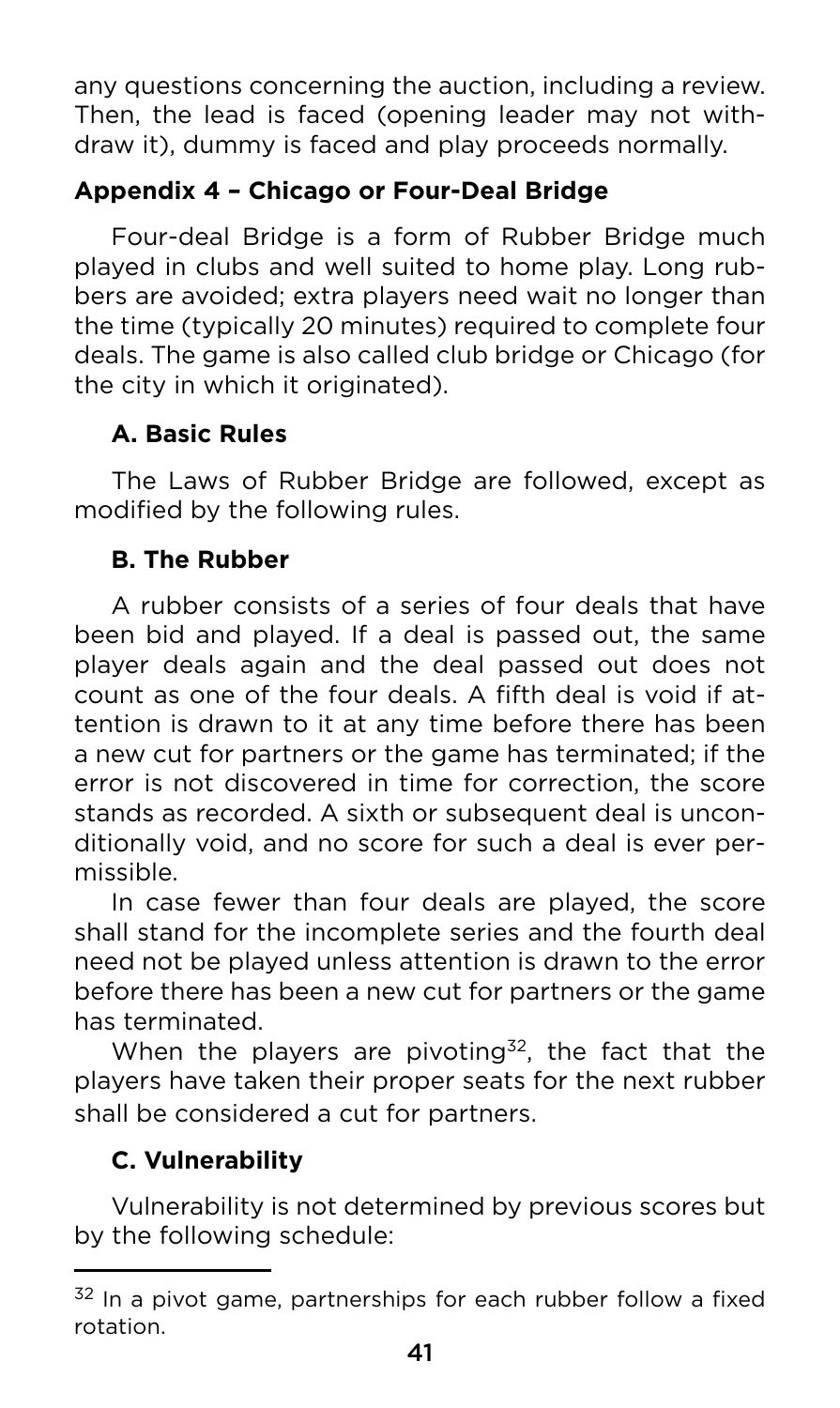First deal: neither side vulnerable.

Second and third deals: dealer's side vulnerable, the other side not vulnerable. By mutual agreement, the vulnerability on the second and third deals may be switched.

Fourth deal: both sides vulnerable.

## **D. Premiums**

For making or completing a game (100 or more trick points), a side receives a premium of 300 points if on that deal it is not vulnerable or 500 points if on that deal it is vulnerable. There is no additional premium for winning two or more games, each game premium being scored separately.

## **E. The Score**

As a reminder of vulnerability in four-deal bridge, two intersecting diagonal lines should be drawn near the top of the score pad, as follows: The numeral "1" should be inserted in that one of the four angles thus formed that faces the first dealer. After play of the first deal is completed, "2" is inserted in the next angle in clockwise rotation, facing the dealer of the second deal. The numerals "3" and "4" are subsequently inserted at the start of the third and fourth deals, respectively, each in the angle facing the current dealer.

A correctly numbered diagram is conclusive as to vulnerability. There is no redress for a bid influenced by the scorer's failure to draw the diagram or for an error or omission in inserting a numeral or numerals in the diagram. Such error or omission should, upon discovery, be immediately corrected and the deal or deals should be scored or rescored as though the diagram and the number or numbers thereon had been property inserted.

## **F. Partscores**

A partscore or scores made previously may be combined with a partscore made in the current deal to complete a game of 100 or more trick points. The game premium is determined by the vulnerability on that deal of the side that completes the game. When a side makes or completes a game, no previous partscore of either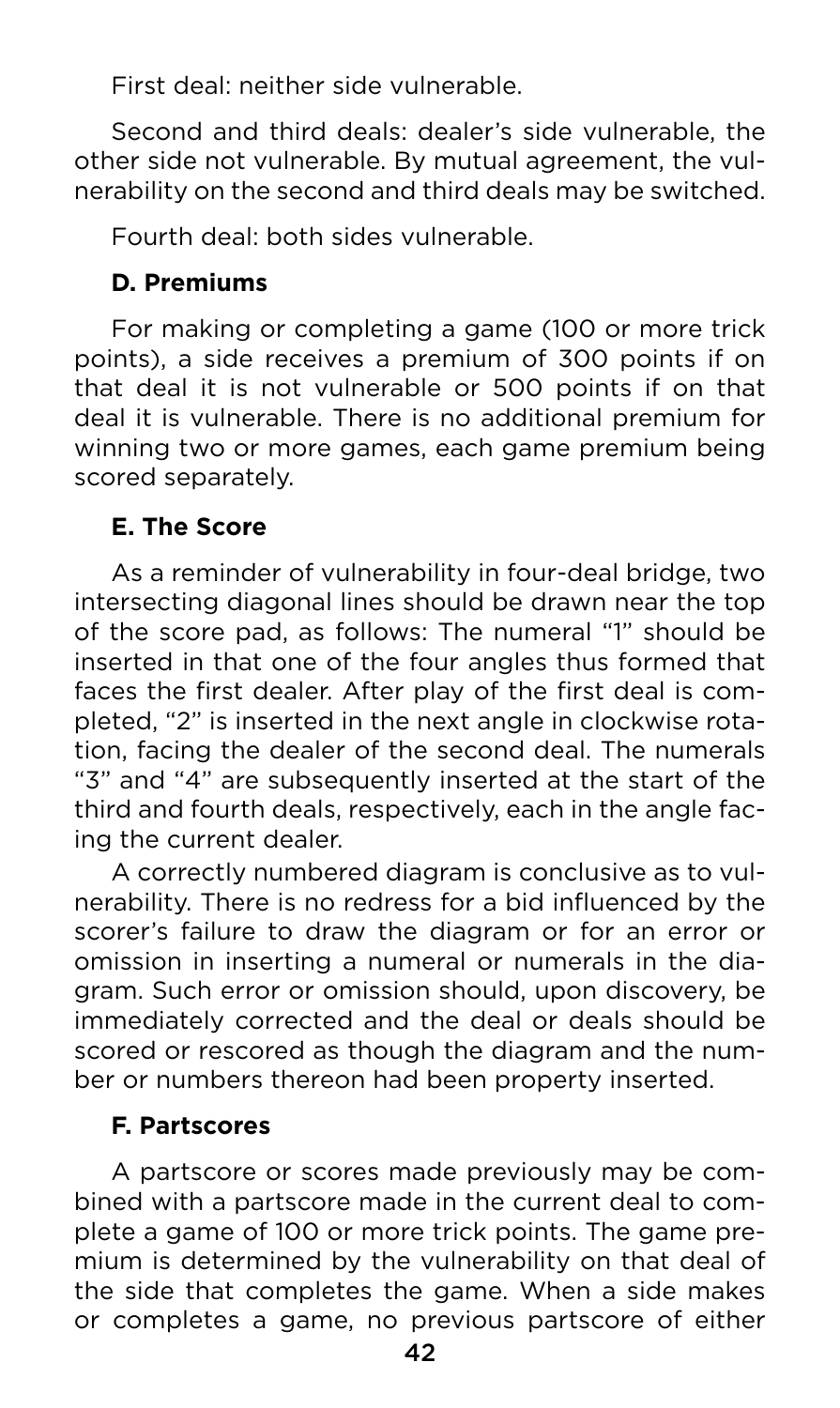side may thereafter be counted toward game. A side that makes a partscore in the fourth deal, if the partscore is not sufficient to complete a game, receives a premium of 100 points. This premium is scored whether or not the same side or the other side has an uncompleted partscore.

There is no separate premium for making a partscore in any other circumstance.

## **G. Deal out of Turn**

When a player deals out of turn, and there is no right to a redeal, the player who should have dealt retains his right to call first, but such right is lost if it is not claimed before the actual dealer calls. If the actual dealer calls before attention is drawn to the deal out of turn, each player thereafter calls in rotation. Vulnerability and scoring values are determined by the position of the player who should have dealt, regardless of which players actually dealt or called first. Neither the rotation of the deal nor the scoring is affected by a deal out of turn. The next dealer is the player who would have dealt next if the deal had been in turn.

## **H. Optional Rules and Customs**

The following practices, not required, have proved acceptable in some clubs and games:

- 1. Since the essence of the game is speed, if a deal is passed out, the deck that has been shuffled for the next deal should be used by the same dealer.
- 2. The net score of a rubber should be translated into even hundreds (according to American custom) by crediting as 100 points any fraction thereof amounting to 50 or more points: e.g., 750 points count as 800; 740 points count as 700.
- 3. No two players may play a second consecutive rubber as partners at the same table. If two players draw each other again, the player who has drawn the highest card should play with the player who has drawn the third-highest, against the other two players.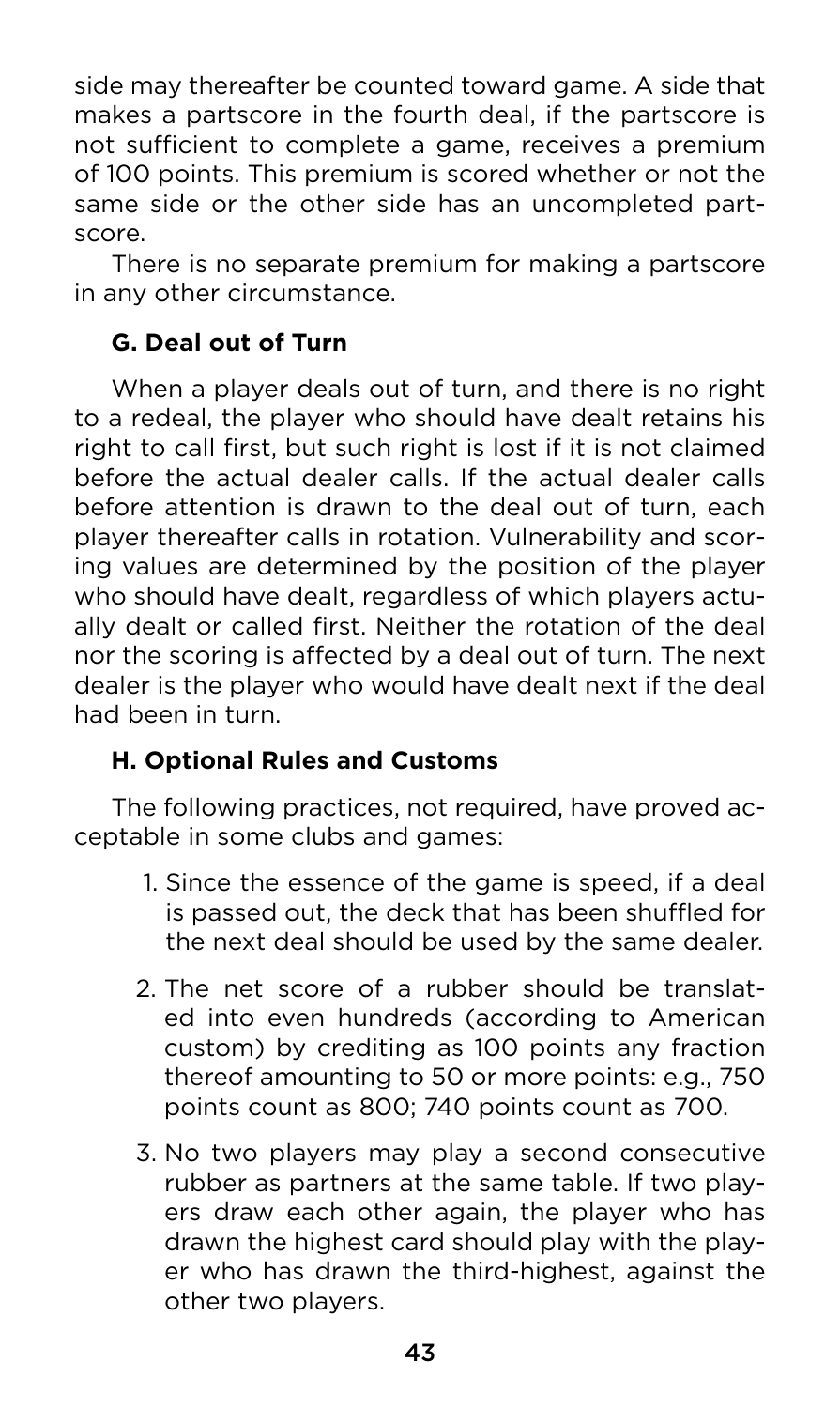<span id="page-59-0"></span>4. To avoid confusion as to how many deals have been played, each deal should be scored, even if there is no net advantage to either side (for example, when one side is entitled to 100 points for undertrick penalties and the other side is entitled to 100 points for honors). In a result that completes a game, premiums for overtricks, game, slam or making a doubled contract should be combined with the trick score to produce one total, which is entered below the line (for example, if a side makes  $2<sup>2</sup>$  doubled and vulnerable with an overtrick, 870 should be scored below the line, not 120 below the line and 50, 500 and 200 above the line).

## **PART VIII – Alternative Club Laws**

When bridge is played at a club, it is often practicable to designate an impartial and experienced person as "Arbiter" for the game. The Arbiter interprets and applies the Laws after an irregularity occurs and generally assumes the role assigned to the "Director" in Duplicate Bridge. When such an Arbiter is available, certain Laws may be modified so as to produce greater equity. The "Club Laws" prescribe a somewhat different procedure after attention is drawn to an irregularity, and there is a different disposition for disputed claims. The principal changes, however, lie in the authority given to the Arbiter, after specified types of irregularity, to "adjust the score" of a deal once play is over. In adjusting a score, the Arbiter assigns a new result, the result he judges would likely have been achieved had the irregularity not occurred. The Arbiter should resolve any substantial doubt in favor of the non-offending side.

The Alternative Club Laws are in force only upon advance agreement by the players or in accordance with the standing and published policy of a club. Any game may play under these Club Laws, so long as an Arbiter is nominated in advance; when there are more than four members of a table, a non-playing member may act as Arbiter.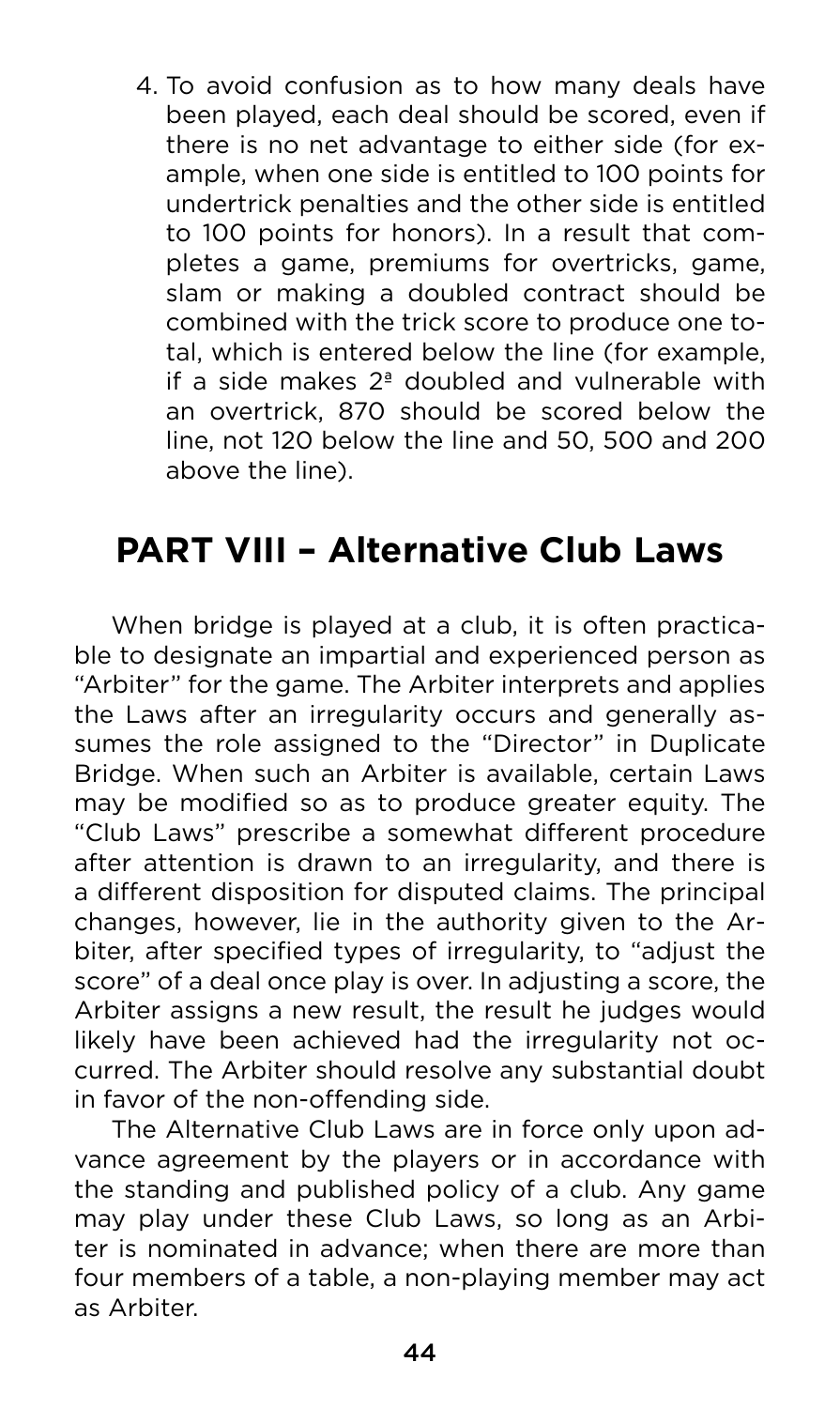## <span id="page-60-0"></span>**Club Law 13**

The Arbiter must be called as soon as attention is drawn to an irregularity. Calling the Arbiter does not forfeit any rights to which a player may otherwise be entitled. Any player, including dummy subject to restrictions under Law 42 and Law 43, may draw attention to an irregularity and call the Arbiter. The fact that a player draws attention to an irregularity committed by his side does not affect the rights of the opponents.

No player should call or play until the Arbiter has determined and explained all matters in regard to the irregularity. Premature correction of an irregularity on the part of an offender may subject him to further penalty.

## **Club Law 14**

The Arbiter assesses penalties when applicable. When these Club Laws provide an option among penalties, the Arbiter explains the options available.

The Arbiter may assign an adjusted score, but only when the Club Laws empower him to do so or when the Laws provides no indemnity to the non-offending side for the particular type of violation of Law or propriety committed by an opponent. The Arbiter may not assign an adjusted score on the ground that the penalty provided in the Laws is unduly severe or unduly advantageous to either side.

## **Club Law 16**

Regular Law 16 stands with the following addition:

If attention is drawn to an offence and the Arbiter is called, the Arbiter should direct that the auction or play continue, and assign an adjusted score at the end of play if he considers that the result could have been affected by the unauthorized information.

A player may announce that he may summon the Arbiter after the play. If an opponent disagrees that unauthorized information might have been conveyed, the Arbiter should be called immediately. However, a player does not lose his right to call the Arbiter after play has ended even if no announcement is made earlier. The Arbiter should award an adjusted score after play ends to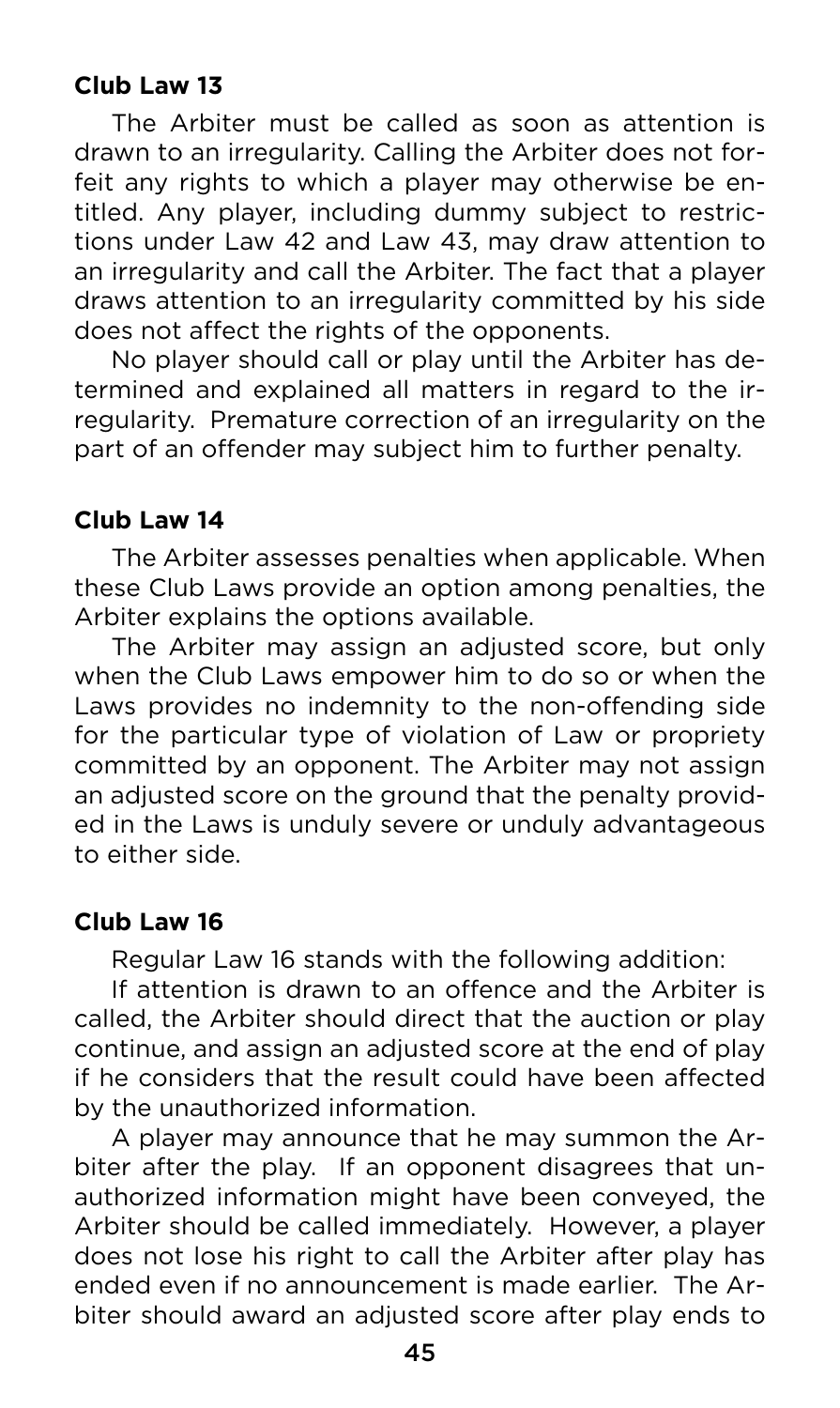<span id="page-61-0"></span>redress damage caused to the non-offending side.

If the Arbiter determines that an offense has been committed and the non-offending side has been damaged, the result should be adjusted to redress any such damage.

## **Club Law 21**

Regular Law 21 stands with the following addition:

When it is determined that misinformation has been given the Arbiter should be called. If it is too late to change a call or play, the Arbiter should allow play to continue. Regardless of when the Arbiter is called, at the end of play if the Arbiter determines that the non-offending side was damaged due to the irregularity he should award an adjusted score.

## **Club Law 23**

Regular Law 23 stands with the following addition:

When the penalty for an irregularity would compel the offender's partner to pass, and when the Arbiter deems that this enforced pass will necessarily<sup>33</sup> damage the non-offending side, the Arbiter may assign an adjusted score.

## **Club Law 25**

Regular Law 25 stands with the following addition: Club Law 23 may apply.

## **Club Law 27**

Regular Law 27 stands with the following addition to 27A:

If the insufficient bid conveyed such substantial information as to damage the non-offending side, the Arbiter may assign an adjusted score, and in regular Law 27B: the Arbiter should be called before the auction con-

<sup>&</sup>lt;sup>33</sup> The score should not be adjusted merely because the penalty happened to result in good fortune for the offending side. The word "necessarily" restricts score adjustment to those instances in which the offender could have known at the time of his infraction that it would be to his side's advantage to require partner to pass.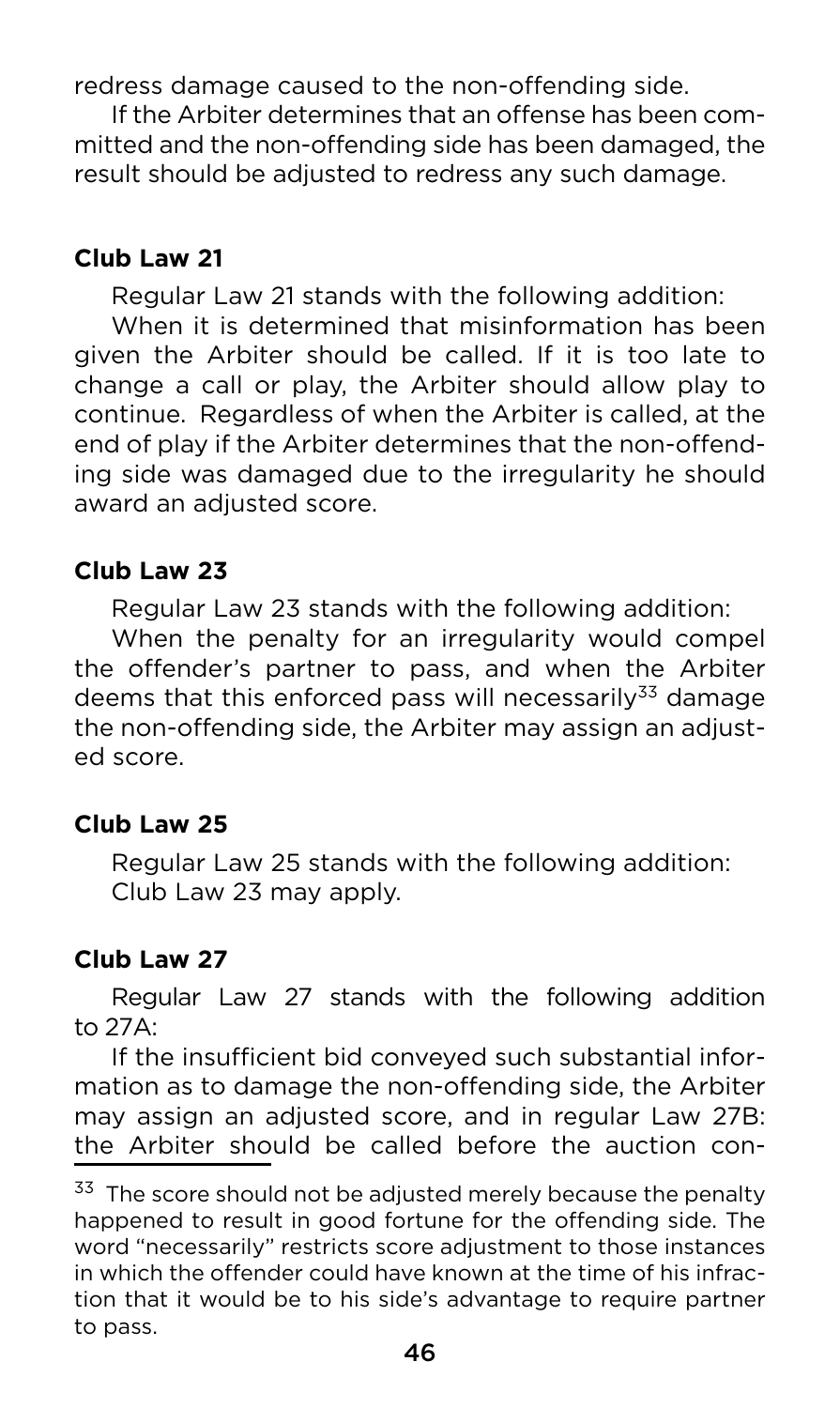<span id="page-62-0"></span>tinues. The Arbiter will then decide if the replaced bid conforms to the Law. Further, at the end of play, the Arbiter can adjust the score if he determines that the outcome would have been different without some added information.

## **Club Laws 29, 30, 31, 32, 36, 37 and 38**

Regular Laws 29, 30, 31, 32, 36, 37 and 38 stand with the following addition: Club Laws 16 and 23 may apply.

## **Club Law 40**

Regular Law 40 stands with the following addition: If the Arbiter decides that a side has been damaged through its opponents' failure to explain the meaning of a call or play, he may award an adjusted score.

## **Club Law 47**

Regular Law 47 stands with the following addition:

If a card retracted under Law 47C and 47D gave substantial information to the offending side, the Arbiter may award an adjusted score.

## **Club Law 55**

Regular Law 55 stands with the following addition:

If the Arbiter determines that declarer adopted a line of play that could have been based on information obtained through his infraction, he should assign an adjusted score to redress the damage.

## **Club Law 64**

Regular Law 64 stands, except that:

When after any established revoke, including those not subject to penalty, the Arbiter deems that equity has not been restored to the non-offending side, he should assign an adjusted score.

## **Club Law 69**

Regular Law 69 stands with the following additions: If either defender disputes declarer's claim or conces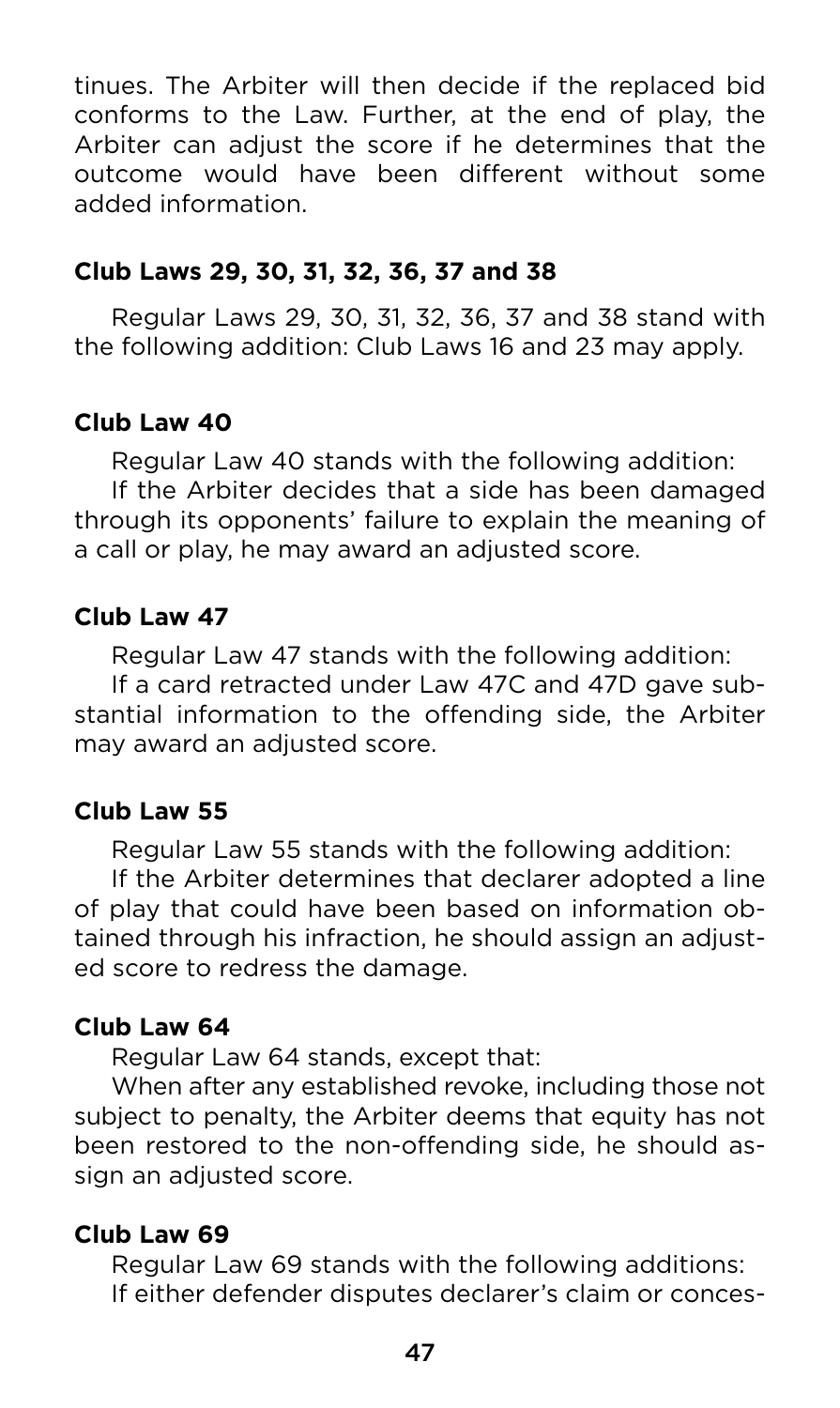<span id="page-63-0"></span>sion, the Arbiter must be called to adjudicate the result of the deal.

The Arbiter should adjudicate the result of the deal as equitably as possible to both sides, but any doubtful point should be resolved in favor of the defenders. He should proceed as follows:

- A. He should require the declarer to repeat the statement he made at the time of his claim. The Arbiter should then require all players to put their cards face up on the table and should hear the defenders' objections to the claim.
- B. When a trump is outstanding, he should award a trick to the defenders if
	- 1. in making his claim declarer made no statement about that trump, and
	- 2. it is at all likely that declarer was unaware, at the time of his claim, that a trump remained in a defender's hand, and
	- 3. a trick could be lost to that trump by any normal play (an inferior or careless play can be normal, but not an irrational play).
- C. He should not accept from declarer any proposed line of play inconsistent with his statement. If declarer did not make an appropriate announcement at the time of his original claim, the Arbiter should not accept from declarer any unusual line of play or any proposed play that requires a finesse $34$  in a suit, unless an opponent failed to follow in that suit before the claim or concession or would subsequently fail to follow in that suit on an conceivable line of play. If declarer's statement did not include the order of play when leading a suit, it may be assumed from the top down.

## **Club Law 70**

Regular Law 70 stands with the following addition:

It declarer disputes a defender's claim of concession, the Arbiter must be called to adjudicate the result of the

 $34$  For these purposes, a finesse is a play the success of which depends on finding one defender rather than the other with or without a particular card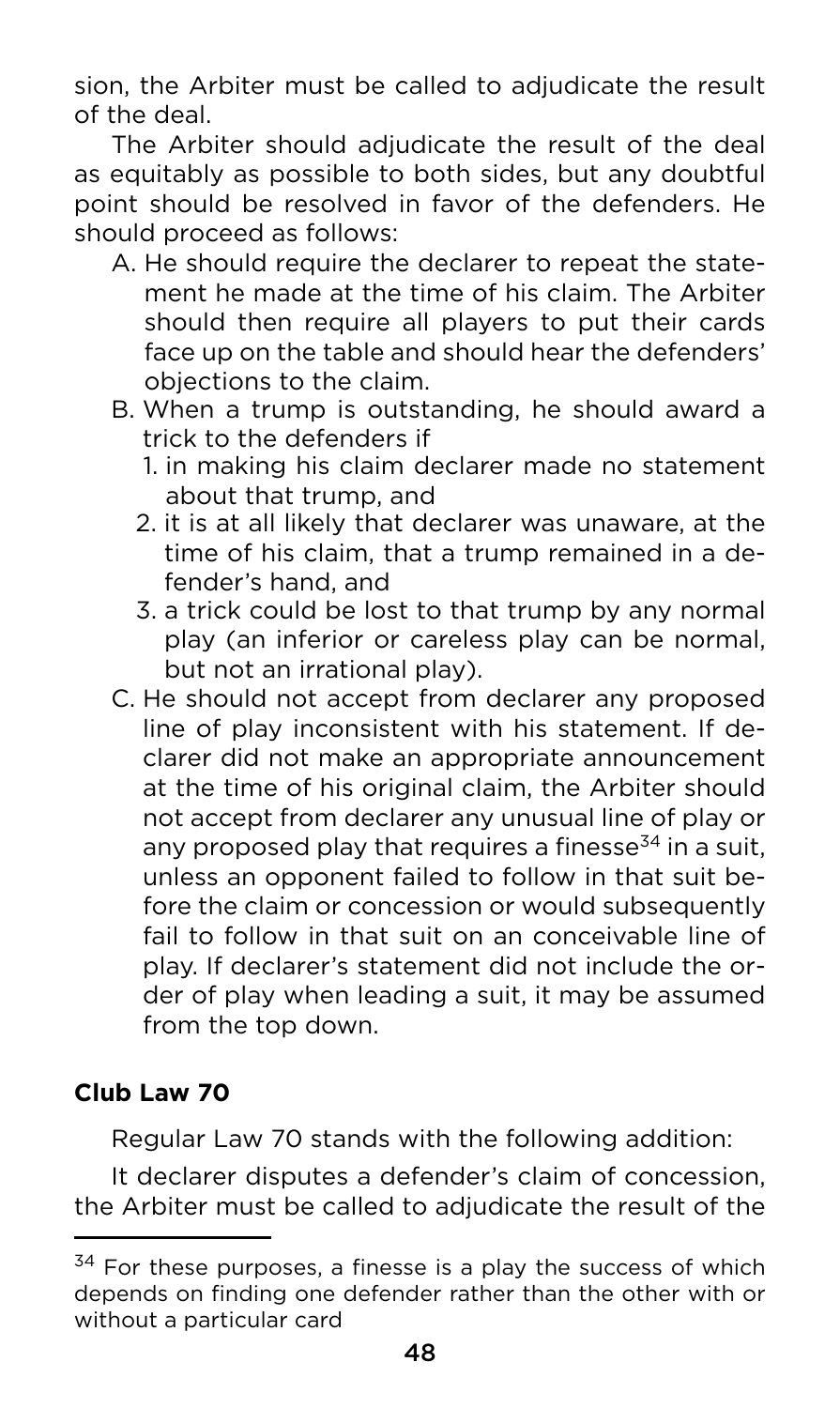<span id="page-64-0"></span>deal. He does so as equitably as possible to both sides, but should award to the declarer any trick that the defenders could lose by normal play (an inferior or careless play can be normal, but not an irrational play).

## **Club Appeals Committee**

Whenever possible, a club should establish an Appeals Committee to review decisions of the Arbiter, and any game may designate a committee to which appeals may be taken. If such a procedure has been agreed to or published in advance, any player may appeal any decision by the Arbiter. The Appeals Committee exercises all powers assigned by these Laws to the Arbiter and may overrule any of his decisions.

When an Arbiter's decision is overruled on appeal, only the scoring of the particular deal is affected; subsequent scores stand as recorded. If the committee's decision results in fulfillment of a contract originally recorded as defeated or defeat of a contract recorded as fulfilled, then,

- A. for a contract now fulfilled: in addition to the other trick score and premium score, declarer's side receives a premium of 100 points for a partscore that would not then have increased the below-the-line score to 100; and for any other contract, declarer's side receives a premium according to vulnerability — 300 points if declarer's side was non-vulnerable, 400 points if declarer's was vulnerable and the defenders not and 500 points if both sides were vulnerable.
- B. for a contract now defeated, when the original scoring resulted in a game: in addition to the other premium score, the defenders receive a premium of 100 points if they alone had scored a partscore in that game, plus a premium of 500 points if declarer's side originally won two of two games, or 200 points if the defenders' side originally won two of three games.

## **Rules for Club Procedure**

The following rules, governing membership in new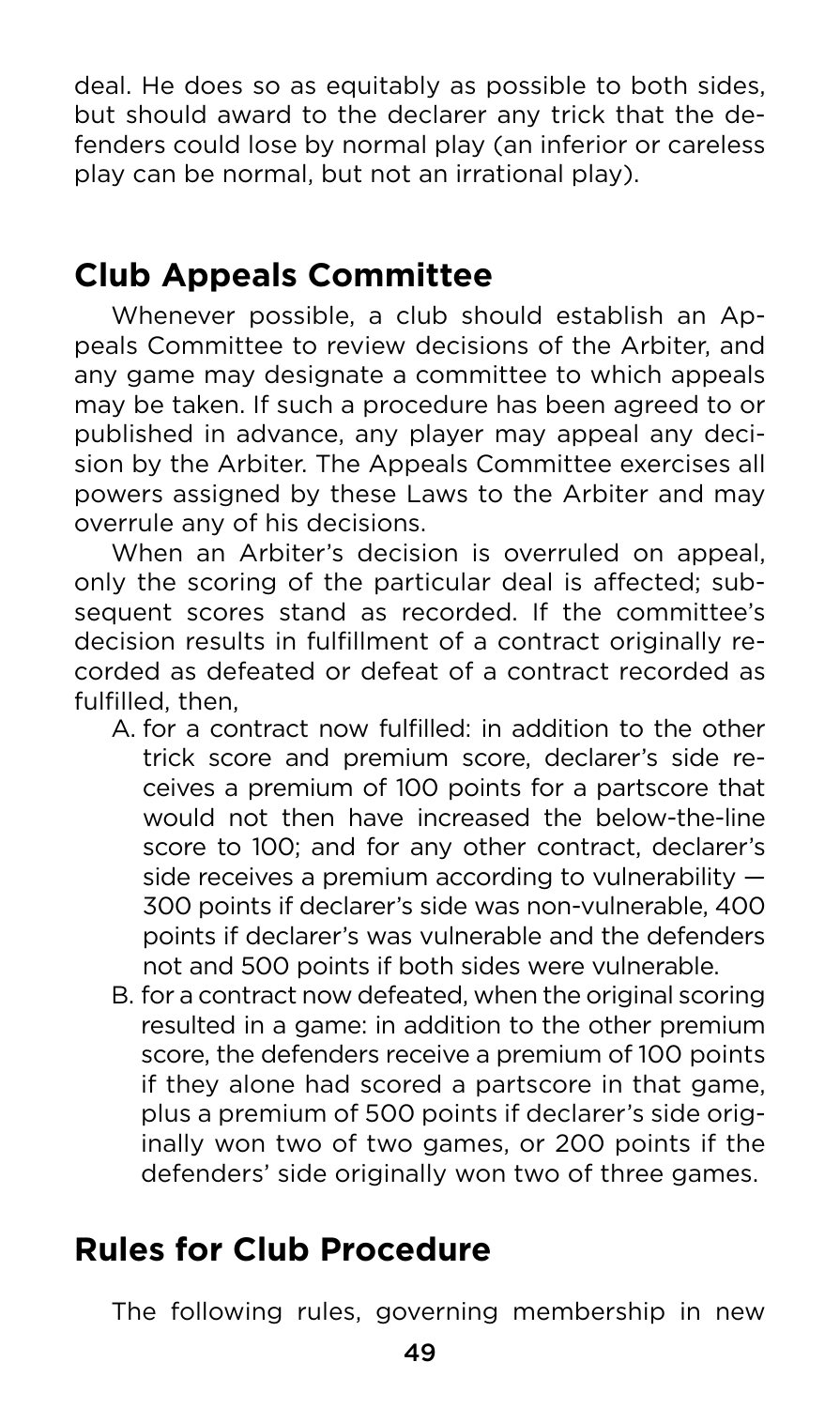and existing tables, have proven satisfactory in club use over a long period of years.

## **A. Definitions**

**Member:** An applicant who has acquired the right to play at a table either immediately or in his turn. **Complete Table:** A table with six members. **Incomplete Table:** A table with four or five members. **Cut In:** Assert the right to become a member of an incomplete table or to become a member of a complete table at such time as it may become incomplete.

## **B. Time Limit on Right to Play**

 An applicant may not play in a rubber unless he has become a member of a table before a card is duly drawn for the selection of players or partners.

## **C. Newly Formed Tables**

 Four to six applicants may form a table. If there are more than six applicants, the six highest-ranking ones become members. The four highest-ranking members play the first rubber. Those who have not played, ranked in their order of entry into the room, take precedence over those who have played; the latter rank equally, except that players leaving existing tables to join the new table rank lowest. Precedence between those of equal rank is determined by drawing cards, the player who draws the highest-ranking card having precedence.

## **D. Cutting In**

 An application establishes membership in a table either forthwith or (if the table is complete) as soon as a vacancy occurs, unless applications in excess of the number required to complete a table are made at the same time, in which case precedence between applicants is established by drawing cards, as provided in the preceding rule.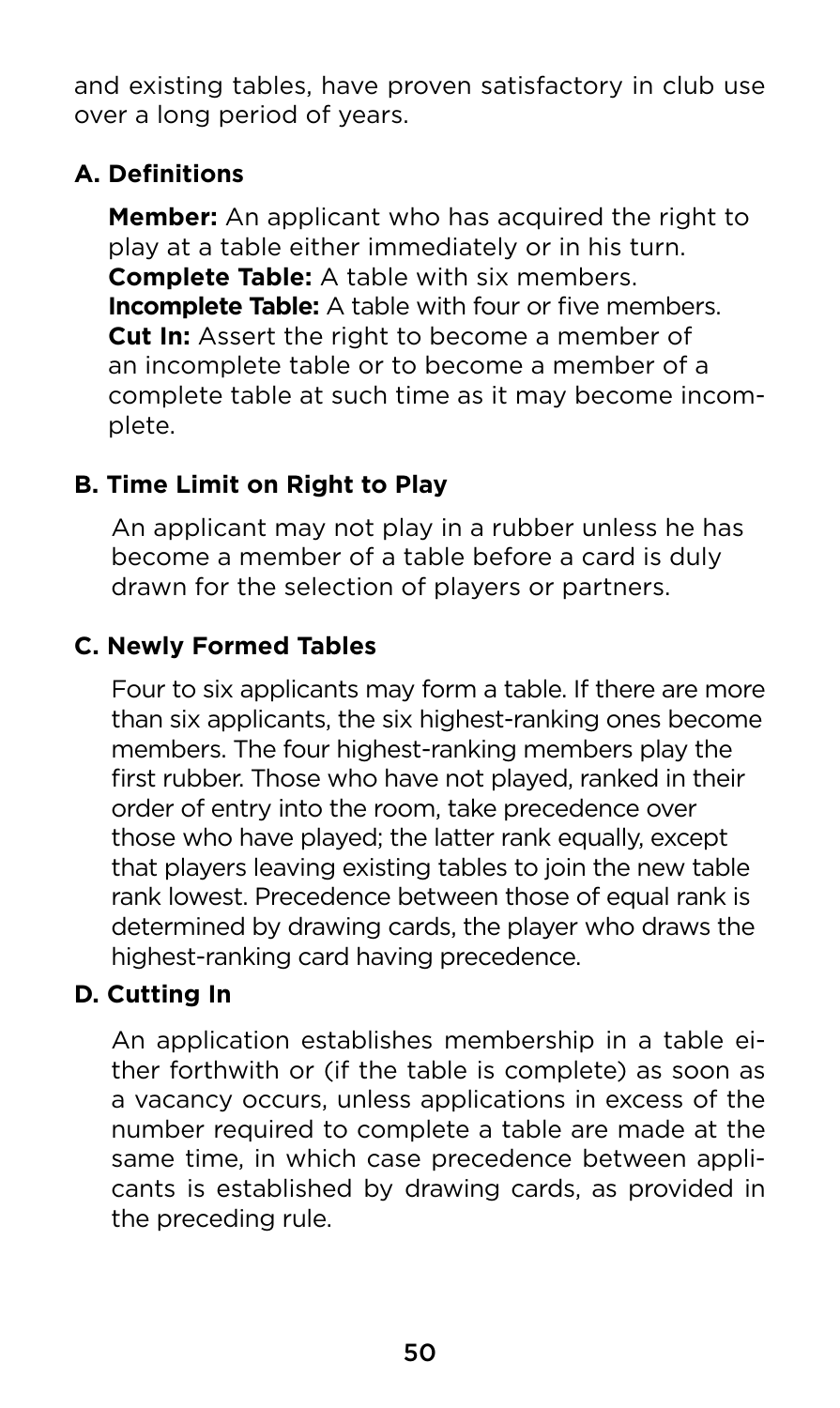## **E. Going Out**

 After each rubber, place must be made for any member who did not play that last rubber by the member who has played the greatest number of consecutive rubbers at that table. Cards are drawn for precedence if necessary. A member who has left another existing table must draw cards for his first rubber with the member who would otherwise have played. A player who breaks up a game by leaving three players at a table may not compete against them for entry at another table until each of them has played at least one rubber.

## **F. Membership Limited to One Table**

 No one may be a member of more than one table at the same time, unless a member consents, on request, to make a fourth at another table and announces his intention of returning to his former table as soon as his place at the new table can be filled. Failure to announce such intention results in loss of membership at his former table.